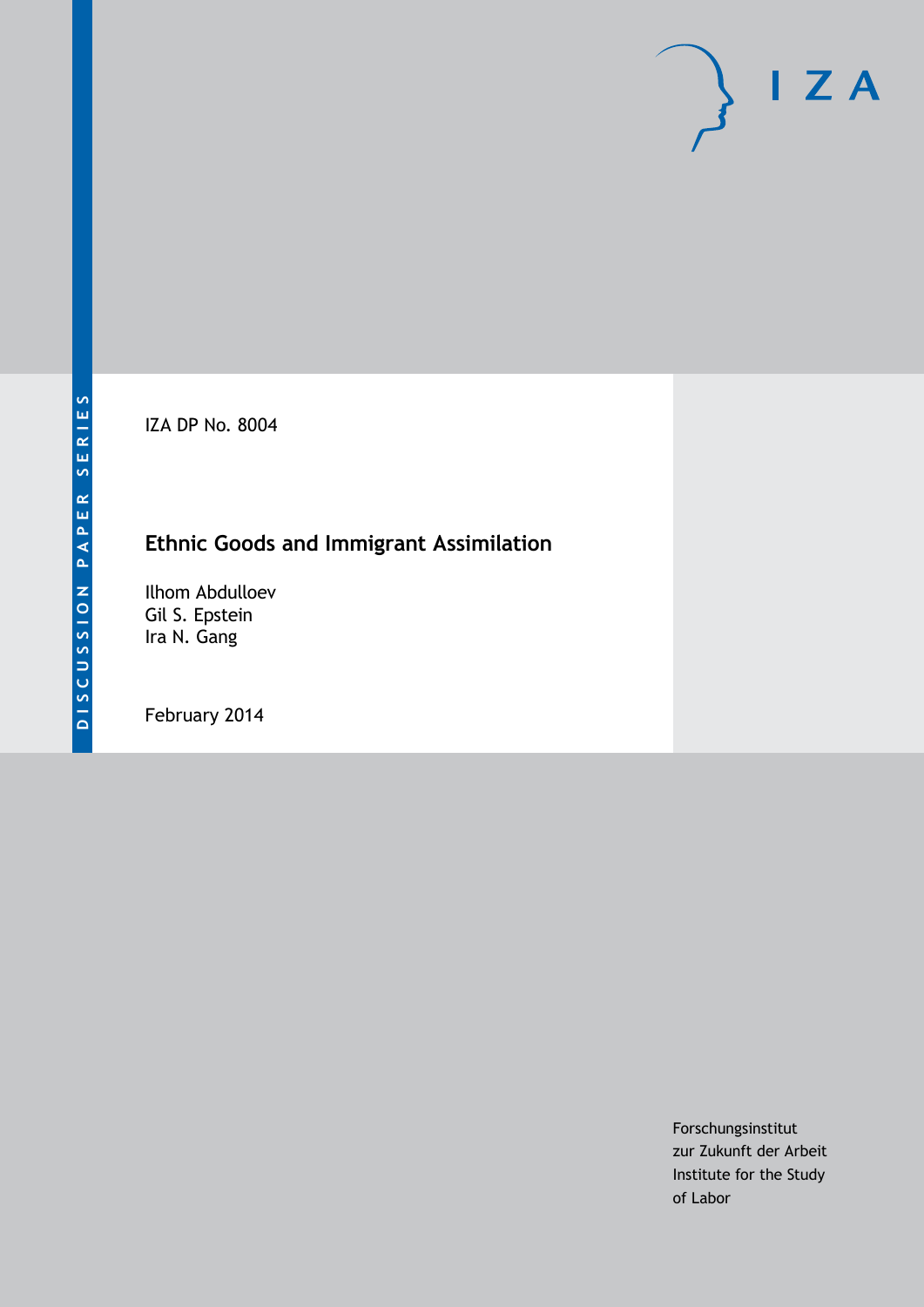# **Ethnic Goods and Immigrant Assimilation**

### **Ilhom Abdulloev**

*Open Society Institute Assistance Foundation, Tajikistan and IZA*

### **Gil S. Epstein**

*Bar-Ilan University, CReAM and IZA*

### **Ira N. Gang**

*Rutgers University, CReAM, IOS Regensburg and IZA*

Discussion Paper No. 8004 February 2014

IZA

P.O. Box 7240 53072 Bonn Germany

Phone: +49-228-3894-0 Fax: +49-228-3894-180 E-mail: [iza@iza.org](mailto:iza@iza.org)

Any opinions expressed here are those of the author(s) and not those of IZA. Research published in this series may include views on policy, but the institute itself takes no institutional policy positions. The IZA research network is committed to the IZA Guiding Principles of Research Integrity.

The Institute for the Study of Labor (IZA) in Bonn is a local and virtual international research center and a place of communication between science, politics and business. IZA is an independent nonprofit organization supported by Deutsche Post Foundation. The center is associated with the University of Bonn and offers a stimulating research environment through its international network, workshops and conferences, data service, project support, research visits and doctoral program. IZA engages in (i) original and internationally competitive research in all fields of labor economics, (ii) development of policy concepts, and (iii) dissemination of research results and concepts to the interested public.

<span id="page-1-0"></span>IZA Discussion Papers often represent preliminary work and are circulated to encourage discussion. Citation of such a paper should account for its provisional character. A revised version may be available directly from the author.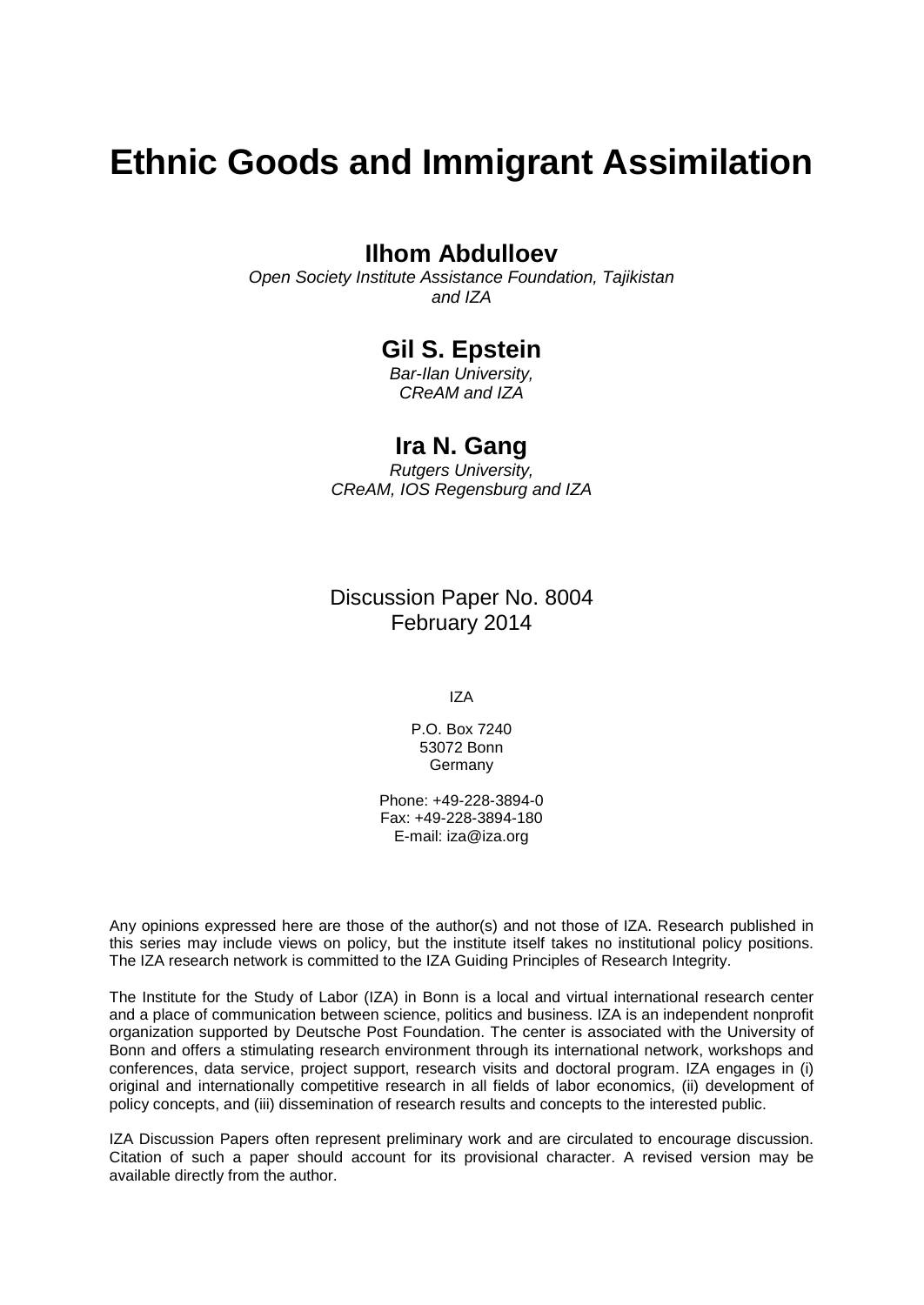IZA Discussion Paper No. 8004 February 2014

# **ABSTRACT**

## **Ethnic Goods and Immigrant Assimilation[\\*](#page-1-0)**

Some immigrants try to keep their ethnicity hidden while others become ever deeply more mired in their home culture. We argue that among immigrants this struggle manifests itself in the ethnic goods they choose to consume. Different types of ethnic goods have vastly different effects on immigrant assimilation. We develop a simple theoretical model useful for capturing the consequences of this struggle, illustrating it with examples of Central Asian assimilation into the Muscovite economy.

JEL Classification: J15

Keywords: assimilation, migrants, culture, ethnic goods

Corresponding author:

Gil S. Epstein Department of Economics Bar-Ilan University 52900 Ramat-Gan Israel E-mail: [gil.epstein@biu.ac.il](mailto:gil.epstein@biu.ac.il)

We sincerely thank the Independent Research Service SREDA and its Administrator, Mrs. Maria Kuzmicheva, for providing the data from the Survey of Migrants' Assimilation in Moscow. We thank the participants of the conferences, E Pluribus Prosperitas: The Economics of Culture Diversity, Amsterdam, April 2013 for their comments. This paper does not necessary reflect OSI's views and policies.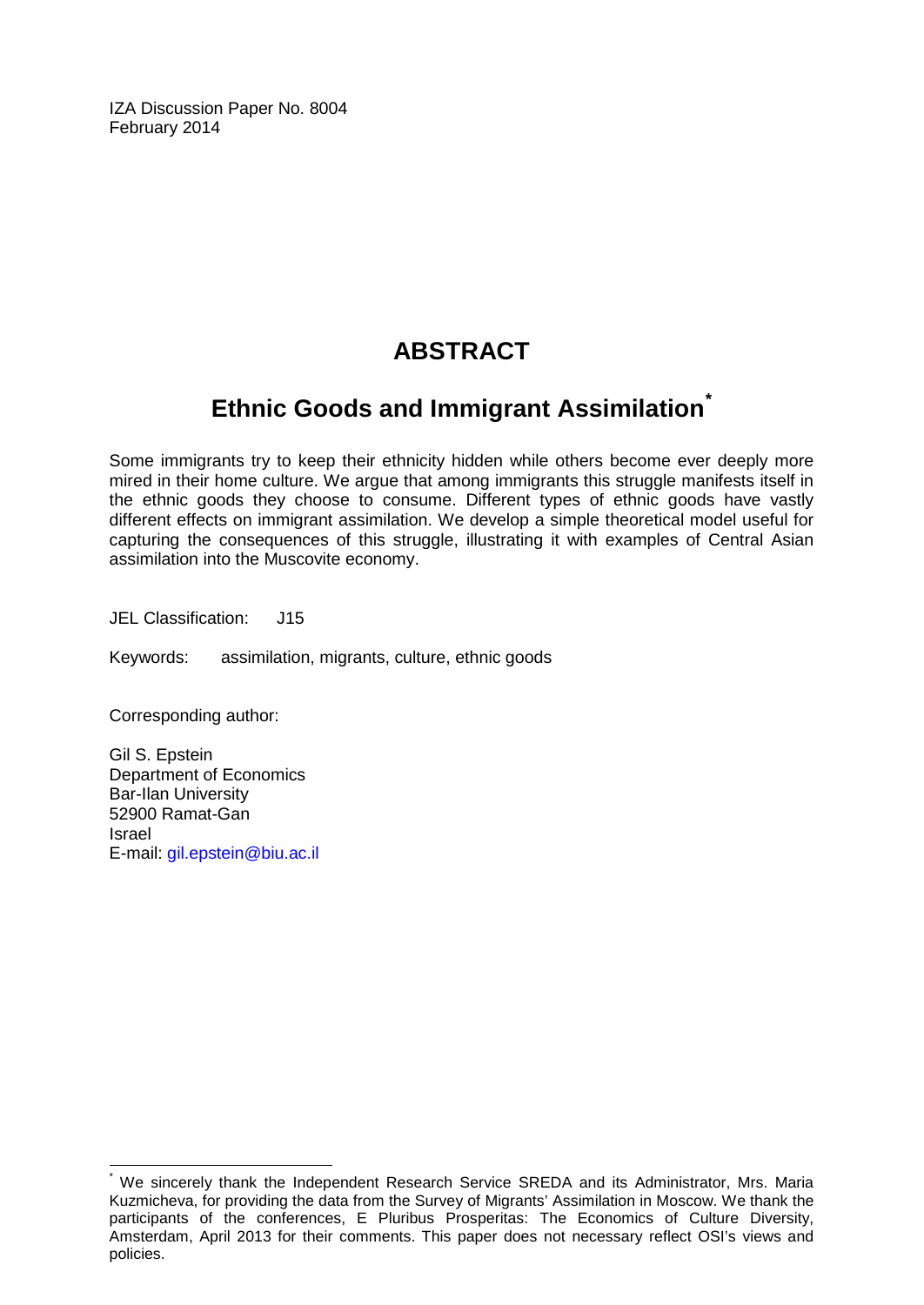#### **1. Introduction**

Migrant assimilation into host country economies and cultures has become a much watched phenomenon as international migration and globalization become more and more widespread (Epstein and Gang, 2010). We are interested in the consequences of migrants' expressions of their links toward their home cultures on their assimilation. At the heart of our story is the existence of two types of ethnic/immigrant goods – one directly impacting their income and a second that doesn't. Certain ethnic goods work to isolate immigrants from the host population – dressing differently, eating different foods, holding onto traditions that interfere with daily work life such as not going to a business meeting because the food does not adhere to religious standards, a requirement to pray, and so on – and could lead to active discrimination, harassment, or simply missed work opportunities. Other ethnic goods have more of a silent, public goods aspect, not giving rise to income loss. These include donations to schools, helping the needy, donations to religious institutes or houses of worship, investment in relations between the home country and the host country, and remittances to family and others in the home country. In addition to affecting income, we argue that while both types of ethnic goods can slow assimilation to host country behavior, they do so at very different rates, with the isolating goods reducing assimilation to a much greater extent than the less publicly visible goods.

In our model, immigrants sort themselves into two groups, those who are primarily consumers of isolating ethnic goods and those whose largest expenditures are on lessisolating ethnic goods. As a consequence the immigrant community faces internal strains, exacerbated by increasing group inequality as the awards from assimilating and the penalties for not accrue. The relative size of the two groups matters. We show the conditions under which the immigrant group is caught in a low-income isolation trap from which escape is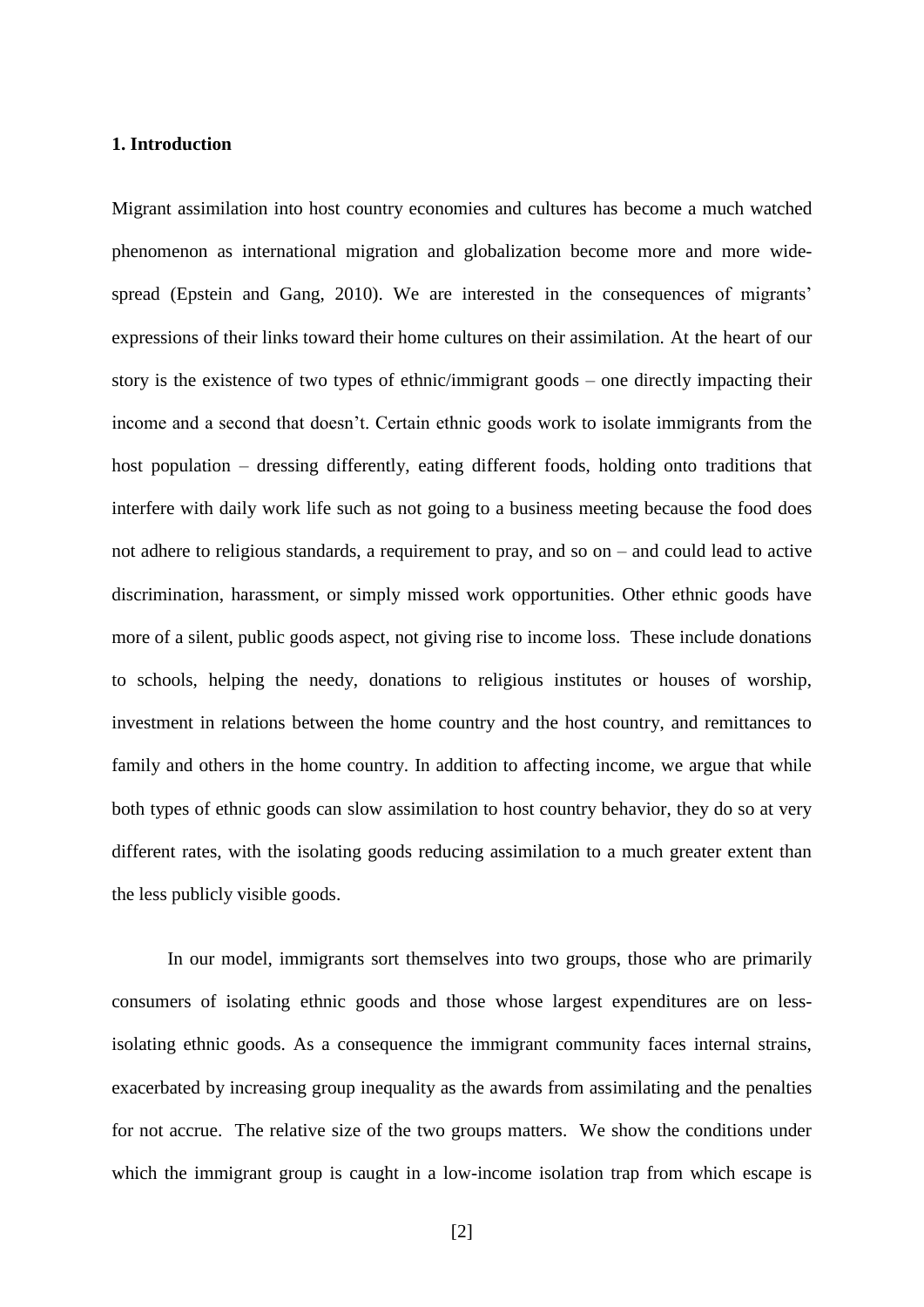difficult. We also show conditions under which the immigrant group becomes better integrated into the host country with much of the immigration becoming permanent or longterm, as well as when there will be circular and temporary migration.

Many papers, starting with the important early contributions of Chiswick (1978), have studied migrant economic assimilation into host countries typically asking whether and at what rate migrant wages (or some other measure) catch up to those of the native-born (Gang, Landon-Lane and Yun, 2009). Other papers have highlighted such factors as immigrant efforts to assimilate (Constant, Gataullina and Zimmermann, 2009; Epstein and Gang, 2006, 2009). "Lack of effort" can arise from the desire to maintain a cultural heritage or separate identity which would be lost or reduced with group assimilation. Attention has been paid to assimilation and the reestablishment of cultural identity (see, for example, Alesina and La Ferrara, 2000, Anas, 2002, Bisin and Verdier, 2000, Dustmann, Fabbri and Preston, 2011, Kahanec, 2006, and Lazear, 1999). Alternatively, the failure to take active steps to assimilate can also arise in the face of high adjustment costs, such as inadequate language skills, intergenerational familial conflicts, and, in the case of immigrants, lack of knowledge about the host country labor market (Chiswick and Miller, 1995, 1996, Bauer, Epstein and Gang, 2005).

Berman (2000) asks why Israeli Ultra-Orthodox men remain full-time students until approximately age 40, choosing study over work even when they and their families live in poverty. Berman (2000) argues that Yeshiva attendance signals commitment to the community, which provides mutual insurance to members. Our paper differs from this approach as we do not consider the specific type of economy where devotion creates a signal to the community and provides benefits to the individual from such devotion.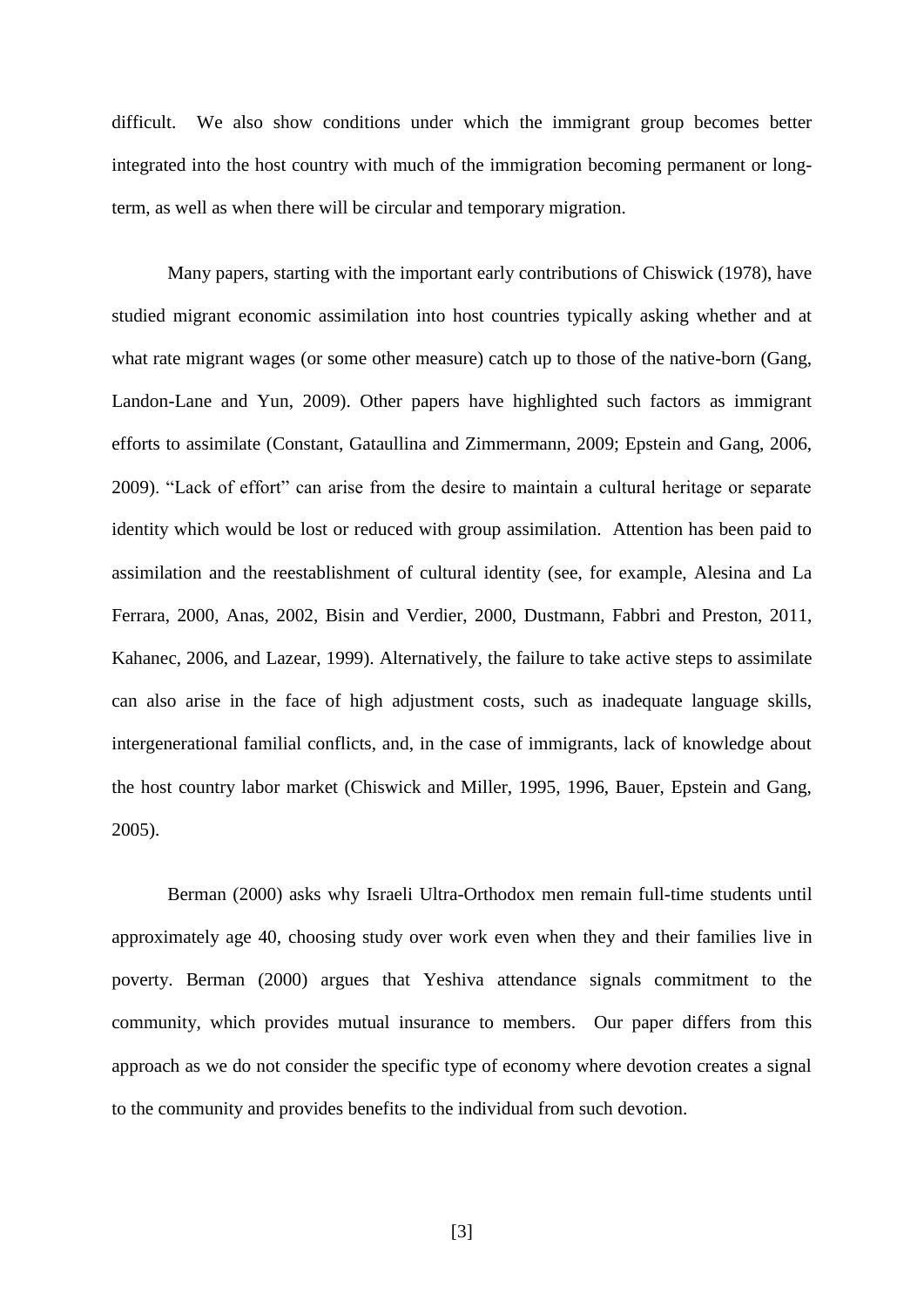Our paper is indebted to Chiswick (2009) and Chiswick and Miller (2005). Our papers distinction between two types of ethnic groups is similar to the distinction of investments and activities that are 'complements' or 'anti-complement's for ethnic goods and activities emphasized in the research of Carmel Chiswick on the economics of ethnic assimilation (Chiswick, 2009). Chiswick and Miller (2005) use the concept of ethnic goods in addressing the formation of immigrant enclaves. Ethnic goods are consumed by immigrants but their consumption is not shared by natives. We adapt their characterizations by allowing two types of ethnic goods, each with its own consequences for assimilation and earnings.

We illustrate our argument by looking at migrant assimilation in the capital of the Russian Federation, Moscow. We focus on migrants from three main sending countries of the former Soviet Central Asia Republics: Kyrgyzstan, Tajikistan and Uzbekistan. These countries underwent dramatic economic changes after the breakup of the Soviet Union. Large wage differentials with few travel restrictions between these countries and Russia gave rise to high labor migration to Russia. Some migrants were able to easily integrate within the Russian community while some have difficulty fitting with the local Russian population. While sharing a common background their cultural differences makes studying the assimilation of Central Asian migrants in Russia quite compelling. We use the data from a small survey conducted by the Independent Research Service SREDA at two offices of Russian Federal Migration Service in Moscow in July 2012.

We next model assimilation and discuss how immigrant culture affects their consumption and hence their income, how their skill set will affect their wages and consumption, the effect of the relative size of their group and whether they are permanent or temporary migrants. In Section 3 we illustrate our story using a 2012 survey of 401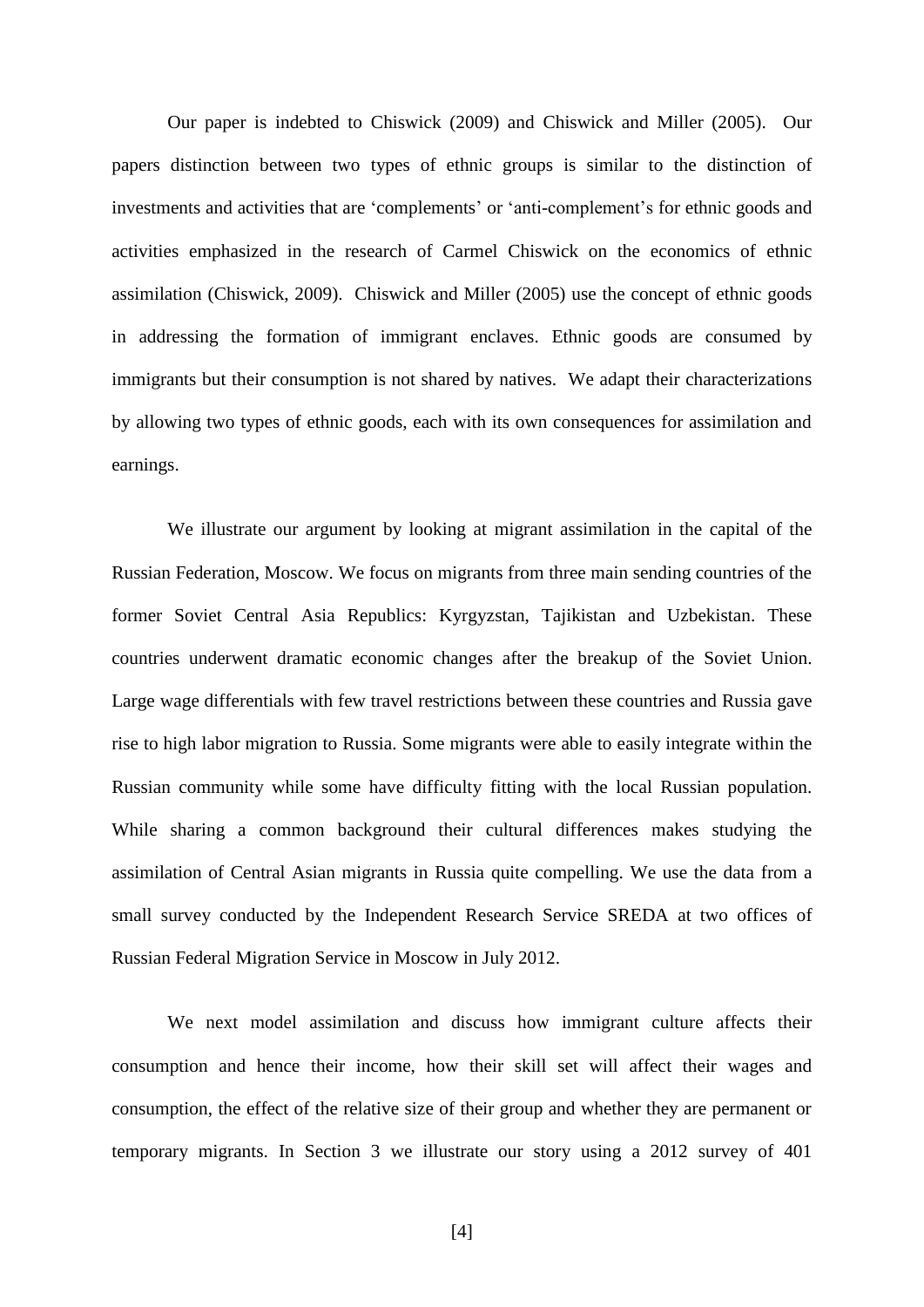immigrants in Moscow, with particular attention to those from Central Asia. The final section concludes.

#### **2. A model of an immigrant in a host country**

Let us focus on the utility of an immigrant in a host country. For a person living in their home country there is generally little issue regarding ethnic differences amongst the populations, at least not in the same way as with immigrants in a host country and especially with regard to immigrants from developing countries living in a developed country.

We assume that the utility of an immigrant in the host country is captured by a Stone– Geary type function (see Basu and Van, 1998):

$$
W(c,h,R) = \begin{cases} (c-z)(ah+R) & \text{if } c \geq z \\ c-z & \text{if } c < z \end{cases}
$$
 (1)

where *c* is consumption and *z* is the given minimum level of consumption needed to exist. *h* and *R* play a key role in our analysis, and *a* tells us the relative impact of an increase in *h* versus *R* on an immigrant's utility. *h* and *R* capture the level of investment in consumption by the immigrant of two different types of ethnic goods in the host country. Certain ethnic goods (*h*) work to distance immigrants from the host population, e.g., dressing differently and eating different foods. Other ethnic goods (*R*) have more of a public aspect and do not give rise to income loss, e.g., donations to education centers and helping the needy. While both *h* and *R* goods consumption can slow assimilation to host country behavior, they do so at very different rates, with the former reducing assimilation to a much greater extent than the latter. If it is assumed that the individual has a higher utility from consuming *h* then *R*, the coefficient of *h* in the utility function, *a*, is greater than one. Therefore, as *h* increases, assimilation decreases; *h* has a stronger negative effect on assimilation then has *R*.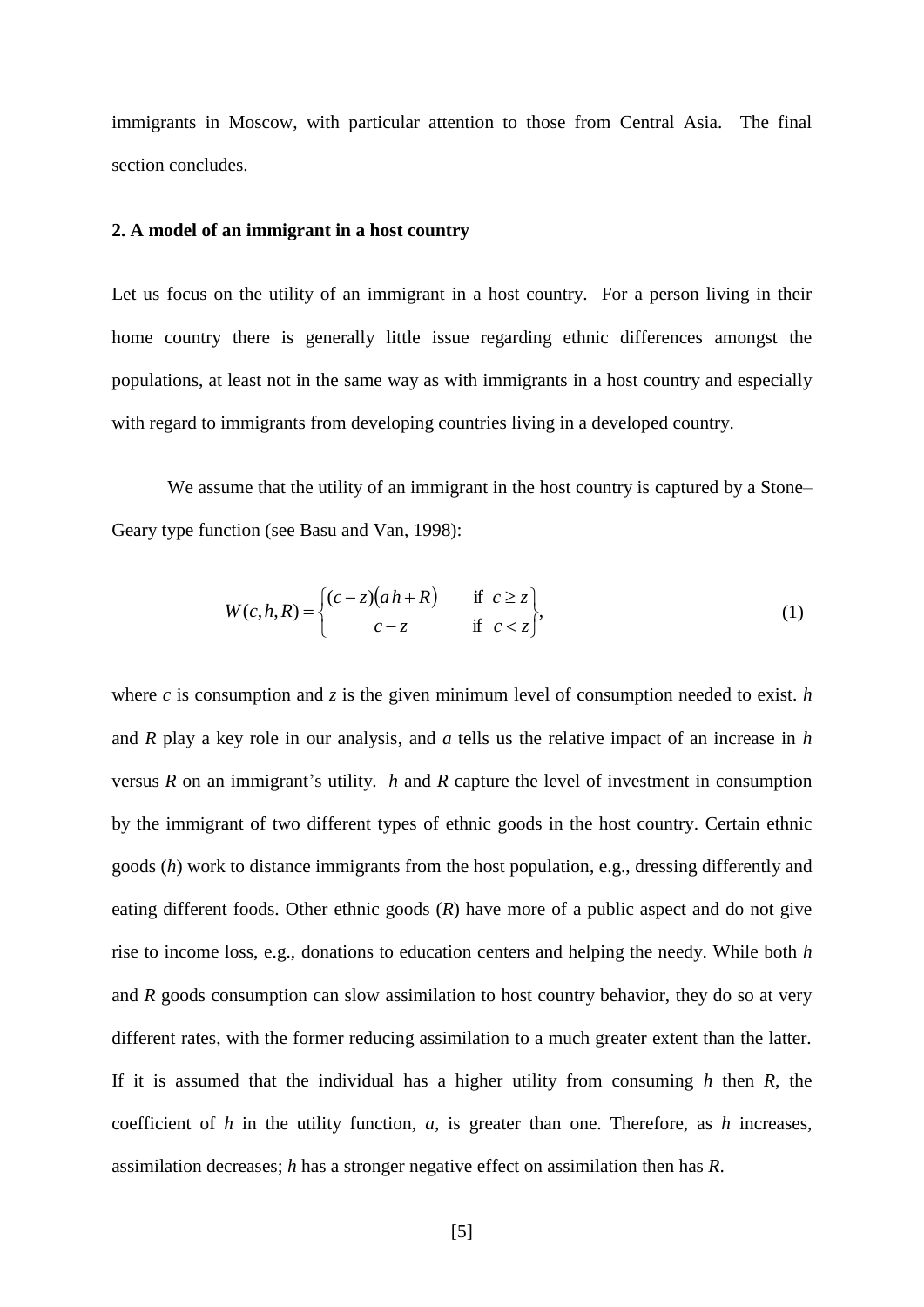Immigrants' income/wages in the host country are  $w_f$ . The immigrant does not save, consuming (including remittances, an *R* good) all his income. The immigrant's budget constraint is:

$$
c = w_f - h - R \tag{2}
$$

Thus the immigrant's utility is given by

<u>.</u>

$$
W(c,h,R) = \begin{cases} (w_f - h - R - z)(ah + R) & \text{if } c \ge z \\ w_f - h - R - z & \text{if } c < z \end{cases} \tag{3}
$$

 Notice that the mechanism by which an immigrant holds onto his heritage is the consumption of ethnic goods.<sup>1</sup> This may have costs. Consider the link between migrants' host country wages, *wf,* and the level of migrants' ethnic goods consumption. Consuming isolating ethnic goods (*h*) with their perceived interference with workplace behavior and differentness will lower his income. Consuming integrating goods (*R*) certainly raises income in comparison to consuming isolating goods, maybe by lowering it less. For simplicity, we assume integrating goods have no effect on income (see the alternative formulation in Chiswick and Miller, 2005). 2

We are arguing that income,  $w_f$  is a function of the ethnic goods level chosen by the employed worker captured by *h*:  $w_f(h)$ . There exists a large literature which considers the

<sup>&</sup>lt;sup>1</sup> Isolating goods are very specific and have a network effect as in being part of a club. They also impart the utility of being different and holding onto something one thinks is better, such as a religion (Berman, 2000).

<sup>&</sup>lt;sup>2</sup> While one could think of *R* as regular consumption, we wish to distinguish it as it provides a different type of utility to the individual. For example, giving donations to your local Church or sending home remittances increases utility in a different way than giving money to needy that are not connected to your group.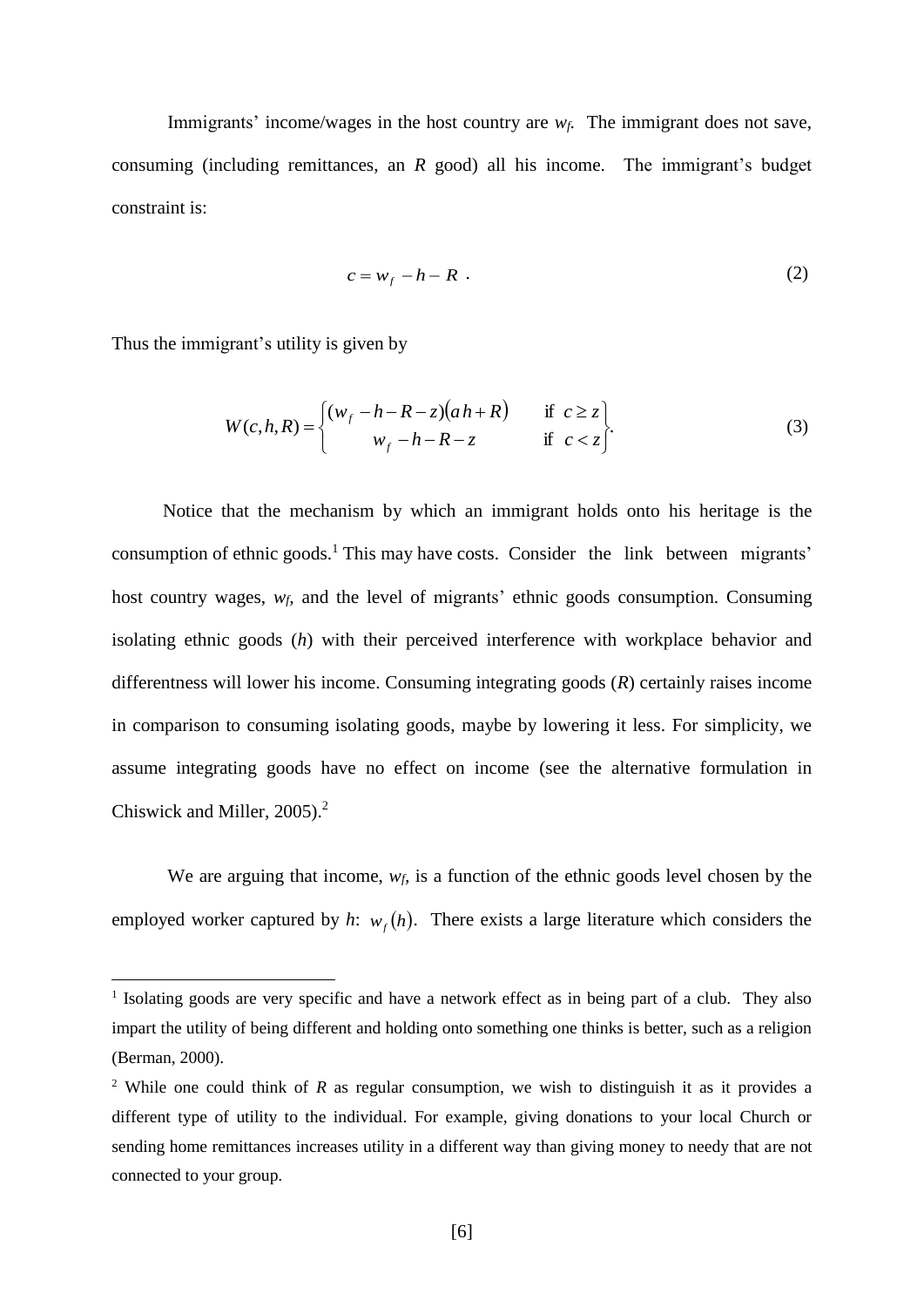connection between migrant assimilation and their earnings.<sup>3</sup> It has been shown that earnings rise with immigrant assimilation, meaning the migrant chooses a lower level of homeanchored ethnic goods (a lower level of *h*). Therefore, we assume here that as the consumption level of isolating ethnic goods increases, wages decrease:  $(h)$  $< 0$  $\hat{c}$  $\hat{o}$ *h*  $\frac{w_f(h)}{2}$  < 0.<sup>4</sup> However, investment in *R* does not affect income since consumption of these ethnic goods does not have an effect on daily life at work,  $(R)$  $=0$  $\hat{o}$  $\partial$ *R*  $\frac{w_f(R)}{R} = 0$ . The assumption here is that the worker earns more than a minimum wage. If the worker earns a minimum wage at a level of w<sup>0</sup> then it is clear that changing the consumption of ethnic goods of any type will not affect

wages: 
$$
\frac{\partial w_0(h)}{\partial h} = 0
$$
 and  $\frac{\partial w_0(R)}{\partial R} = 0$ .

The immigrant must determine the optimal consumption of ethnic goods, *h* and *R*, which maximizes his utility in the host country. Maximizing (3) with regard to *h* and *R*, let us consider the first order conditions with regard to the level of  $(w_f(h) - h - R - z)(ah + R)$ :

$$
\frac{\partial \left((w_f(h) - h - R - z)(ah + R)\right)}{\partial h} = \left(\frac{\partial w_f(h)}{\partial h} - 1\right)(ah + R) + (w_f(h) - h - R - z)a = 0,\tag{4}
$$

and,

<u>.</u>

$$
\frac{\partial((w_f(h) - h - R - z)(ah + R))}{\partial R} = -(ah + R) + (w_f(h) - h - R - z) = 0.
$$
 (5)

<sup>&</sup>lt;sup>3</sup> See Constant, Gataullina and Zimmermann, (2009) on ethnicity and earnings. See Chiswick (1978, 1991, 1998), Dustman (1997), McManus, Gould and Welch (1983), Berman, Lang and Siniver (2003) and Pendakur (2002) on language proficiency migrants and earnings. See Cutler and Glaeser (1997) and Borjas (2000) on segregation of minorities and earnings and Epstein (2012).

<sup>4</sup> One way of looking at this is that as one invests time in consuming ethnic goods, he has less time for work.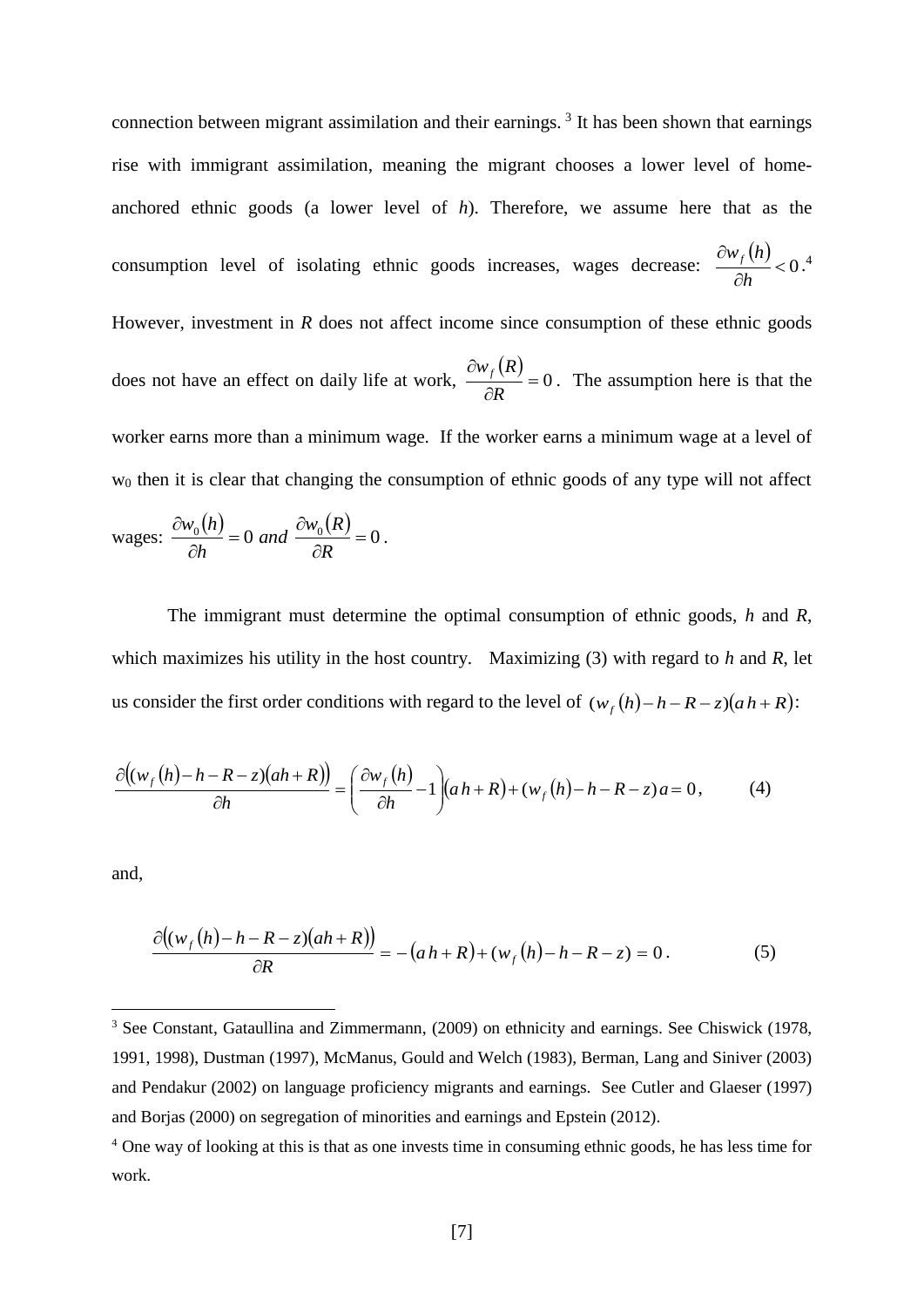From (4) and (5) we obtain that

$$
\frac{\partial w_f(h)}{\partial h} = 1 - a \,. \tag{6}
$$

2

Denote by  $h^*$  an individual's investment level in ethnic product consumption that satisfies  $(6)$ . If  $a < 1$  then the individual will not invest in ethnic goods since it will be cheaper and more beneficial to invest in *R.*

We conclude

Since 
$$
\frac{\partial w_f(h)}{\partial h} < 0
$$
 then if  $a < 1$ :  $h^* = 0$  and  $R^* = \frac{w(0) - z}{2}$ .  
If  $a > 1$ ,  $h^*$  satisfies  $\frac{\partial w_f(h)}{\partial h} = 1 - a$  and  $R^* = \frac{w(h^*) - (1 + a) - z}{2}$ .

*h*

 $\hat{o}$ 

As income increases the individual will invest more in ethnic goods that do not affect their income 
$$
(R)
$$
 and, if as income increases the effect of consuming ethnic goods has a stronger

effect on wages, the individual will decrease consumption of such products.

#### **Minimum wage and ethnic goods**

Now consider the consumption of ethnic goods by individuals earning minimum wage  $w_0$ .

The first order conditions holding for the determination of *h* and *R* are, similar to (4) and (5), as follows:

$$
\frac{\partial((w_0 - h - R - z)(ah + R))}{\partial h} = -(ah + R) + (w_0 - h - R - z)a = 0, \tag{4'}
$$

and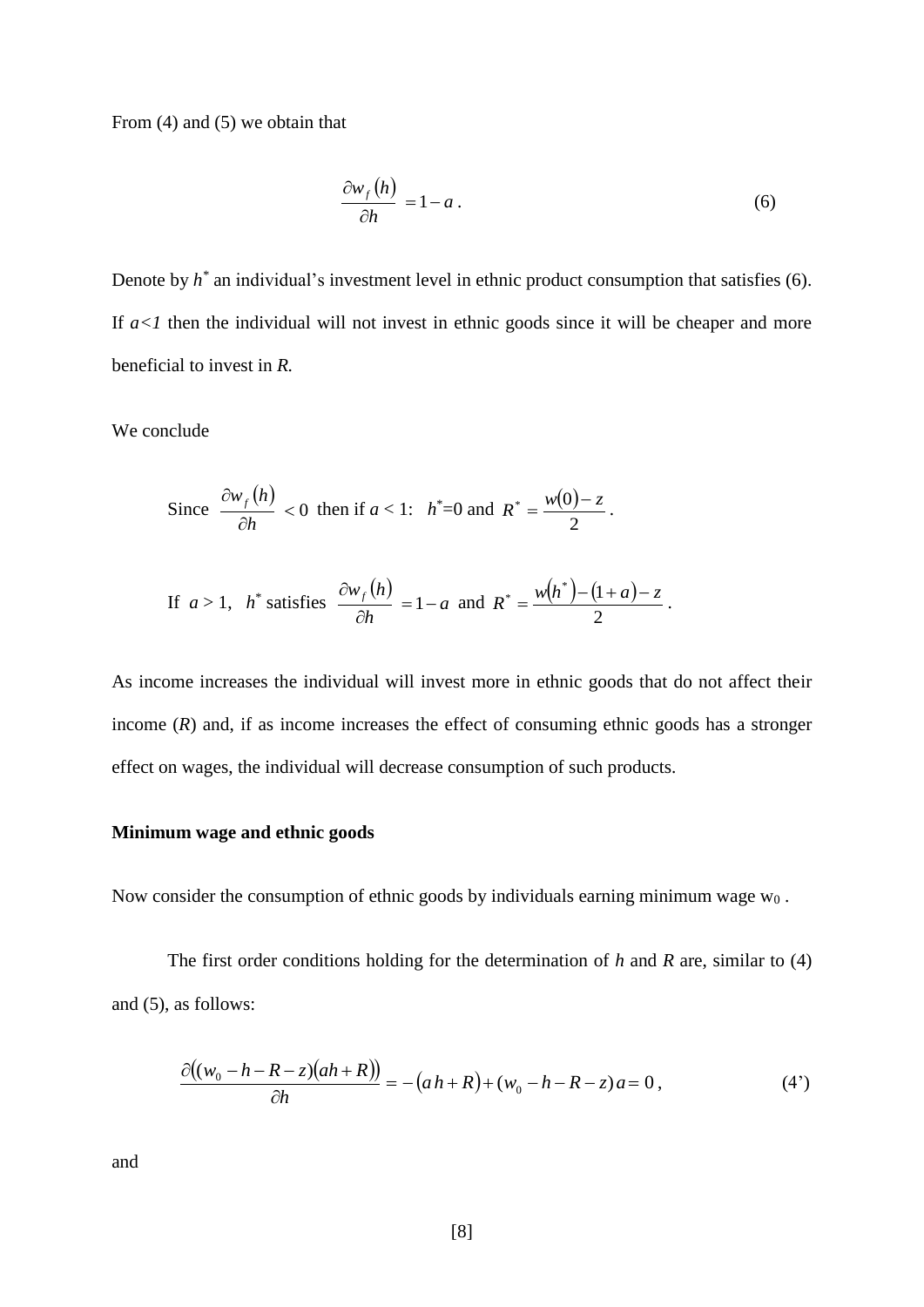$$
\frac{\partial((w_0 - h - R - z)(ah + R))}{\partial R} = -(ah + R) + (w_0 - h - R - z) = 0.
$$
 (5')

If *a* does not equal 1, the individual will only invest in one of the ethnic goods. If  $a > 1$ , the individual will invest in *h* and if  $a<1$  the individual will invest in *R*. If  $a>1$  we obtain 2  $R = 0$  *and*  $h^* = \frac{w_0 - z}{2}$  $\overline{a}$  $= 0$  and  $h^* = \frac{v_0 - c}{2}$ . If  $a < 1$  we obtain  $R = \frac{v_0 - c}{2}$  and  $h^* = 0$ 2  $\frac{0}{2}$  and  $h^* =$  $\overline{a}$  $=\frac{w_0 - z}{2}$  *and h*  $R = \frac{m_0}{r_0}$  and  $h^* = 0$ . Thus, for a>1, low wage workers will spend on ethnic goods that will work to keep them isolated from the native population and in the course of doing so, work to keep their incomes low.

Many immigrants arrive in a host country with minimal transferable skills. They earn minimum wages and consume ethnic goods that decrease their probability of assimilation. Those immigrants who arrive with a possibility of earning higher than the minimum wage invest in both types of ethnic goods: goods decreasing the probability of assimilation and public ethnic goods that have a smaller negative effect on assimilation. As wages increase, investment in isolating ethnic goods shrink and investment in ethnic goods that have a smaller negative effect on assimilation increase (public ethnic goods). Those earning lower wages are consuming higher levels of ethnic goods distinguishing them from the local population, while those with high income invest in public ethnic goods.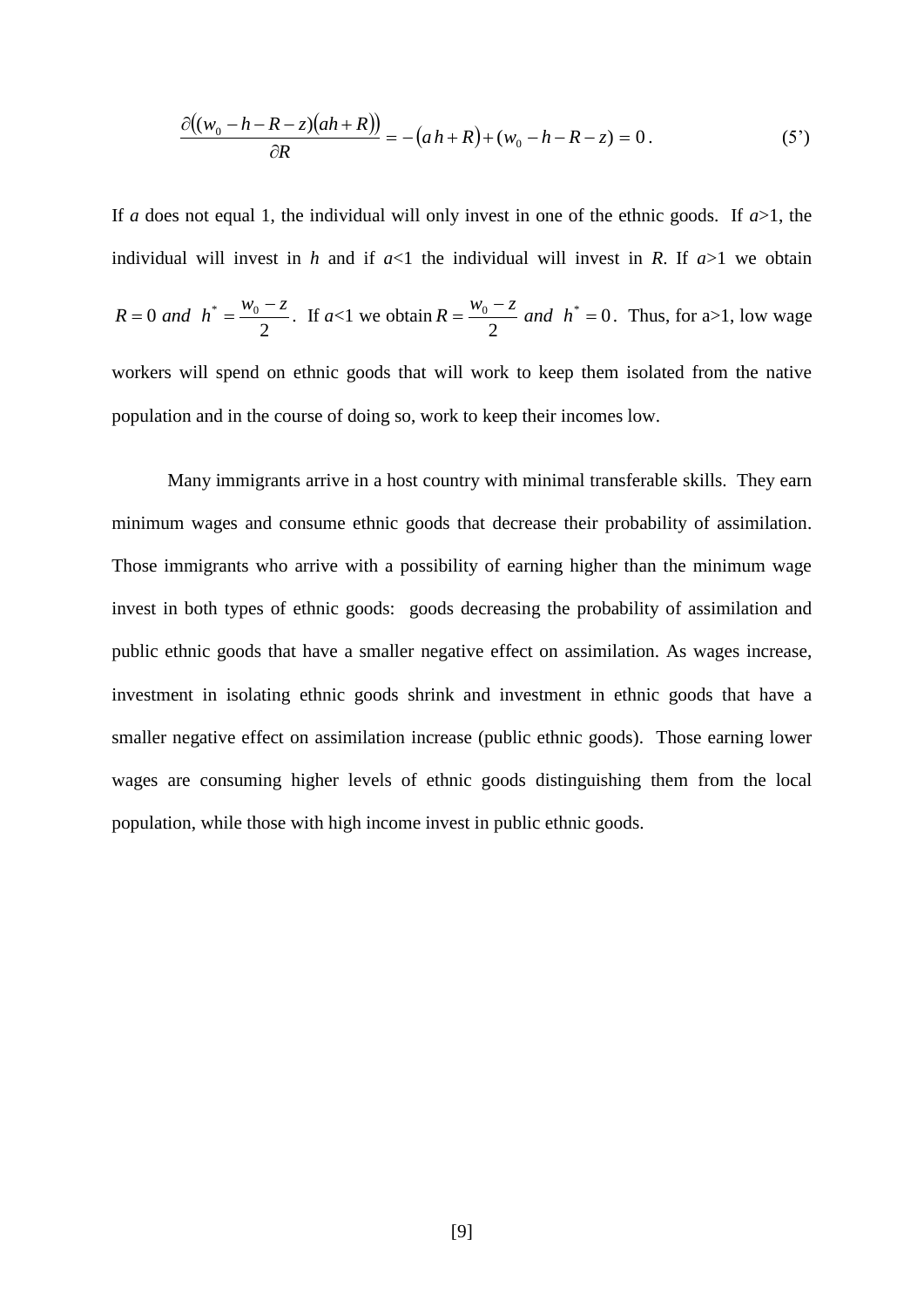#### **Different group sizes**

<u>.</u>

We can push our analysis further by considering two immigrant groups, those earning high incomes and investing in both types of ethnic goods and those earning low incomes and investing in only one type of ethnic good. For the latter, think of those earning the minimum wage and investing only in the ethnic goods that provide them a higher return, i.e. *a*>1.

How do individuals obtain utility from the consumption of ethnic goods? There are many dimensions to this question and many possible answers. Some will feel better about themselves; others may make a better impression on other immigrants, etc. Here we wish to consider the effect from "belonging", specifically how the size of the group affects the individual's utility. As your group size increases, it is easier to consume ethnic goods and thus obtain recognition from your society (for an example, see Berman (2000)). Therefore, as the population that invests in *h* increases in size, the utility obtained from *h* increases.<sup>5</sup> The same can also be said about investment *R*, however this would be true for an increase in the total number of immigrants. We normalize the utility of *R* to unity and consider the coefficient of *h* to be the relative size of migrants investing in this type of ethnic good:  $\overline{\phantom{a}}$  $\bigg)$  $\backslash$  $\overline{\phantom{a}}$  $\setminus$ ſ  $h + m_R$ *h*  $m<sub>h</sub> + m$ *m*  $a \left| \frac{m_h}{m} \right|$  where  $m_h$  is the number of individuals investing in *h* (dress codes, etc., that

stand out as isolating goods). *m<sup>R</sup>* is the number investing in type *R* ethnic goods that does not

<sup>5</sup> One could think of economies of scale benefit with regard to *h* ethnic goods, such as decreasing the cost of importing the products, or benefitting from a larger group attending services or at the 'club' as you feel part of a bigger group and have more with whom to share the experience. As the network increases, benefits increase and the migrant feels safer when consuming the products. Of course, if the size of the group is too large, it can go against you by, for example, generating greater animosity on the part of your hosts.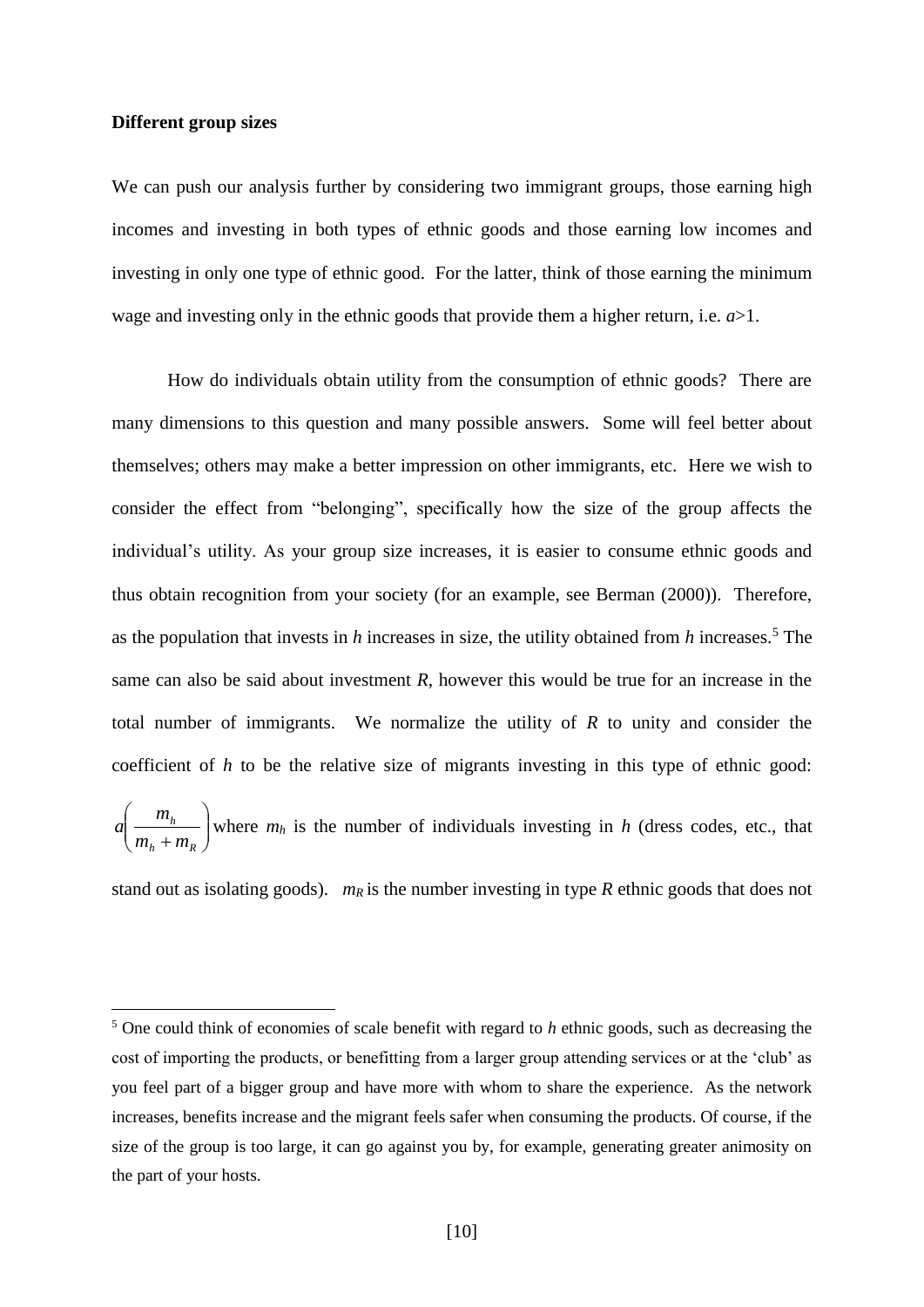have an effect on the wages (behind the scene ethnicity). We assume  $\partial$  $\overline{\phantom{a}}$  $\bigg)$  $\setminus$  $\parallel$  $\setminus$ ſ  $\overline{+}$  $\hat{o}$ *h*  $h \cdot \mu$ *h m*  $m<sub>h</sub> + m$ *m a* and

now we wish to see what happens to investment in both type of ethnic goods as the size of group *h*, the group investing in ethnic goods *h, mh.,* increases.

From the results presented above, those earning minimum wages will invest 2  $R = 0$  *and*  $h^* = \frac{W_0 - Z}{2}$  $\overline{a}$  $= 0$  and  $h^* = \frac{v_0 - c}{2}$ , thus a change in  $m_h$  will not have an effect on them. On the other hand, for those that earn wages higher than the minimum, their investment levels are given by the fact that  $h^*$  satisfies

$$
\frac{\partial w_f(h)}{\partial h} = 1 - a \text{ and } R^* = \frac{w(h^*) - (1 + a) - z}{2}.
$$
 (7)

Since increasing *m<sup>h</sup>* increases *a*, we can consider how changes in *a* affect *R* and *h* in equilibrium which is given by (7).

Note that  $(h)$  $< 0$  $\partial$  $\partial$ *h*  $\frac{w_f(h)}{dt}$  < 0 thus increasing *a* will decrease wages and as a result increasing *a* 

will increase  $h^* \nightharpoonup \frac{on}{\sim} > 0$ \*  $>$  $\partial$  $\partial$ *a*  $h^*$  > 0 . Now let us consider the effect it has on  $R^*$ :

$$
\frac{\partial R^*}{\partial a} = \frac{\frac{\partial w(h^*)}{\partial h^*} \frac{\partial h^*}{\partial a}}{2} < 0. \tag{8}
$$

Increasing the size of the group investing in ethnic goods that affect wages, etc., has an effect on investment in this type of ethnic good (*R*, a less isolating good).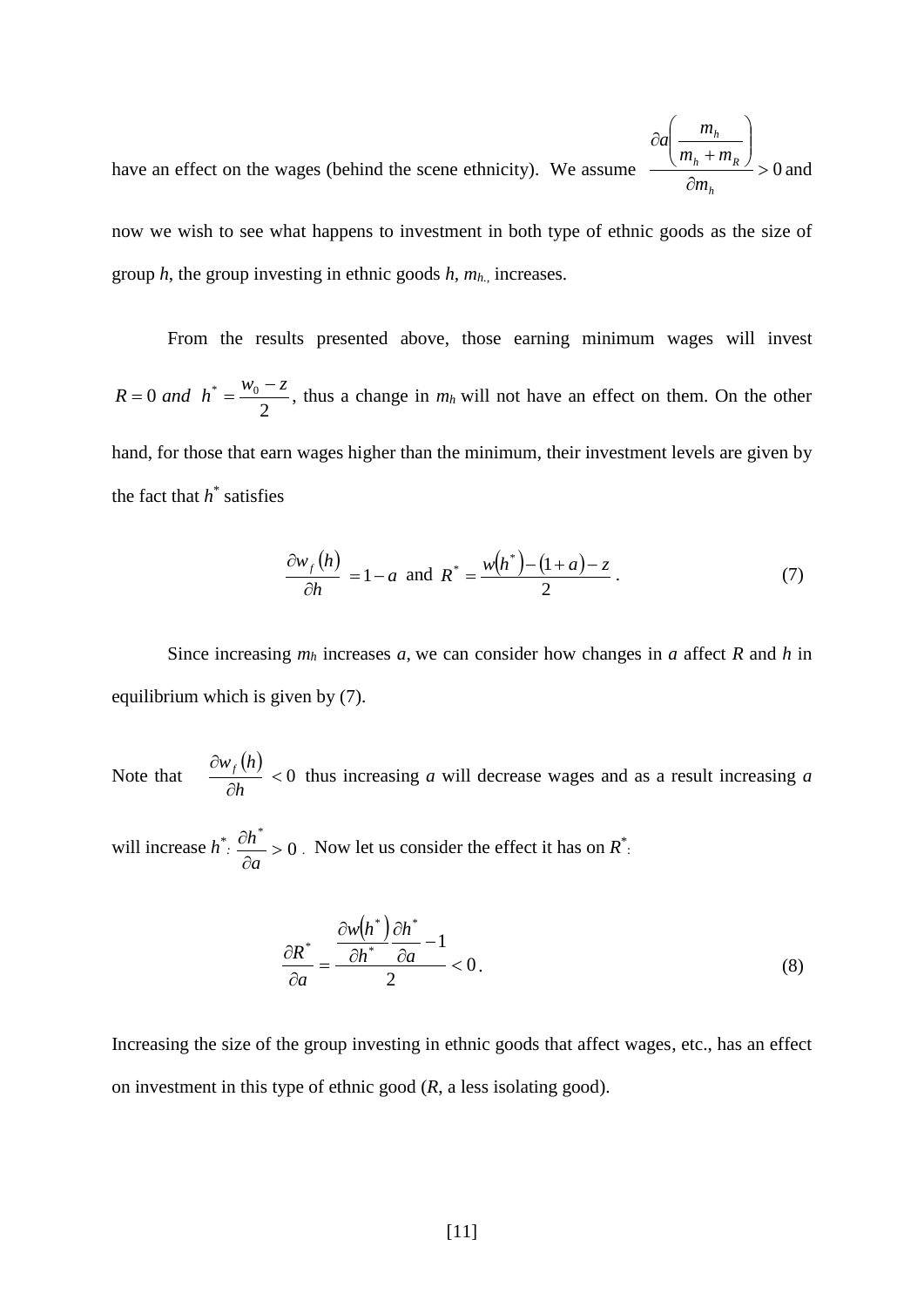*If the number of low skilled immigrants earning the minimum wage increases, this affects immigrants earning higher than minimum wages. The workers earning wages above the minimum wage increase their consumption of ethnic goods that distinguish them from the local population, and assimilation decreases.*

The reason for this is that investing in ethnic goods where it is apparent and everyone can see it has an externality. It affects your family, children and neighbors. The more who invest in it, the more the cost of not investing, increases. Thus, as we have more low income individuals investing in such ethnic goods, this affects consumption by immigrants earning higher wages. It may even decrease their wages. This is a trap. Increased immigration by low wage immigrants separates not only those new immigrants from the local population but also those who were getting closer to the local population and were on the path to assimilation.

#### **Permanent verse temporary Migration**

We now consider the decision-making of permanent vs. temporary migrants. In our framework a permanent migrant tries to increase utility taking into consideration the option that proper behavior may increase his future income. The temporary migrant does not take into consideration possible increases in income as he expects to have a very limited lifespan in the host country.

A temporary migrant's objective is as described in (3)

$$
W(c,e) = \begin{cases} (w_f - h - R - z)(ah + R) & \text{if } c \ge z \\ w_f - h - R - z & \text{if } c < z \end{cases}
$$
 (3)

A permanent migrant's utility is

$$
rV(low) = W(c, e) + Pr(h) (V(high) - V(low)), \qquad (9)
$$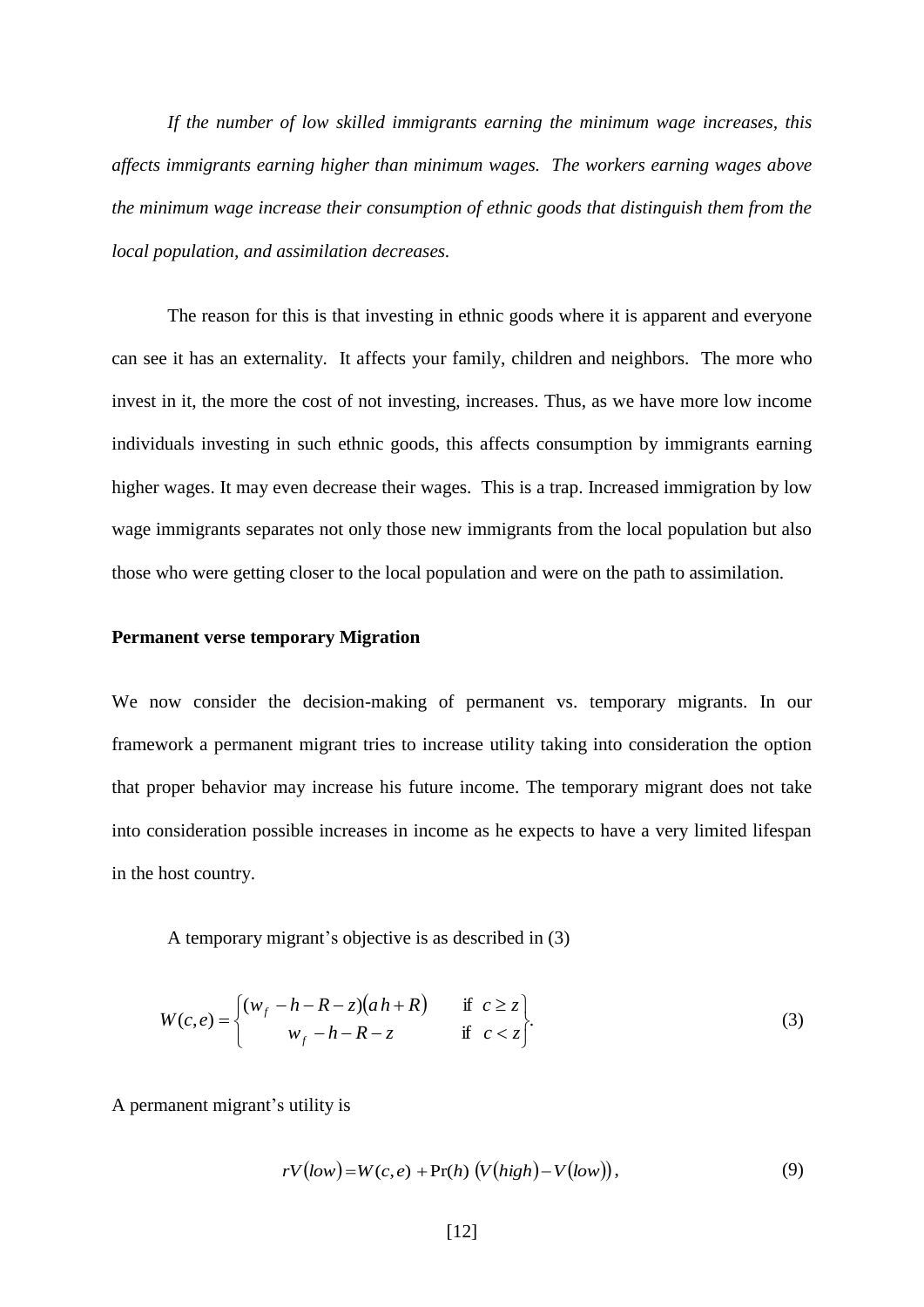where *V* is the discounted lifetime utility of the permanent migrant, *low* indicates that upon immigration the migrant starts with low income and "high" is his income if he assimilates and obtains a higher income. Pr is the probability of assimilating and obtaining a higher income thus increasing lifetime discounted utility. As *h* increases, the probability of assimilation decreases.

It is clear that the temporary immigrant will only invest in *h* ethnic goods and *R=0*. His utility and investment in *h* will equal

$$
W = a \left(\frac{w_0 - z}{2}\right)^2 \quad and \quad h^* = \frac{w_0 - z}{2} \,. \tag{10}
$$

The permanent migrant wishes to raise the opportunity to increase income over time and thus decreases investment in *h* below that of temporary migrants.

Permanent migrants wish to increase *R* while temporary migrants prefer not to invest in *R*. We obtain two type of migrants, permanent ones wishing to increase investment in *R* and decrease investment in *h* in order to increase the probability of increasing income. However this can be overcome by an increase in the number of temporary migrants. Thus if the local population does not want immigrants to assimilate they can allow the number of temporary migrants to increase which increases investment by permanent migrants in *h* and thus decreases their probability of assimilation.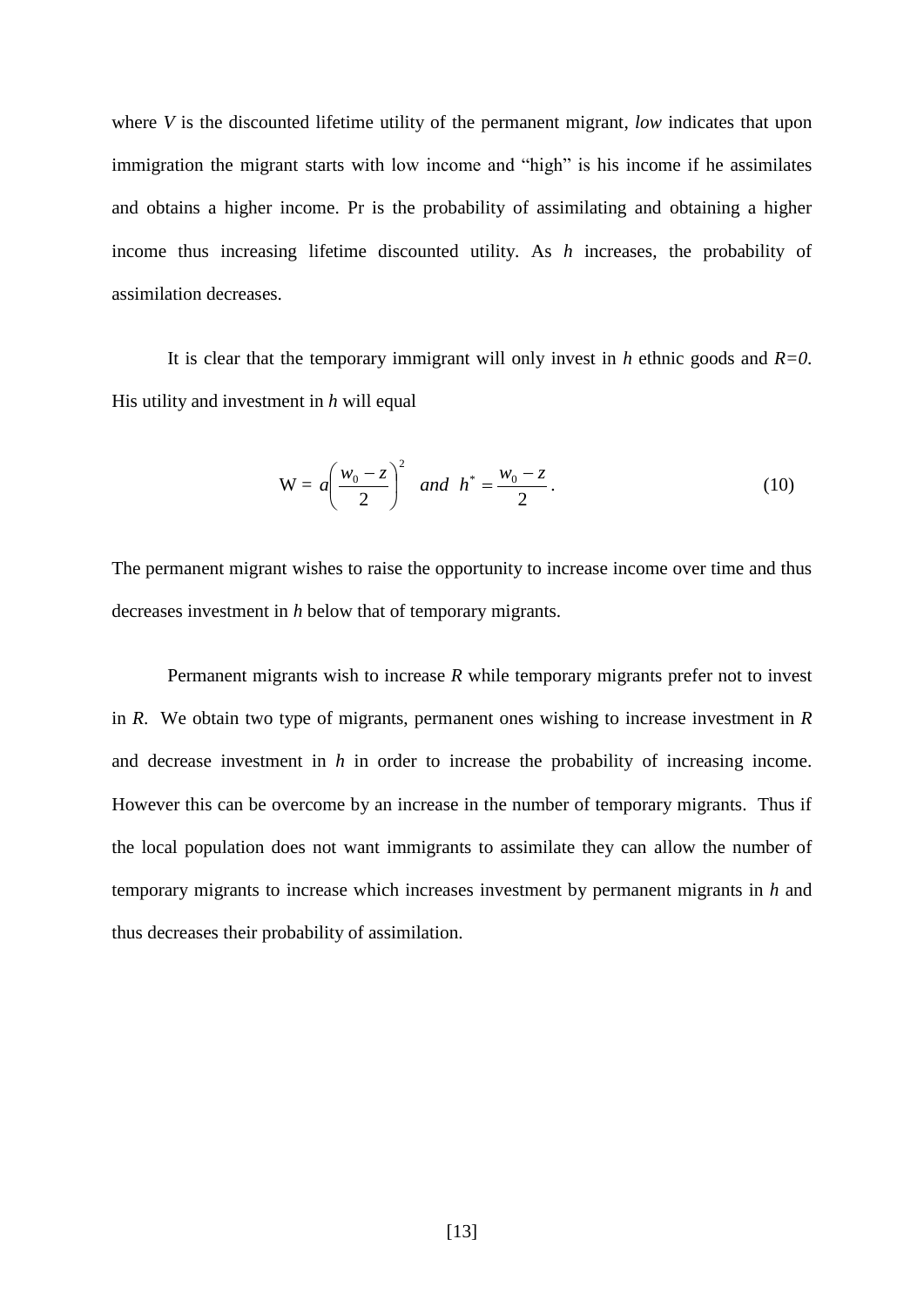#### **Circular migration<sup>6</sup>**

In circular migration, migrants want to go home but want also to return back to the host country. In this case they want to hold onto the ties at home like temporary migrants and still want to be connected to the host country somewhat like the permanent migrants.

A temporary migrant's objective is as described in (3)

$$
W(c,e) = \begin{cases} (w_f - h - R - z)(ah + R) & \text{if } c \ge z \\ w_f - h - R - z & \text{if } c < z \end{cases}
$$
 (3)

A permanent migrant's utility is

$$
rV(low) = W(c, e) + Pr(h) (V(high) - V(low)). \tag{9}
$$

Thus a circular migrant's objective function is

$$
rV'(low) = W(c, e) + (1 - \alpha)Pr(h) \left( V(high) - V(low) \right), \tag{11}
$$

where  $Pr(h)$  is the probability of returning and earning a higher wage as a result of returning to the same place and  $0 \le \alpha \le 1$  reflects the level of how temporary the migrant feels in the host country. For  $\alpha = 0$ , the migrant is a permanent migrant and if  $\alpha = 1$  the migrant is temporary.

As presented above, it is clear the temporary immigrant only invests in *h* ethnic goods and *R*=0. His utility and investment in *h* equals 2 ) 2 2  $\overline{ }$   $\overline{ }$   $\overline{ }$   $\overline{ }$   $\overline{ }$   $\overline{ }$   $\overline{ }$   $\overline{ }$   $\overline{ }$   $\overline{ }$   $\overline{ }$   $\overline{ }$   $\overline{ }$   $\overline{ }$   $\overline{ }$   $\overline{ }$   $\overline{ }$   $\overline{ }$   $\overline{ }$   $\overline{ }$   $\overline{ }$   $\overline{ }$   $\overline{ }$   $\overline{ }$   $\overline{ }$   $\overline{ }$   $\overline{ }$   $\overline{$  $\left(\frac{b}{2} - z\right)^2$  and  $h^* = \frac{w_0 - z}{2}$  $w_0 - z$  $W = a$  $\overline{a}$ | and  $h^*$  = J  $\left(\frac{w_0-z}{2}\right)$  $\setminus$  $= a \left( \frac{w_0 - z}{z} \right)^2$  and  $h^* = \frac{w_0 - z}{z}$ . The permanent migrant wishes to increase his opportunity for higher income over time and thus

1

<sup>6</sup> We thank Klaus F. Zimmermann for suggesting this section.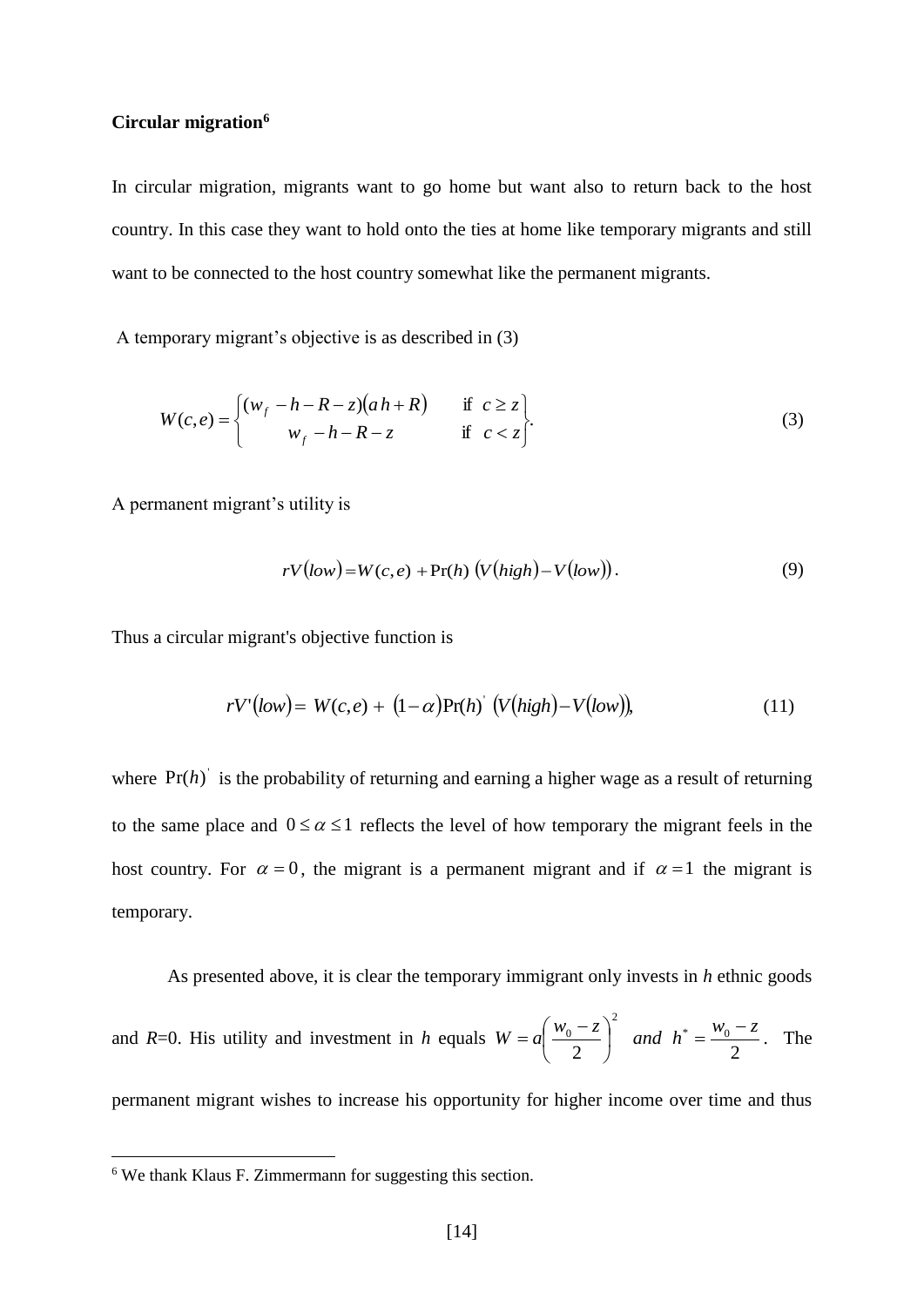decrease investment in *h* below that of temporary migrants. Thus, the circular migrant invests less in *h* (the isolating ethnic goods) than the temporary migrant but more than the permanent migrant invests. He invests more than the temporary migrant in the non-isolating ethnic goods but less than the investment made by the permanent migrant. This depends on the level of  $\alpha$  reflecting the migrant's impermanence level.

#### **Summary of theoretical results**

We can summarize our findings above: (1) As income increases the migrant invests more in ethnic goods that do not affect their income (non-isolating goods). (2) Minimum wage immigrants consume ethnic goods that decrease their probability of assimilation. (3) Those who arrive with a possibility of earning higher than the minimum wage invest in both types of ethnic goods. (4) As wages increase, investment in isolating ethnic goods shrink and investment in ethnic goods that have a smaller negative effect on assimilation increase (public ethnic goods). (5) If the number of low skilled immigrants earning the minimum wage increases, immigrants earning higher than minimum wages increase their consumption of ethnic goods that distinguish them from the local population, decreasing assimilation. (6) Permanent migrants increase the consumption of non-isolating goods while temporary migrants prefer not to invest in these goods.

#### **3. Post-1990 Migrations and the Russian Federation**

Migration since 1990 among the countries comprising the Former Soviet Union (FSU) can be divided into two main phases. Migration at the time of the breakup of the FSU and during the immediately following years can be seen as an ethnic migration. People who had been allocated from European parts of the Union to its peripheral regions by the Central Soviet Government were returning to their home regions. The incentives the Central Soviet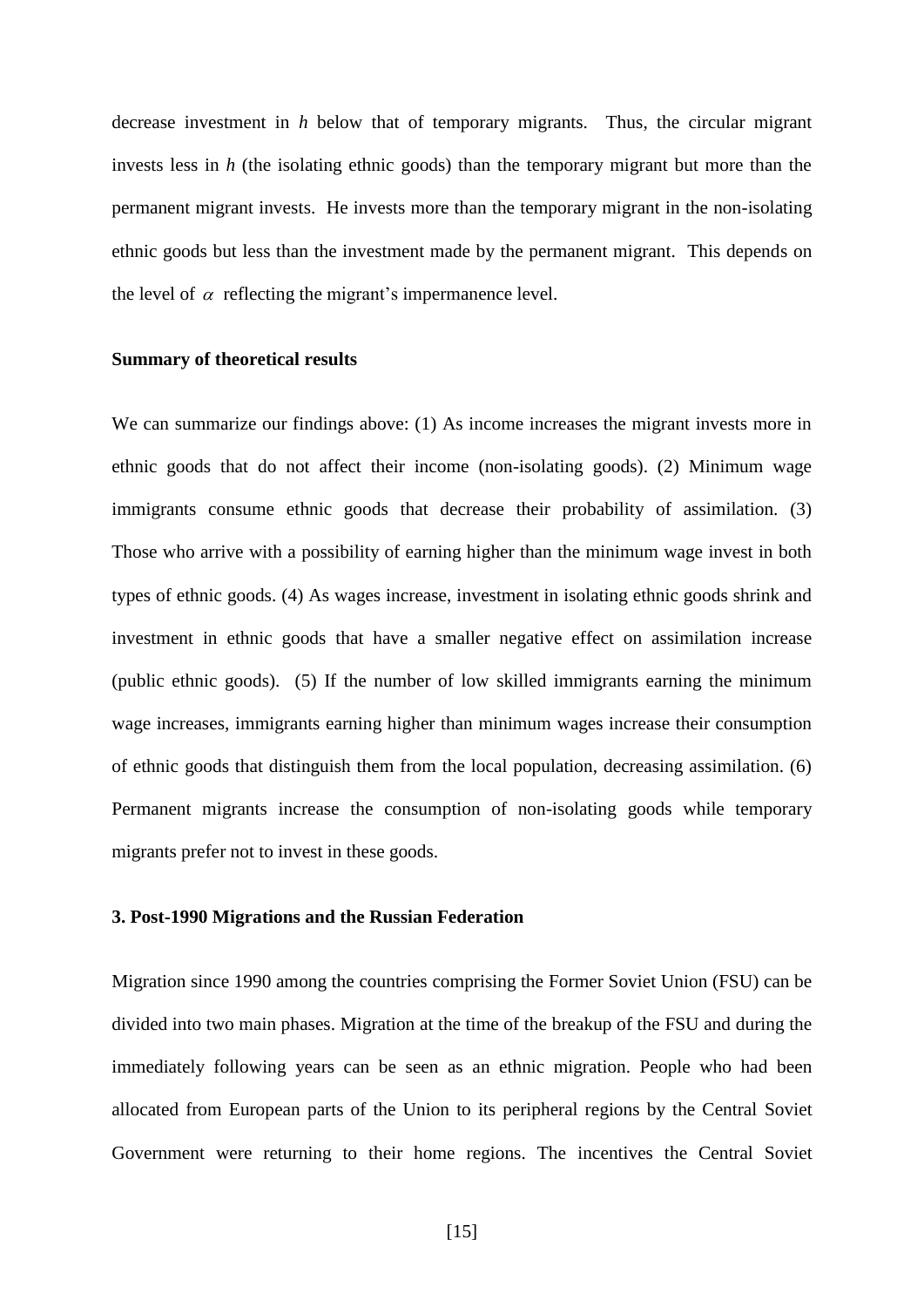Government provided for people to go and work in peripheral regions, including affordable housing, opportunities to buy cars and higher salaries, disappeared. Indeed, some of this ethnic migration was caused by wars in early 1990s: civil wars in Tajikistan and Georgia, short military clashes between Armenia and Azerbaijan, Moldova and its Prednestrian region, and Georgia with both Abkhazia and the South Ossetia. Official statistics on net migration for 1992 (State Statistical Committee of USSR and the Statistical Committee of CIS, n.d.) show the major recipients of migrants were Ukraine (288,000), Russia (176,000), Belarus (54,000) and Armenia (28,000). Countries with negative net migration were: Kazakhstan (179,000), Tajikistan (142,000), Kyrgyzstan (77,000), Uzbekistan (75,000), Azerbaijan (61,000), Georgia (45,000), Moldova (37,000), and Turkmenistan (14,000).

The second migration phase had more to do with increasing income inequality among these countries along with minimal migration restrictions. There were no severe differences among the countries at the time of the FSU breakup in GDP per capita, but during the following years significant differences developed. The top five in terms of per capita GDP in 2011 were (World Bank, 2013): Estonia (US\$16,809), Lithuania (US\$14,148), Russian Federation (US\$13,284), Latvia (US\$13,837), and Kazakhstan (US\$11,357). The lowest five were: Tajikistan (US\$835), Kyrgyzstan (US\$1,124), Uzbekistan (US\$1,545), Moldova (US\$1,970), and Georgia (US\$3,220). The five countries with highest GDP per capita received 65% of the migrants from countries of the FSU, with the Russian Federation the main recipient of migrants in the region (World Bank, n.d)*.*

Against this general background we look at migrants to Russia for evidence on their ethnic good consumption and the links it might have to their earnings and assimilation. These migrants shared a common historical and some cultural background with Russians over the period of Soviet rule. On one hand such a background allows some migrants to easily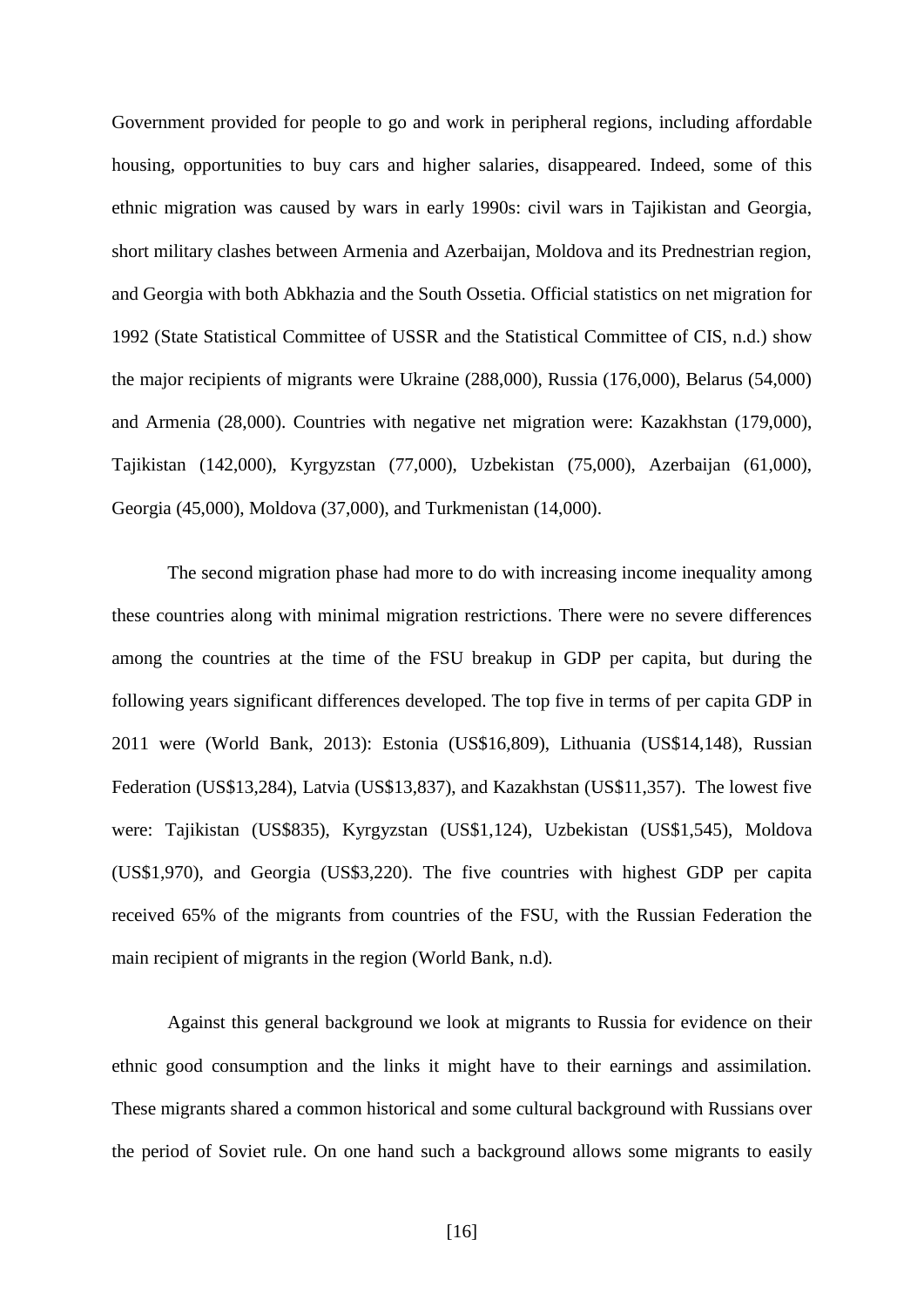integrate into the local population in Russia, on another hand some of the younger generation of migrants have difficulties in assimilation because of the erosion of the role of Russian language and culture in their own countries. Furthermore, the increasing role of religion among populations of these countries further distances the Central Asian countries from Russia. Migrants from the Central Asian countries are predominantly Muslims while the majority of Russians are Russian Orthodox Christians. Having a common background but diverging cultural values might have differential impacts on assimilation by migrants from the Central Asian countries, which makes it a good illustration.<sup>7</sup>

#### **Data**

<u>.</u>

We use data collected by the Independent Research Service SREDA in an effort to take a snapshot of migrant groups in Moscow. Information was collected from 401 migrants from mainly Central Asian states who were queued in two Federal Migration Service offices in Moscow in July 2012. Excluded from the survey were citizens of Baltic (Latvia, Lithuania, and Estonia) and Slavic (Belarus, Russia and Ukraine) states. Otherwise, from those in the queue, the interviewees were randomly sampled with respect to their citizenship. The most represented groups of migrants are citizens of Uzbekistan (38%), Tajikistan (24%) and Kyrgyzstan (23%). The survey questions include information about migrant characteristics, their major problems in Russia, their perception of Russians, migrants' integration capacity, their attitude towards religion, knowledge of Russian language and their interest on attending courses on Russian language and culture.

<sup>7</sup> Another factor influencing the earnings of migrants is discriminatory behavior by Muscovites. Fear of Russian nationalists and arrest by the police are additional reasons migrants might accept low paying jobs and unfair treatment, as well as a reason they may choose to remain close to their own ethnic communities.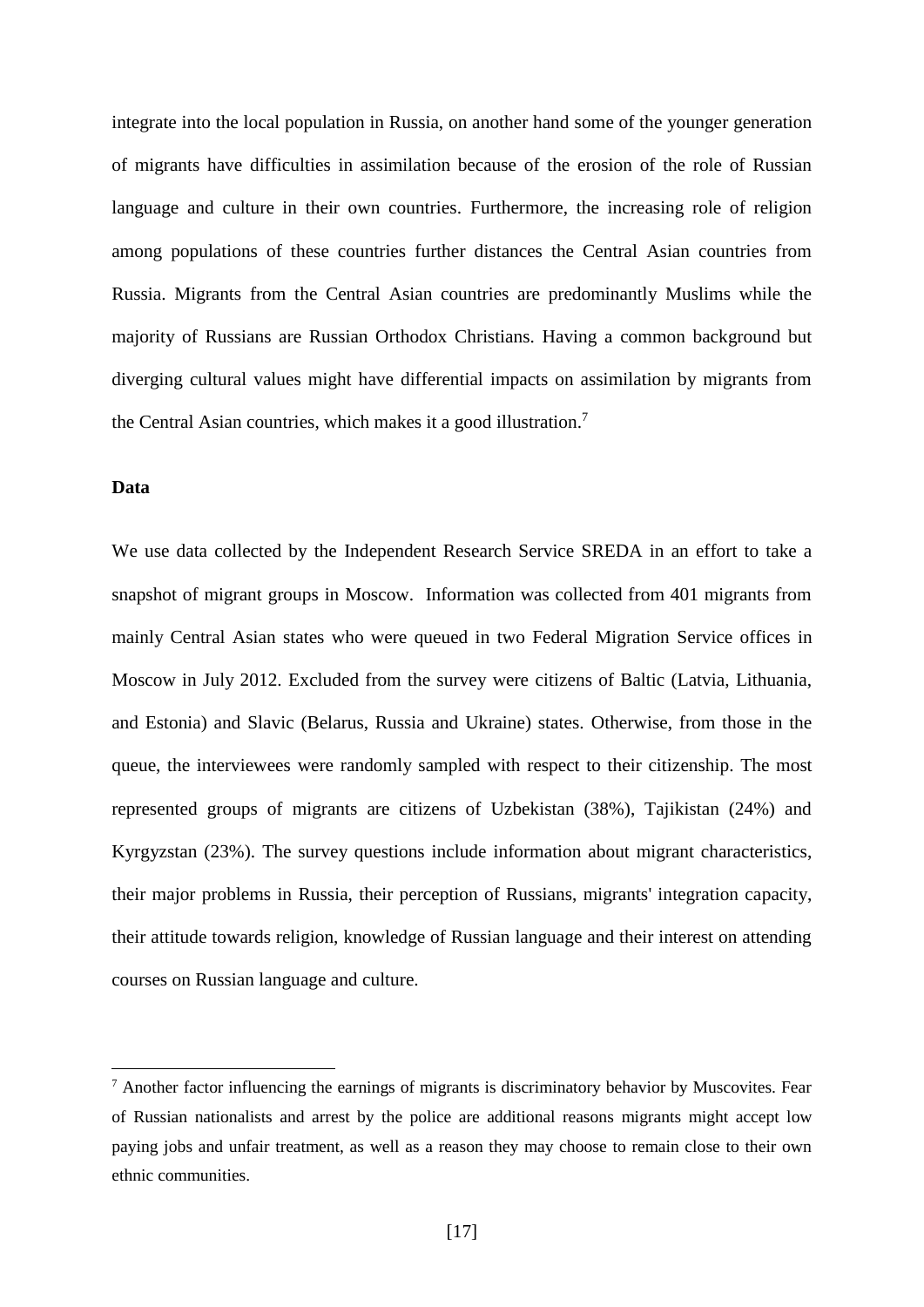Overall the 401 sample migrants provide a snapshot of their position in Moscow's economic hierarchy. For the first 6 months of 2012 the group has an average income of 23,607 Rubles (US\$726), which is half of the 45,712 Rubles (US\$1,406) average salary in Moscow (Territorial Office of Federal State Statistics Service in Moscow, 2012). According to the data, 74% of migrants live in Moscow without their relatives and 73% remit money home. 91% of migrants communicate daily with their compatriots. Most migrants plan to return home, while 14% of them want to remain in Russia. About 45% of migrants are willing to become Russian citizens. 85% of surveyed migrants are Muslim and 13% are Christian. The larger group of Muslims, 59%, is Sunni. According to subjective evaluations of migrants' communication skills by interviewers, 34% of migrants speak Russian fluently, 45% understand Russian, but make mistakes in their speech, 14% understand questions, but cannot easily express their own thoughts, and 6% speak Russian with major difficulties. Most surveyed do not have post high school education, and give their ages as 18-34. More than half of migrants have been in Moscow for less than 2 years and 99% of migrants say they came to Russia to earn money.

Our focus is on ethnic goods and the impact of these goods on immigrant assimilation. After accounting for missing data, our sample is  $173$  migrants.<sup>8</sup> Our discussion from here on is about this group and its subsamples. Since the majority of respondents are citizens of three Central Asian main migrant sending countries (Kyrgyzstan, Tajikistan and Uzbekistan), we extracted four subsamples from the sample.<sup>9</sup>

1

<sup>&</sup>lt;sup>8</sup> We examined the summary statistics on the excluded observations and found only following four variables differ in means between two samples at 0.05 level: 'More than one and less than two years', 'Want children to be like Russians', 'Send Remittances', 'Speaks (Russian) Freely'.

<sup>9</sup> The former Soviet Central Asia includes: Kazakhstan, Kyrgyzstan, Tajikistan, Turkmenistan and Uzbekistan. Tajikistan, Kyrgyzstan and Turkmenistan have the lowest GDPs per capita in the region.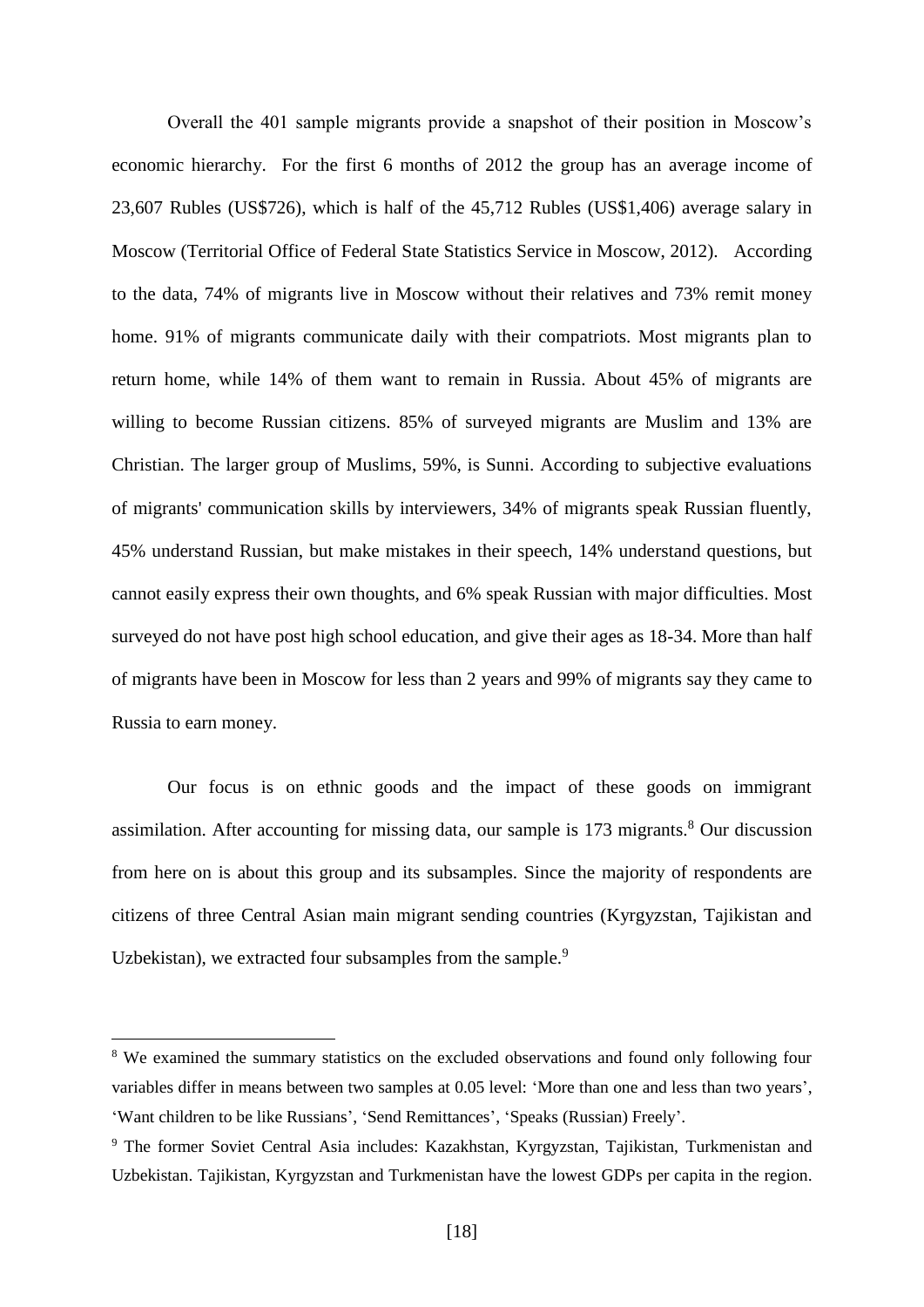The first subsample includes 138 citizens of the three Central Asian countries. This subsample does not include migrants from two other countries of the region, Kazakhstan and Turkmenistan, due to their small numbers. The second subsample includes 39 citizens of Kyrgyzstan, the third and fourth subsamples include 38 citizens of Tajikistan and 61 citizens of Uzbekistan, respectively. Table 2 highlights the variables of particular concern with summary statistics for the sample and each of the subsamples. Definitions of the variables are given in Table 1.

The means of earnings among citizens of the three major migrant countries of Central Asia were close. Overwhelmingly, migrants are men, though in country level subsamples there are relatively more migrant women among the surveyed citizens of Kyrgyzstan. Migrant mean age is in the range of 28-32, from which we infer that migrants come to Russia to work and earn income. About 82% of migrants in the whole sample and 87% of migrants from the Central Asian countries do not have university education. Low-skilled labor migrants have lower salaries in their home countries compared to what they receive in Russia; and compared to skilled migrants the home-host country differential is much larger - hence the greater migration flow of low skilled workers. Migrants from Kyrgyzstan have been in Moscow a shorter time relative to migrants from Tajikistan and Uzbekistan. Only 7% of migrants in the whole sample and 6% of Central Asians came with their families to Moscow. About a half of migrants use the internet.

The great majority of migrants, 92%, speak daily with compatriots from their home country, a major indication of their slower assimilation. According to our theoretical discussion, staying in communication with only one's own compatriots lowers migrants'

1

They are the most represented in the survey sample. Other countries, such as Kazakhstan, have had little emigration since the first wave of the early 1990s.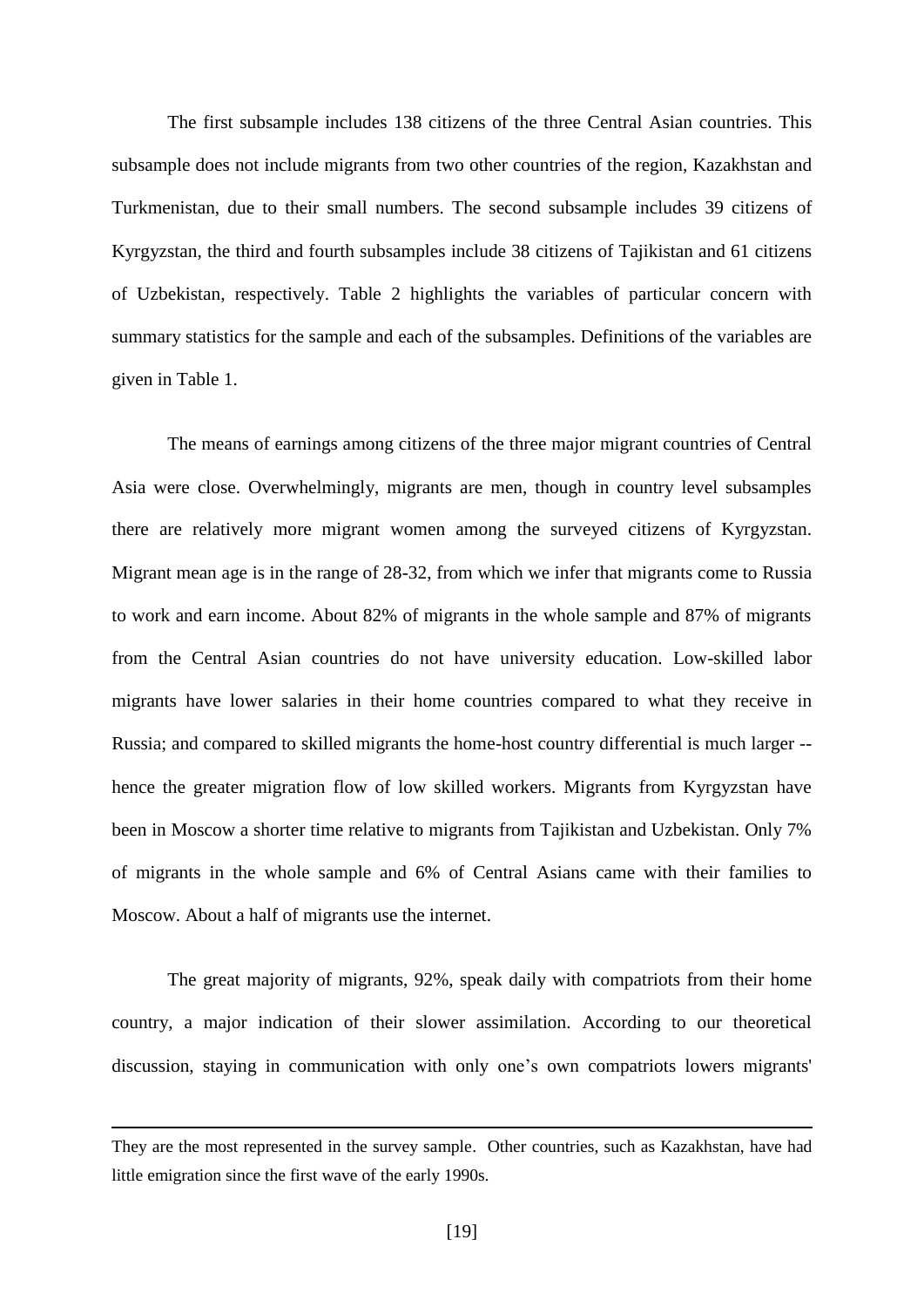potential earnings, since migrants would be consuming more isolating goods which decreases their degree of assimilation. Half of the migrants are willing to become Russian citizens. The highest willingness is among the citizens of Tajikistan and the lowest is among the citizens of Uzbekistan.

58% of migrants from Central Asian attended mosque at least once, while the relative majority of mosque attendants are from Tajikistan; 68% of its migrants. Tajikistan experienced the rapid restoration of religious Islamic values after the breakup of Soviet Union, accelerated by the civil war between Islamists and the National Government. Generally, the migrants in our sample do not generally want their children to be Russian. The lowest willingness is among migrants from Uzbekistan: only 25% of its citizens want their children to be like Russians. About 47% of all migrants plan to stay in Russian for several additional years, and 18% of all migrants want remain permanently. The lowest willingness to stay for such longer periods is among migrants from Tajikistan: 39% of its citizens want to stay for several years and only 11% plan to stay permanently in Russia. Remittances are sent by 90% of the migrants; 97% of those from Tajikistan,. This is consistent with the World Bank's (2011) finding on Tajikistan's high dependence on remittances. 44% of Central Asian migrants want to attend Russian language courses. 43% of all surveyed migrants speak fluent Russian, the largest proportion of fluent Russian speakers are from Kyrgyzstan, 54%, 34% and 21% of citizens of Tajikistan and Uzbekistan, respectively.

#### **What the data tell us**

We proceed by estimating a standard earnings equation in which we include various indicators of assimilation (Table 3). We follow this with several probit estimations exploring the correlates of the indicators of assimilation. We also explore more sophisticated techniques (IV, simultaneous equations, and so on), as our theoretical modeling calls for worrying about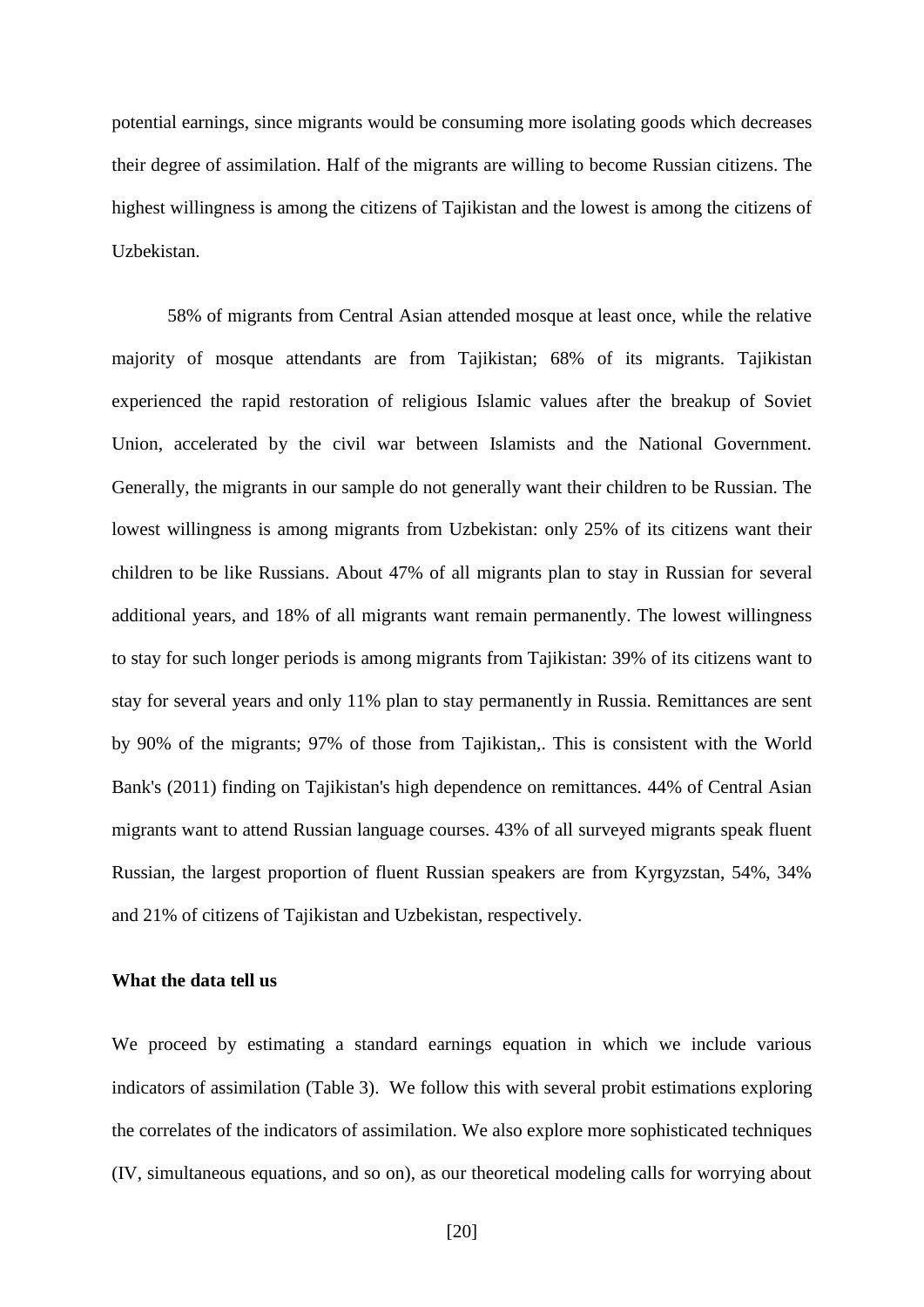the endogeneity/simultaneity between types of ethnic goods and income. We found that the data are not able to support such analysis. With our small sample our standard errors are high as often there is not enough variation, and we find only very weak correlations between the log of earnings and our assimilation indicators.

We now study the correlations between the earnings of each of the ethnic goods consumed by migrants in the destination region, i.e., Moscow, by using Ordinary Least Squares regression analysis. Our dependent variable in our estimation is the logarithm of migrants' earnings for the last month. We control for the individual characteristics of migrants and types of ethnic goods consumed by migrants in Moscow. According to our theoretical discussion, the consumption of some ethnic goods have significantly negative correlation with migrant's earnings (*h* goods), while the migrant's consumption of other types of ethnic goods does not have a significant correlation with earnings (*R* goods). The regression results for the whole sample and four subsamples are reported in Table 3.

Initially, we look at how the individual characteristics of migrants are correlated with their earnings. Male migrants have higher earnings than women. Our estimate for the whole sample is positive and statistically significant. The estimate, however, becomes insignificant for individual countries, which might be due to insufficient variation. The age variables show a concave relationship with earnings, which increase with age at a slower pace. However, the coefficients are not significant. Lower levels of education are associated with lower earnings. The coefficient on the variable is negative. The Central Asian and individual country subsamples indicate that the negative relationship between less education and earnings holds, but is not statistically different from zero, which might be due the fact that most migrants from these countries do not have university education. For the whole sample and the Central Asian subsample, individuals who stayed in Moscow more than 6 months and less than one year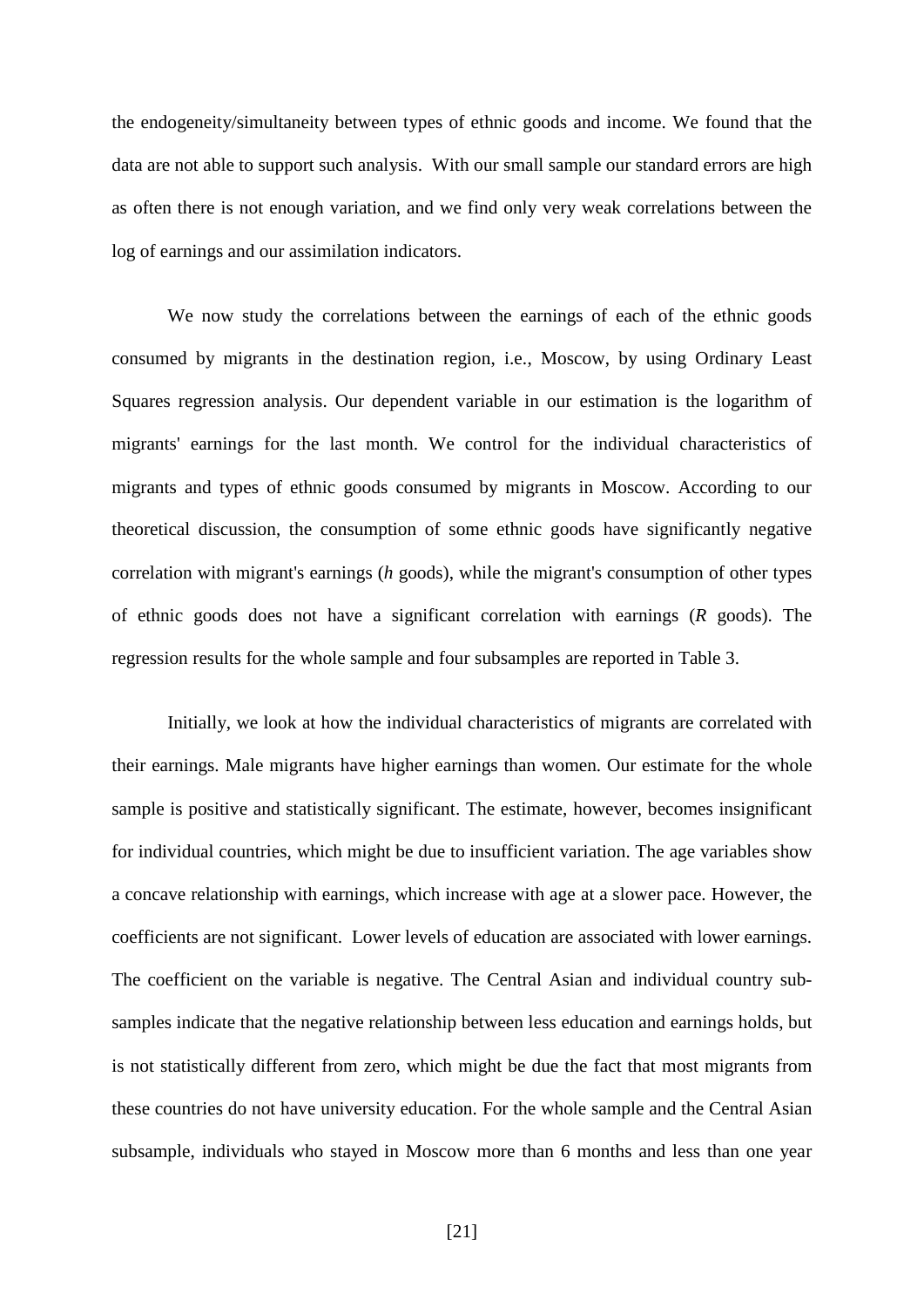earn more than those who have been in Moscow for less than 6 months (the reference group). Furthermore, those staying for more than 6 months and less than one year are earning better (but not significantly so) than those staying longer. Internet users have higher incomes; the coefficient on the corresponding variable is positive and statistically significant for both the whole sample and Central Asian subsamples. The significant difference between internet users is observed in the sample of migrants from Uzbekistan, the coefficient of the variable is positive and statistically different from zero.

We turn to our variables associated with the consumption of ethnic goods and their relationship with migrants' earnings. Migrants, who came with their families to Moscow, might be less likely to consume isolating ethnic goods that lower their earnings. Since they send their children to Russian schools while both parents work, a migrant living with his family will integrate faster with the local community. Furthermore, migrants with families will avoid the consumption of the isolating ethnic goods that decrease their earnings simply because they need to earn sufficient money to cover family's living expenses -- living expenses in Moscow are high, and living together with families imply more expenses than the migrant who lives alone.

Consumption of the isolating ethnic good of daily communication with one's own compatriots is significantly associated with lower individual wages. The coefficient on the variable is negative and statistically significant for the whole sample, including the Central Asian and Tajikistan's subsamples. This is consistent with our discussion on the impact of an increasing number of immigrants on their assimilation. Coefficients on the variable for the Kyrgyzstan and Uzbekistan subsamples are negative but not statistically different from zero.

Furthermore, the willingness to become a Russian citizen is also associated with higher wages. Coefficients on the variable are positive and significant for the whole sample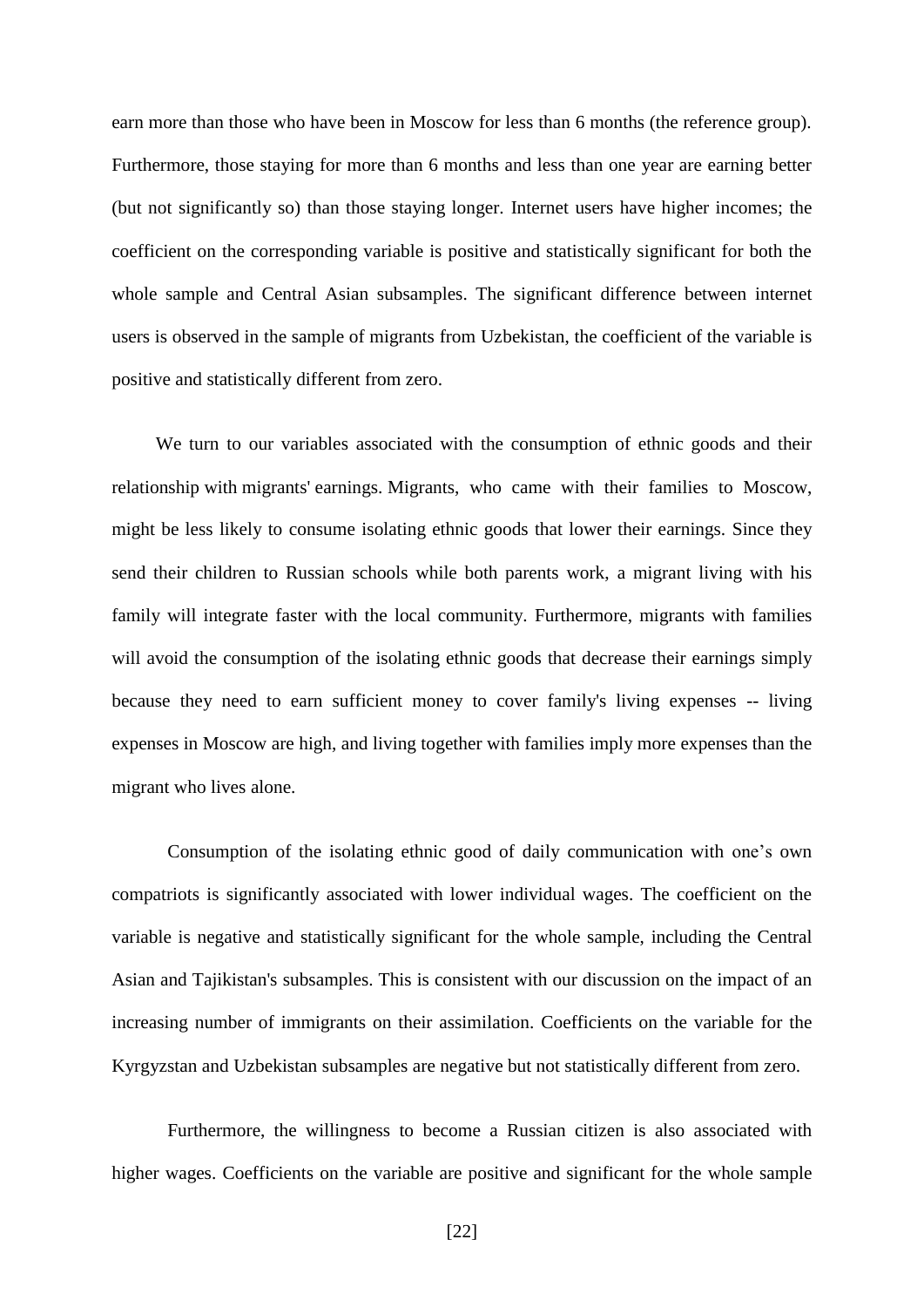and the Central Asian subsample, as well as for Tajikistan's subsample. Such correlation is consistent with our discussion in the theoretical section of the paper: with higher wages migrants want to consume less of the isolating ethnic goods in order to be more closely associated with Russia.

In most cases Mosque attendance means attending Friday prayers. While Islam permits prayer at home or a workplace, it obligates men to attend weekly Friday prayers. However, whether Mosque attendance can be viewed as an isolating or relatively integrating investment is a question. If it is occasional and expected, it may very well be non-isolating; if often and "in the employers face", it may be isolating. In our estimation the coefficient is small, positive and not significant for all samples. This indicates some ambiguity in its implications for income and assimilation.

Another aspect of assimilation is whether migrants want the next generation, i.e. their children, to possess the qualities they see in the local Russian people. The coefficient on this variable is negative and statistically significant, indicating that having your children emulate your Russian hosts is correlated with lower income, *ceteris paribus*. Migrants' plans to stay longer in Russia imply less consumption of isolating ethnic goods in favor of more integrating ethnic goods. The variable coefficients for 'planning to stay for several years' and 'forever', have positive signs for both the whole sample and the Central Asian subsample. These coefficients are not statistically different from zero, which implies that the associated increase in integrating ethnic goods does not reduce migrants' earnings. Another example of the integrating ethnic goods, as discussed earlier, is the remittance of money to the home country. Sending remittances home is positively correlated with migrants' earnings and statistically significant. This result is also consistent with our earlier discussion, i.e. the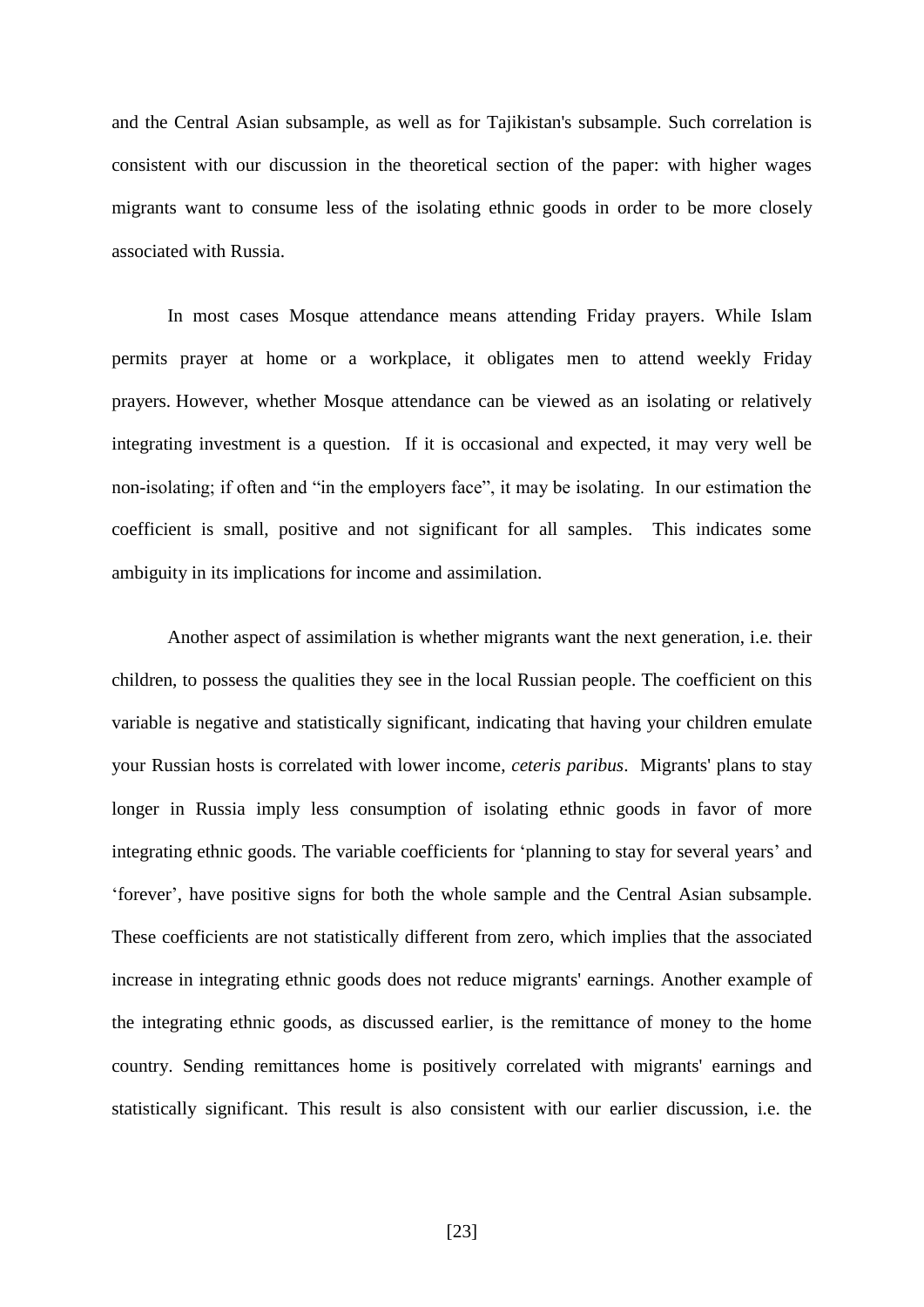consumption of ethnic goods such as remitting money to home does not reduce individual earnings.

A migrant's willingness to attend Russian language courses and his spoken Russian language fluency is significantly significant correlated with earnings (Chiswick, 1991; Chiswick and Miller, 1995; Isphordiing and Otten, 2013). The degree of willingness to attend Russian language courses indicates the low degree of assimilation of migrants within the local population. Since some migrants are willing to attend these courses due to their weak knowledge of Russian, it is not surprising that they earn less than those who know Russian well and are not willing, and do not need, to attend these courses. In other words, greater fluency in Russian is associated with higher migrant earnings, which we observe in the coefficient estimate of the variable whether migrants speak Russian fluently.

Next we examine the correlations between seven assimilation goods and other associated independent variables using probit regressions. The regression results as marginal effects of independent variables and their standard errors are reported in Table 4. The decisions on mosque attendance (the first column) are positively correlated with male gender. Communication with one's own compatriots also is positively correlated with mosque attendance. Such communication is associated with higher consumption of isolating ethnic goods, including mosque attendance. A lower level of education is positively correlated with mosque attendance: the more educated have higher ambitions for assimilation, hence less consumption of isolating ethnic goods such as the mosque attendance. The length of stay has positive and statistically significant correlations with the mosque attendance: migrants learn where to meet other migrants including the location of mosques, and start knowing their migrant compatriots, which both are associated with higher probability of mosque attendance. Living with families is also positively significantly correlated with the mosque attendance: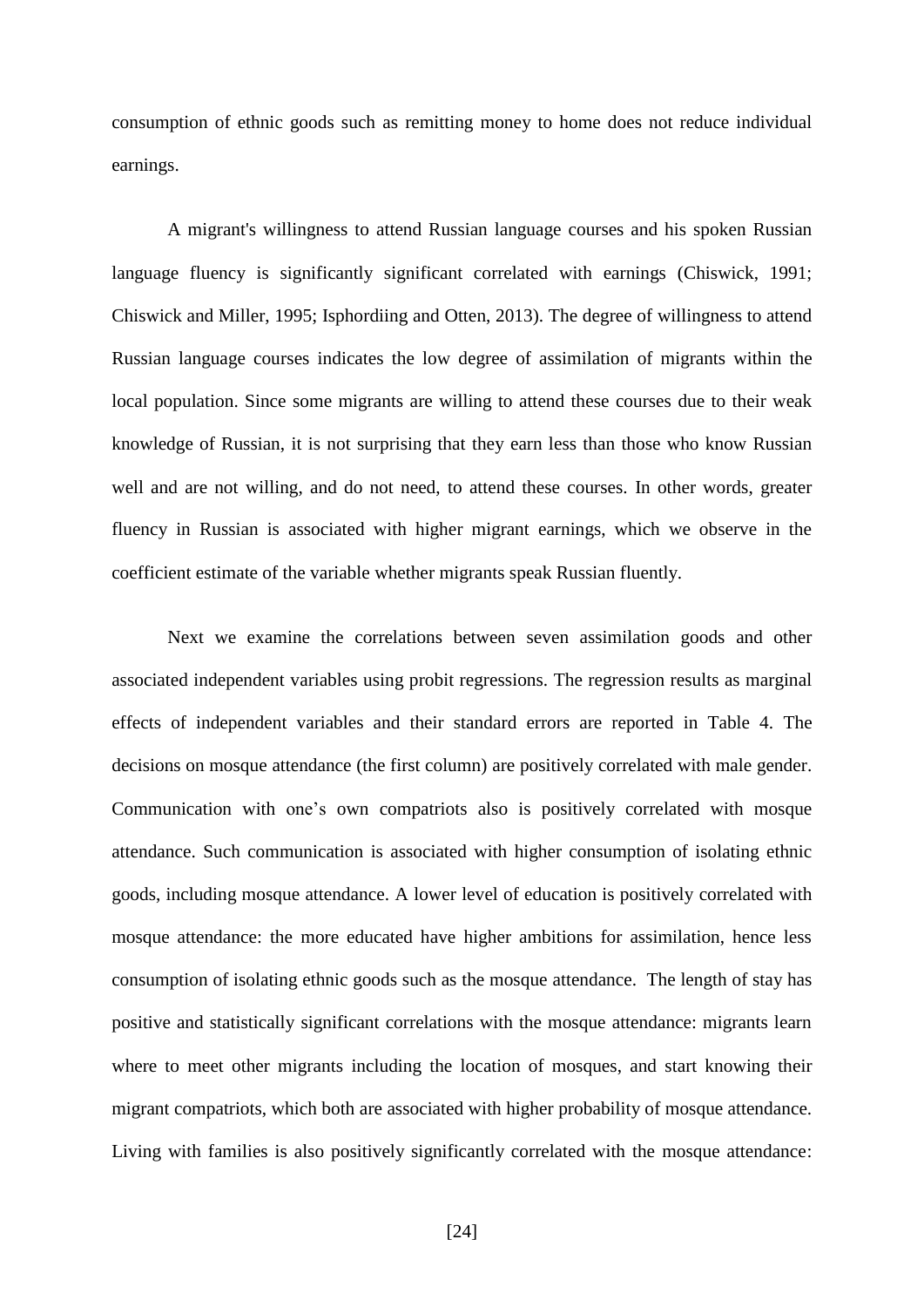families following their religious traditions build their acquaintance with local religious clerics and relationships with their own compatriots through mosque attendance. Sending remittances is also positively and significantly correlated with mosque attendance, which might reflect the effect of religion on the altruism of migrants. However, knowledge of the Russian language is negatively correlated with the mosque attendance: assimilating migrants know the local language better and will consume less of isolating ethnic goods.

The next probit regression indicates there is a significant correlation of migrant's age, internet use, and earnings with migrant's daily communication with their own compatriots (the second column). Individual age has a concave relationship with communication with compatriots. Internet users are also more likely to be communicating with their own compatriots: the corresponding coefficient is positive and statistically significant. Migrants' earnings are negatively correlated with daily communication with their own compatriots, as discussed in the earnings regression above.

Migrant's age shows a convex relationship with decisions on remitting (the third column). Migration with own families is associated with lower probability of remitting money to the home country. Remitting is also positively correlated with migrant's willingness to obtain Russian citizenship and statistically different from zero. The willingness to have their children be like Russians and plan to stay for longer periods, reflect the willingness of further assimilation, and are negatively and significantly correlated with decisions on sending remittances. Migrant's use of the internet is also negatively and significantly correlated with the probability of sending remittances. While earnings and mosque attendance have positive correlation with the probability of sending remittances, and are statistically different from zero, they correspond to our findings in previous regressions.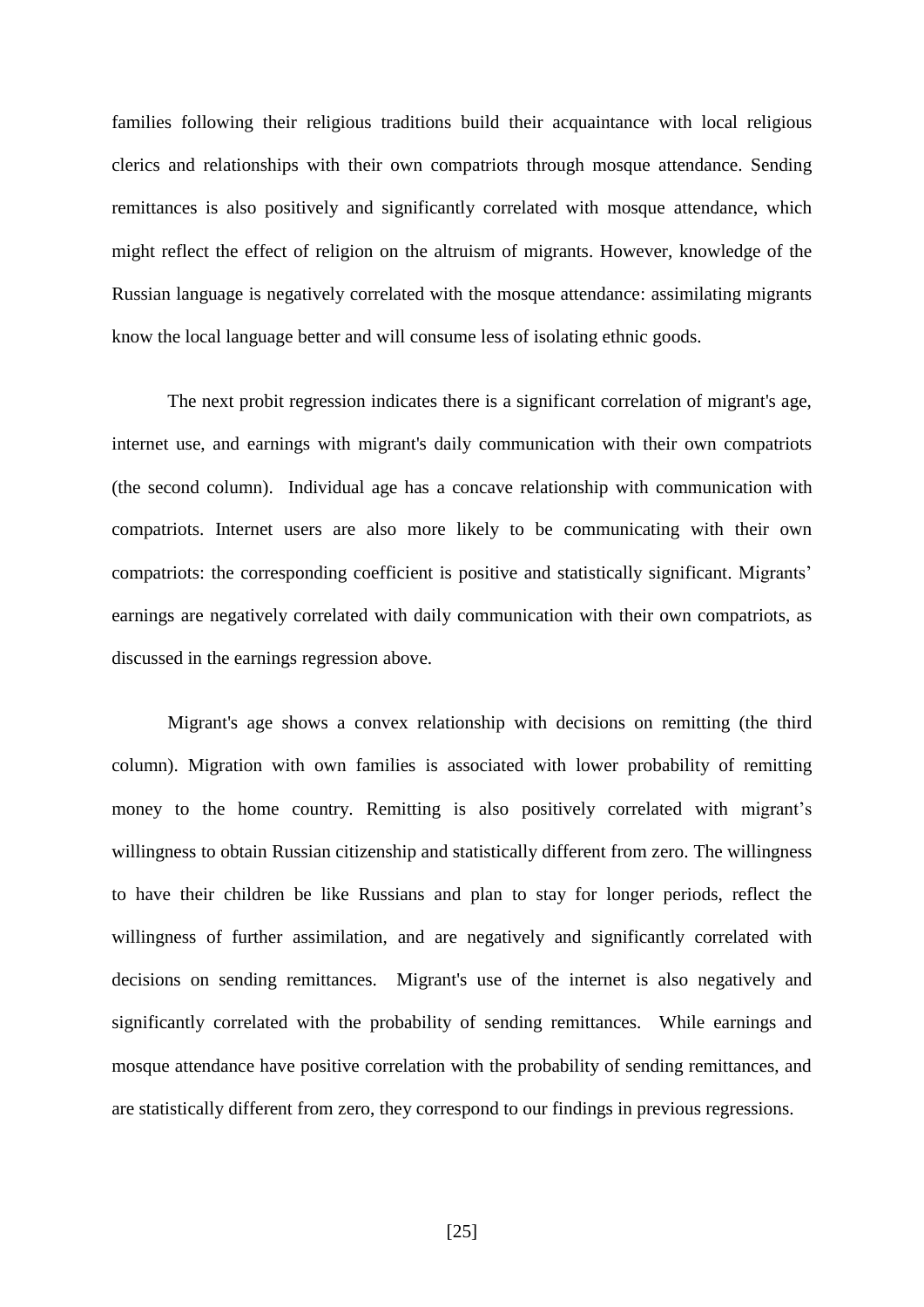Female migrants and migrants with professional education are more likely to speak Russian fluently (the fourth column), and for this group the corresponding coefficients are negative and statistically significant.<sup>10</sup> Since the specialized literature in professional schools in many former Soviet countries is available primarily in Russian, many graduates from these schools are fluent in Russian. When migration with their own families is associated with fluent knowledge of Russian, these families tend to assimilate faster. The 'use of the internet' and 'plans to stay for longer periods' have positive correlations with Russian fluency, and their coefficients are positive and statistically significant. Not surprisingly, fluent knowledge of Russian language is negatively associated with the migrant's willingness to attend Russian courses. As was discussed earlier, knowledge of the Russian language has significantly positive and negative correlations with earnings and mosque attendance, respectively.

The willingness to attend Russian courses (the fifth column) is negatively correlated with a lower level of education. Migrants who have been not willing to acquire professional education also do not show their willingness toward learning the language of the host country. However, willingness to become Russian citizens is positively correlated with willingness to attend Russian language courses, which is not surprising: both are positively related to the migrant's assimilation. As was discussed earlier, the willingness to attend Russian courses is significantly negatively correlated with both the knowledge of Russian and earnings.

1

 $10$  We also estimated male and female samples separately, finding the coefficient of the variable 'Secondary education or lower' increased in significance from the .10 to the .05 level in the male sample, implying it is mainly men who have lower level of education (i.e. excluding women reduces the variation). In contrast, the coefficient of variable 'My family is in Moscow' is reduced in significance from the .01 to the .05 level, implying that women in Moscow are accompanied with their husbands and children. Similarly, the variable 'Want to attend Russian language courses' also lost its significance in Male sample. We think this is because migrant women have more time than their husbands to spend on learning Russian. Other variables did not change in significance and their signs remained the same. Because of space limitations we only report the results including women.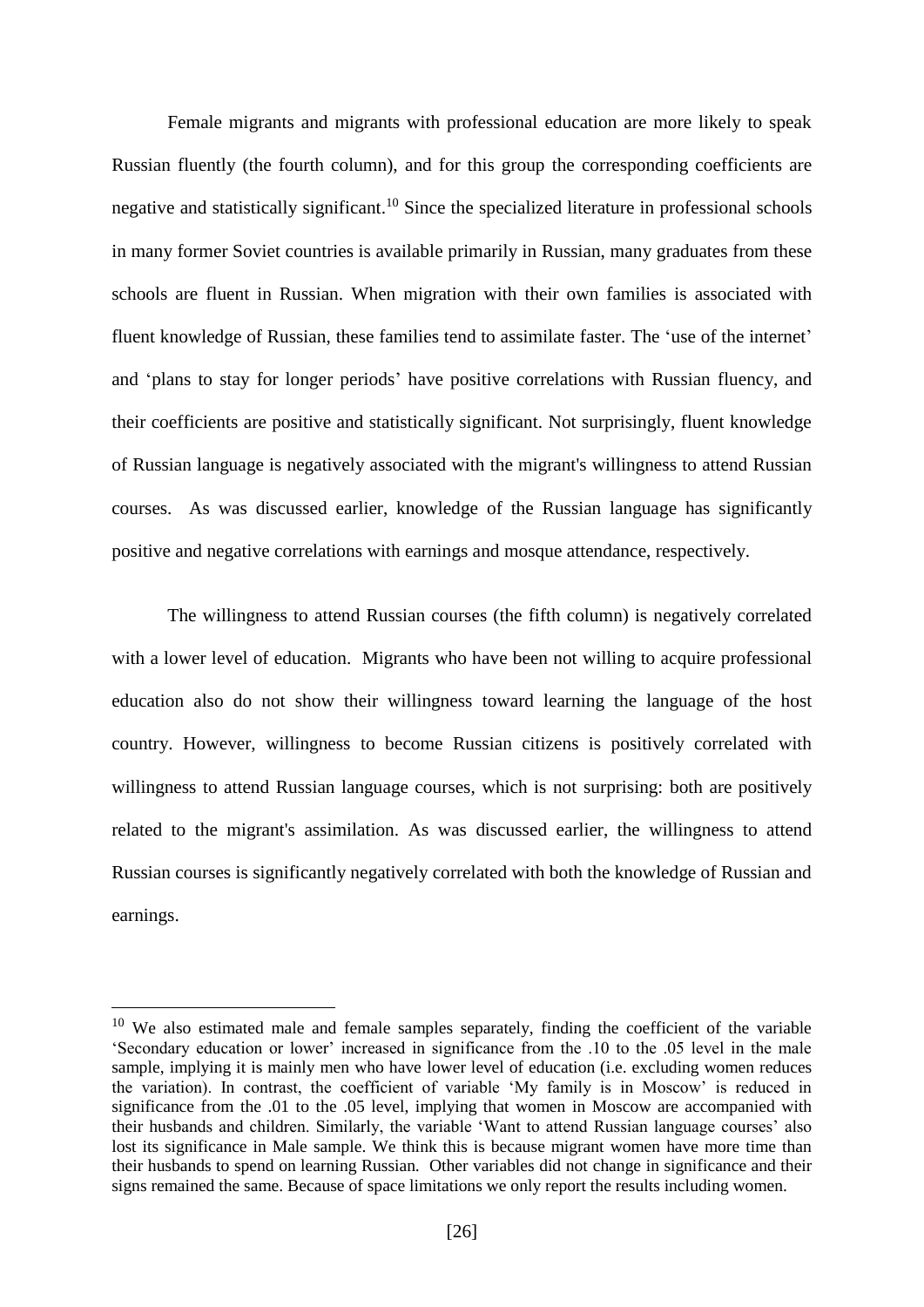Among male migrants who want their children to be like Russians (the sixth column), the corresponding coefficient is positive and statistically significant. Furthermore, migrants' willingness for their children to be like Russians is positively correlated with migrating with their families, and their willingness to become Russian citizens, and the use of internet. As discussed earlier, their willingness for their children to be like Russians is negatively correlated with decisions on remittances and earnings. The willingness become citizens (the last column) is positively and significantly correlated with willingness to have children who behave as Russians, plans to remain forever in Russia, sending remittances and willingness to attend Russian language classes.

#### **4. Conclusion**

Among immigrants, many try to keep their ethnicity hidden while others become ever deeply more mired in their native ethnic culture. However, they are not the natives of the host or source countries – they are immigrants who struggle to balance their obligations and dreams. We develop a simple theoretical model useful for capturing the consequences of this struggle. We introduce the idea that different types of ethnic goods have vastly different effects on immigrant assimilation and consider the relationship between the consumption of ethnic goods, wages and assimilation.

We categorize ethnic goods consumed by immigrants into those that are isolating and those that are not. The consumption of ethnic goods makes the migrants differ from the local population and as a result affects assimilation and wages. By choosing isolating ethnic goods, migrants affect the reaction of the local population towards them and the host's willingness to accept them. Moreover, as income decreases migrants tend to consume more isolating ethnic goods and the probability of assimilation in the future declines.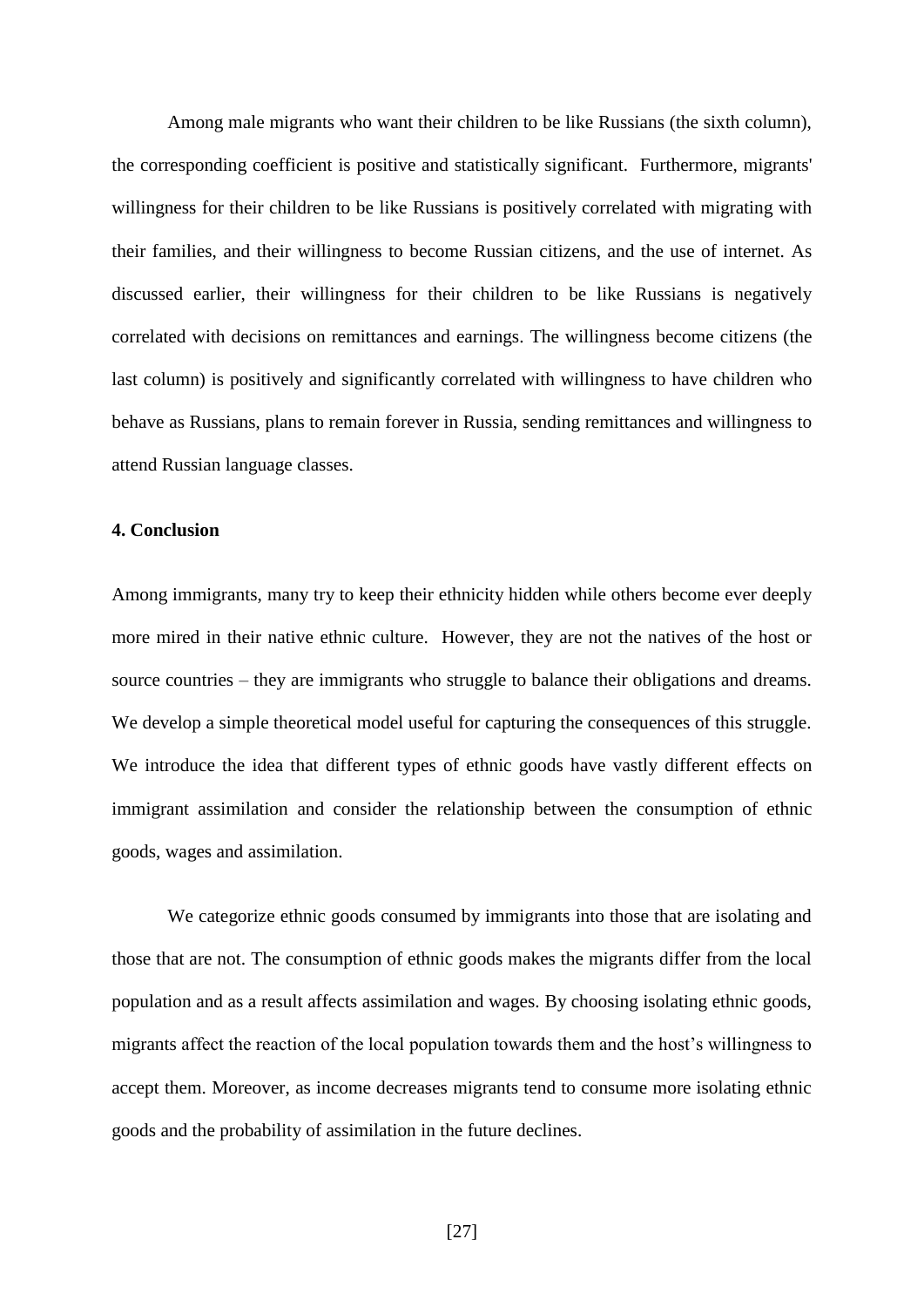Bringing in low-wage immigrants separates not only those new immigrants from the local population but also those that were getting closer to the local population and were on the path towards assimilation; it results in a trap. Increasing temporary migration increases consumption of isolating ethnic goods, forcing the permanent migrants to also increase their consumption of isolating ethnic goods and thus decrease their probability of assimilation.

We connect our theory to illustrative evidence on the assimilation of Central Asians into the Muscovite economy. We find that those investing in isolating ethnic products generally have lower incomes, while those migrants whose investments are less in these isolating goods and more in less isolating goods (such as remittances) have higher incomes.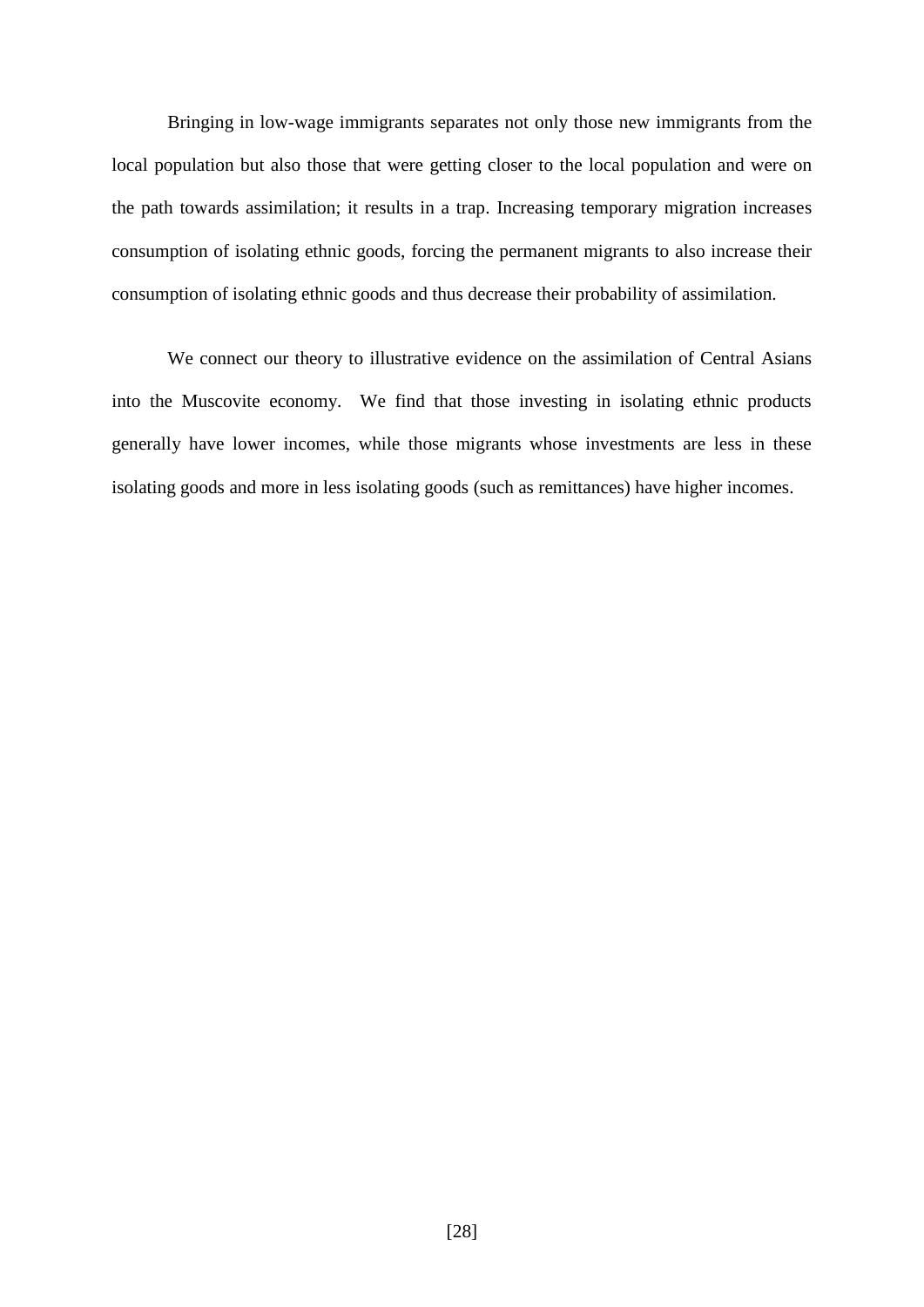#### **References**

- Alesina, Alberto and Eliana La Ferrara, 2000, Participation in Heterogeneous Communities, Quarterly Journal of Economics, 115(3), 847-904.
- Anas, Alex, 2002, Prejudice, Exclusion and Compensating Transfers: The Economics of Ethnic Segregation, Journal of Urban Economics, 52(3), 409-32.
- Bauer, Thomas, Gil S. Epstein and Ira N. Gang, 2005, Enclaves, Language and the Location Choice of Migrants, Journal of Population Economics, 18(4), 649–662.
- Berman Eli, 2000, Sect, Subsidy and Sacrifice: An Economist's View of Ultra-Orthodox Jews Quarterly Journal Of Economics, 115(3), 905-953.
- Berman, E., K. Lang and E. Siniver, 2003, Language-Skill Complementarily: Returns to Immigrant Language Acquisition, Labour Economics, 10, 265-290.
- Bisin, Alberto and Thierry Verdier, 2000, Beyond the Melting Pot: Cultural Transmission, Marriage, and the Evolution of Ethnic and Religious Traits, Quarterly Journal of Economics, 115(3), 955-988.
- Borjas, GJ, 2000, Ethnic Enclaves and Assimilation, Swedish Economic Policy Review, 7, 89-122.
- Chiswick, BR, 1978, The effect of Americanization on the earnings of foreign-born men, Journal of Political Economy 86(5), 897-921.
- Chiswick, BR, 1991, Speaking, Reading, and Earning among Low-skilled Immigrants, Journal of Labor Economics, 9(2), 149-170.
- Chiswick, BR, 1998, Hebrew Language Usage: Determinants and Effects among Immigrants in Israel, Journal of Population Economics, 11, 253-71.
- Chiswick BR, Miller PW, 1995, The Endogeneity between Language and Earnings: International Analyses, Journal of Labor Economics 13, 246-288.
- Chiswick BR, Miller PW, 1996, Ethnic Networks and Language Proficiency among Immigrants, Journal of Population Economics 9, 19-36.
- Chiswick BR, Miller PW, 2005, Do Enclaves Matter in Immigrant Adjustment?, City and Community 4(1), 5-35.
- Chiswick CU, 2009, The economic determinants of ethnic assimilation Journal of Population Economics 22(4), 859-880.
- Constant, Amelie F., Liliya Gataullina, Klaus F. Zimmermann, 2009, Ethnosizing immigrants Journal of Economic Behavior & Organization, 69(3), 274–287.
- Cutler, D.M and E.L. Glaeser, 1997, Are Ghettos Good or Bad?, Quarterly Journal of Economics, 112(3), 827-872.
- Dustmann, Christian, 1997, The Effects of Education, Parental Background and Ethnic Concentration on Language, *The Quarterly Review of Economics and Finance,* Vol. 37, pp. 245-262*.*
- Dustmann, Christian, Francesca Fabbri, and Ian Preston, 2011, Racial Harassment and Minority Concentration); *Scandinavian Journal of Economics*, 113(3), 689-711.
- Epstein, Gil S., 2012, Migrants, Ethnicity and the Welfare State The Korean Economic Review, 28(2), 117-136.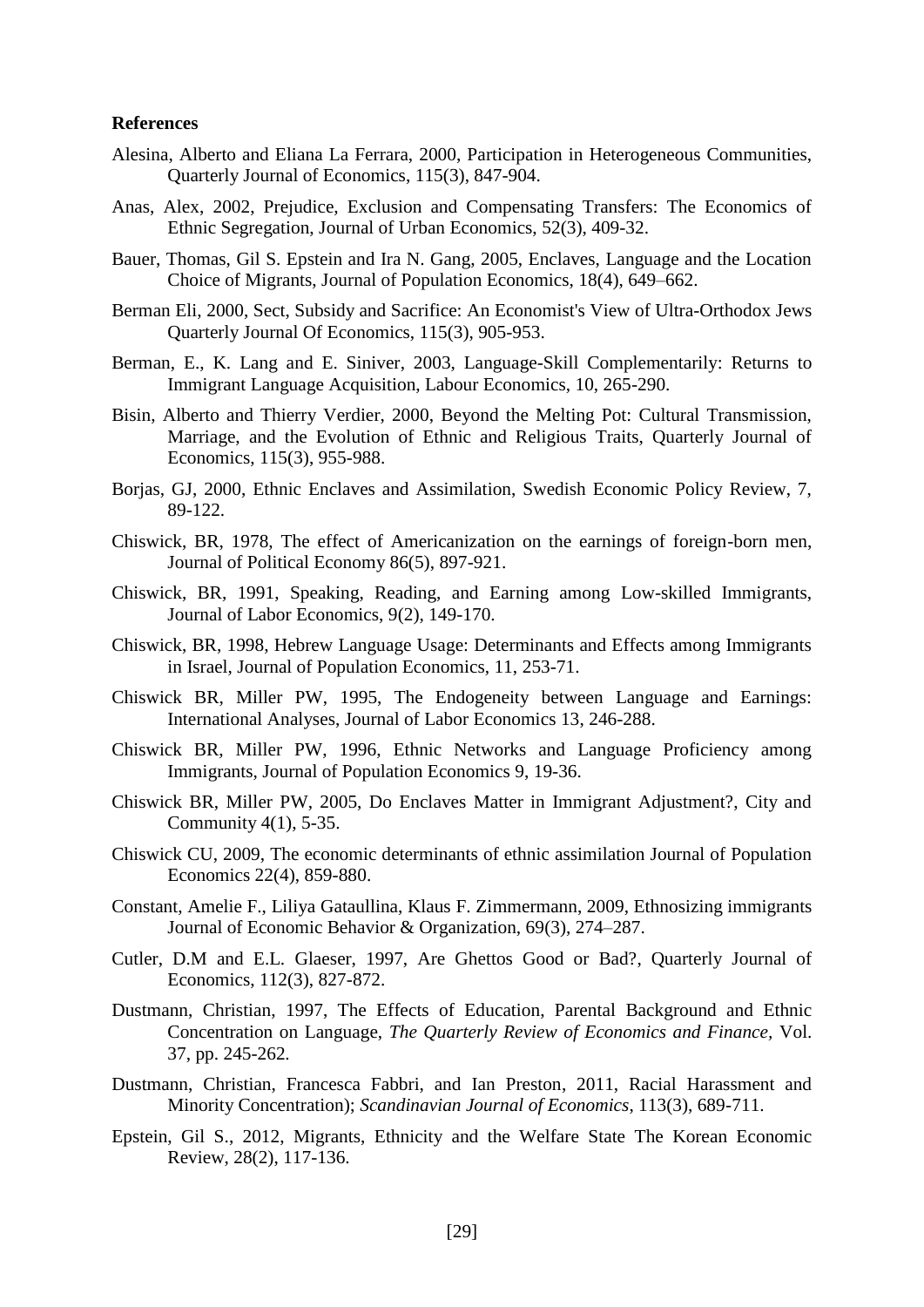- Epstein, Gil S and Gang, Ira N., 2009, Ethnicity, Assimilation & Harassment in the Labor Market, Research in Labor Economics 29(0). 67-88.
- Epstein, Gil S and Gang, Ira N., 2006, Ethnic Networks & International Trade in Labor Mobility & the World Economy, Federico Foders & Rolf J. Langhammer (ed) Springer (Berlin, Heidelberg) 85-103.
- Epstein, Gil S and Gang, Ira N., 2010, Migration & Culture, Chapter 1 in Gil S. Epstein & Ira N. Gang (eds.) Migration & Culture (Frontiers of Economics & Globalization, Volume 8), Emerald Group Publishing Limited, 1-21.
- Gang, Ira N., John Landon-Lane and Myeong-Su Yun, 2009, Measuring Income Assimilation of Migrants to Germany *Schmollers Jahrbuch (Journal of Applied Social Science Studies)* 129(2) 333-342
- Isphordiing, Ingo E. and Sebastian Otten, 2013, The Costs of Babylon Linguistic Distance in Applied Economics, Review of International Economics, 21(2), 177–385.
- Kahanec, Martin, 2006, Ethnic Specialization and Earnings Inequality: Why Being a Minority Hurts but Being a Big Minority Hurts More, IZA Discussion Paper 2050, (www.iza.org).
- Lazear, Edward P., 1999, Culture and Language, Journal of Political Economy, 107 (6, pt. 2), S95-S126.
- McManus, W.S., W. Gould, and F. Welch, 1983, Earning of Hispanic Men: The Role of English Language Proficiency, Journal of Labor Economics, 1, 101-130.
- Pendakur, K. and R. Pendakur, 2002, Language as both Human Capital and Ethnicity, The International Migration Review, 36, 147-177.
- State Statistical Committee of USSR and the Statistical Committee of CIS, (n.d.). Table 1.1. on page 14 in Mukomel V., 2005. *Migratsionnaya politika Rossii: postsovetskie konteksty* [Migration Policy of Russia: Post-Soviet Contexts]. Institute of Sociology of Russian Academy of Sciences, Moscow.
- Territorial Office of Federal State Statistics Service in Moscow, 2012. *Srednyaya nominal'naya zarabotnaya plata* [Average Nominal Salaries]. Retrieved April 01, 2013, from Territorial Office of Federal State Statistics Service in Moscow: http://www.moscow.gks.ru/wps/wcm/connect/rosstat\_ts/moscow/resources/4416fd80 4cee8a8d8001d9c656efa050/средн%2Bзарплата.doc
- World Bank, 2011. Migration and Remittances Factbook 2011. Migration and Remittances: Top Countries, p.14. Retrieved April 01, 2013, from World Bank: http://siteresources.worldbank.org/INTPROSPECTS/Resources/334934- 1199807908806/Top10.pdf
- World Bank, 2013. Data retrieved April 01, 2013, from World DataBank database.
- World Bank, (n.d.). Bilateral Migration and Remittances. Table 1: Bilateral Estimates of Migrant Stocks in 2010. Retrieved April 01, 2013, from World Bank: http://siteresources.worldbank.org/INTPROSPECTS/Resources/334934- 1110315015165/T1.Estimates\_of\_Migrant\_Stocks\_2010.xls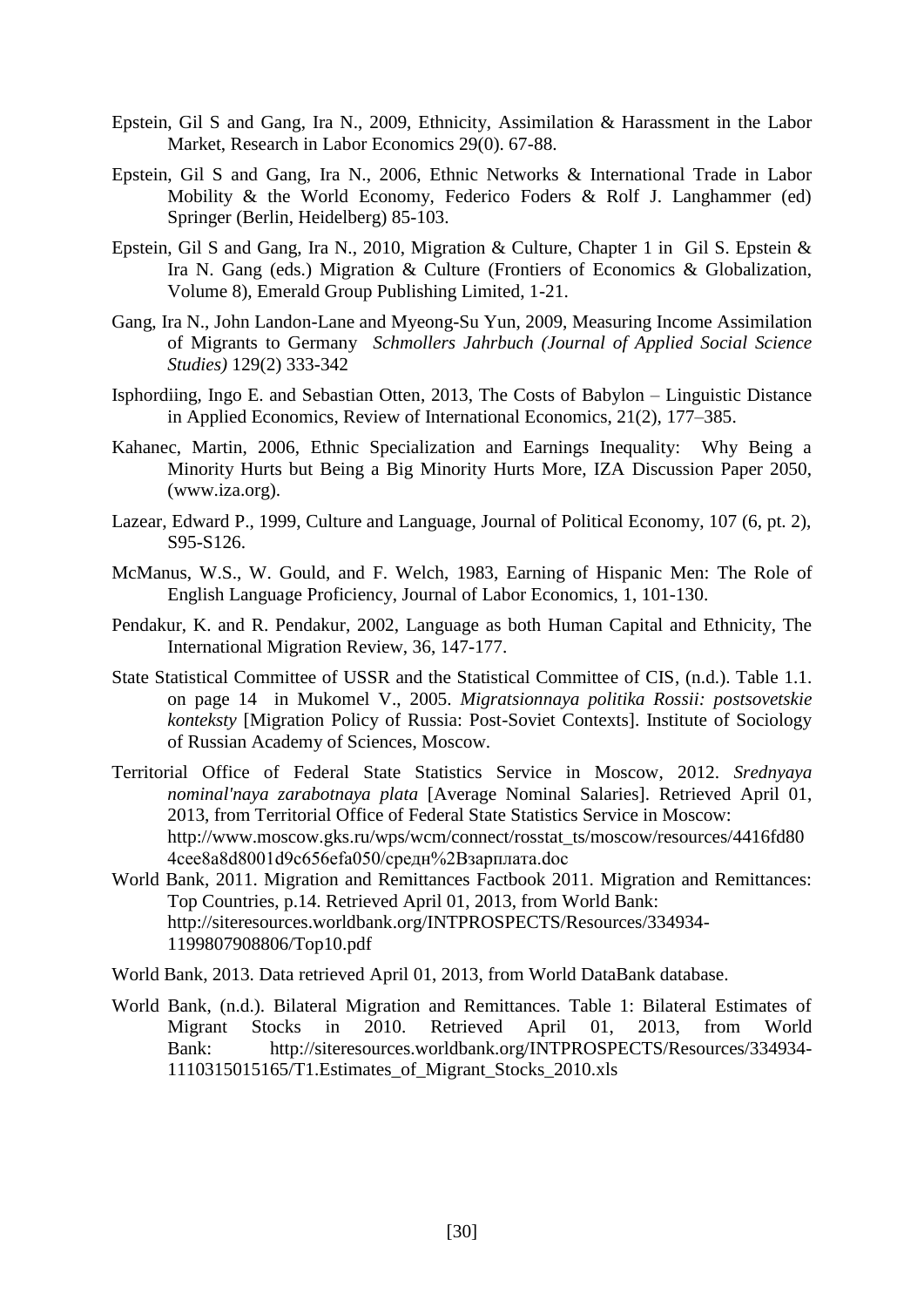### **Table 1. Definitions**

| Logwage                        | Logarithms of last month earnings, a continuous variable: 8.0064-<br>12.4292     |
|--------------------------------|----------------------------------------------------------------------------------|
| Male                           | Dummy variable taking a value of 1 if the respondent is man.                     |
| Age                            | Age of the respondent, a continuous variable, 19-57                              |
| Age-squared                    | Squared age of the respondent, a continuous variable, 361-3249                   |
| Secondary Education or         | Dummy variable taking a value of 1 if the respondent has education               |
| lower                          | from vocational schools or lower.                                                |
| More than 6 months less        | Dummy variable taking a value of 1 if the respondent has been in                 |
| than a year                    | Moscow for 6 months but less than a year.                                        |
| More than one and less than    | Dummy variable taking a value of 1 if the respondent has been in                 |
| two years                      | Moscow for more than 1 year but less than 2 years.                               |
| More than two and less than    | Dummy variable taking a value of 1 if the respondent has been in                 |
| five years                     | Moscow for more than 2 years but less than 5 years.                              |
| More than five years           | Dummy variable taking a value of 1 if the respondent has been in                 |
|                                | Moscow for more than 5 years.                                                    |
|                                | Dummy variable taking a value of 1 if the respondent's family is in              |
| My family is in Moscow         | Moscow.                                                                          |
| Communicates daily with        | Dummy variable taking a value of 1 if the respondent communicates                |
| compatriots                    | daily with his compatriots.                                                      |
| Want a citizenship             | Dummy variable taking a value of 1 if the respondent says wants to               |
|                                | become Russian citizen.                                                          |
| Mosque Attendance              | Dummy variable taking a value of 1 if the respondent attended                    |
|                                | Mosque in Moscow.                                                                |
| Want children to be like       | Dummy variable taking a value of $\overline{1}$ if the respondent wants children |
| Russians                       | be like Russians.                                                                |
| Internet user                  | Dummy variable taking a value of 1 if the respondent uses the internet.          |
|                                | Dummy variable taking a value of 1 if the respondent plans to stay for           |
| Plan to stay several years     | several years.                                                                   |
|                                | Dummy variable taking a value of 1 if the respondent plans to stay               |
| Plan to stay forever           | forever.                                                                         |
| <b>Send Remittances</b>        | Dummy variable taking a value of 1 if the respondent sends money to              |
|                                | his home country.                                                                |
| Want to attend Russian         | Dummy variable taking a value of 1 if the respondent wants to attend             |
| language courses               | Russian courses.                                                                 |
|                                | Dummy variable taking a value of 1 if the respondent speaks fluently             |
| <b>Speaks Russian fluently</b> | Russian, evaluated by interviewer.                                               |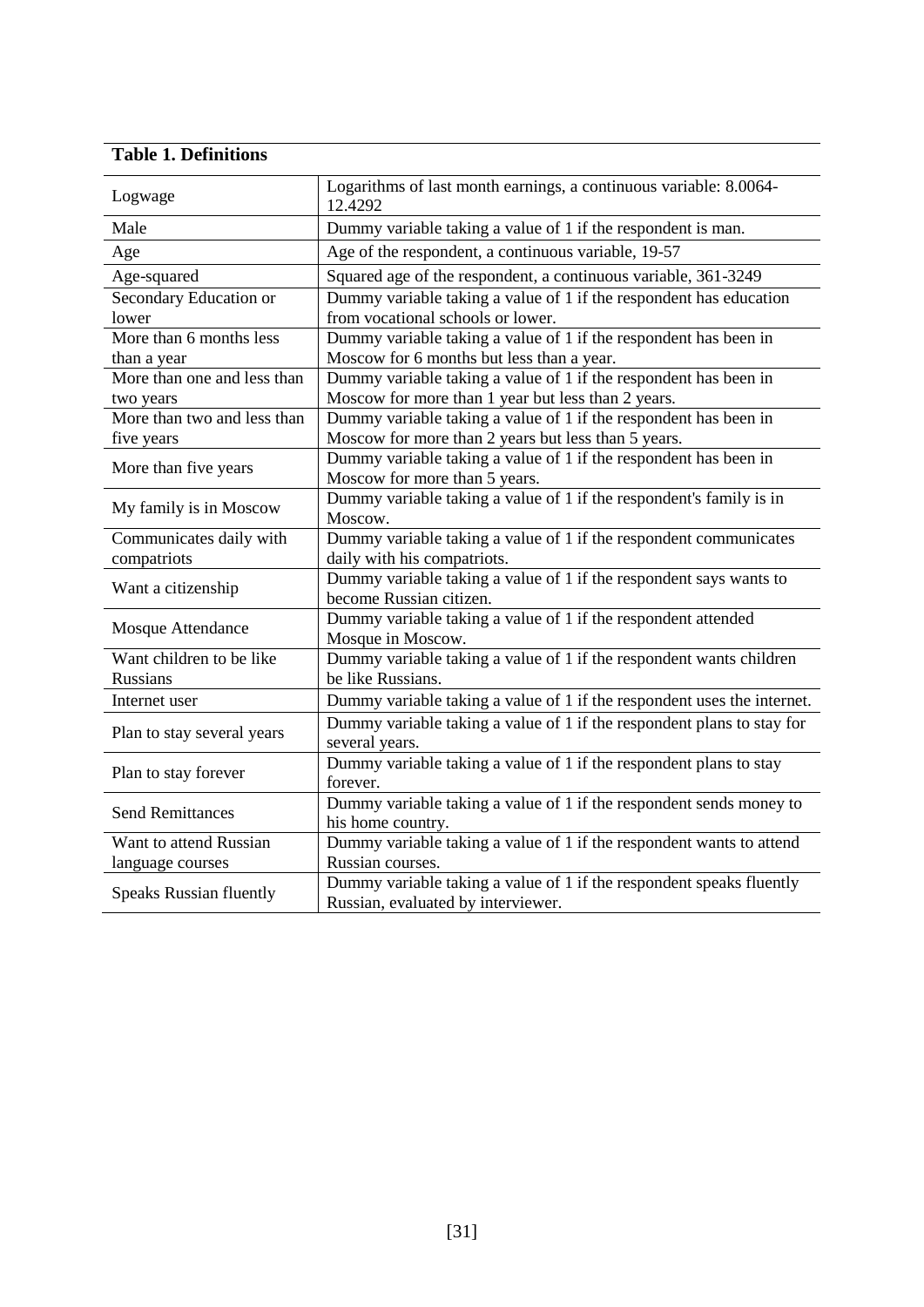# **Table 2. Summary Statistics**

|                                          | All          |        | Central Asia |        | Kyrgyzstan |        | Tajikistan |        | Uzbekistan |        |
|------------------------------------------|--------------|--------|--------------|--------|------------|--------|------------|--------|------------|--------|
|                                          | Mean         | sd     | mean         | Sd     | mean       | sd     | mean       | sd     | mean       | sd     |
| log(earnings)                            | 10.01        | 0.42   | 9.95         | 0.43   | 9.94       | 0.32   | 9.96       | 0.35   | 9.96       | 0.53   |
| Male                                     | 0.92         | 0.26   | 0.92         | 0.27   | 0.82       | 0.39   | 0.92       | 0.27   | 0.98       | 0.13   |
| Age                                      | 31.47        | 8.63   | 31.09        | 8.40   | 28.38      | 7.72   | 31.92      | 8.18   | 32.30      | 8.68   |
| Age-squared                              | 1064.66      | 603.18 | 1036.41      | 581.91 | 863.77     | 496.70 | 1084.13    | 591.24 | 1117.05    | 611.50 |
| Secondary education or lower             | 0.82         | 0.39   | 0.87         | 0.34   | 0.87       | 0.34   | 0.87       | 0.34   | 0.87       | 0.34   |
| More than 6 months less than a year      | 0.12         | 0.33   | 0.13         | 0.34   | 0.23       | 0.43   | 0.08       | 0.27   | 0.10       | 0.30   |
| More than one and less than two years    | 0.17         | 0.37   | 0.17         | 0.38   | 0.23       | 0.43   | 0.11       | 0.31   | 0.18       | 0.39   |
| More than two and less than five years   | 0.20         | 0.40   | 0.20         | 0.40   | 0.13       | 0.34   | 0.24       | 0.43   | 0.23       | 0.42   |
| More than five years                     | 0.33         | 0.47   | 0.29         | 0.46   | 0.15       | 0.37   | 0.37       | 0.49   | 0.33       | 0.47   |
| My family is in Moscow                   | 0.07         | 0.25   | 0.06         | 0.23   | 0.08       | 0.27   | 0.05       | 0.23   | 0.05       | 0.22   |
| Communication with compatriots every day | 0.92         | 0.26   | 0.93         | 0.25   | 0.92       | 0.27   | 0.92       | 0.27   | 0.95       | 0.22   |
| Want a citizenship                       | 0.49         | 0.50   | 0.43         | 0.50   | 0.46       | 0.51   | 0.53       | 0.51   | 0.34       | 0.48   |
| Mosque Attendance                        | 0.47         | 0.50   | 0.58         | 0.50   | 0.56       | 0.50   | 0.68       | 0.47   | 0.52       | 0.50   |
| Want children to be like Russians        | 0.38         | 0.49   | 0.30         | 0.46   | 0.33       | 0.48   | 0.34       | 0.48   | 0.25       | 0.43   |
| Internet user                            | 0.55         | 0.50   | 0.51         | 0.50   | 0.54       | 0.51   | 0.50       | 0.51   | 0.51       | 0.50   |
| Plan to stay several years               | 0.47         | 0.50   | 0.47         | 0.50   | 0.56       | 0.50   | 0.39       | 0.50   | 0.46       | 0.50   |
| Plan to stay forever                     | 0.18         | 0.39   | 0.14         | 0.35   | 0.13       | 0.34   | 0.11       | 0.31   | 0.16       | 0.37   |
| <b>Send Remittances</b>                  | 0.90         | 0.30   | 0.91         | 0.28   | 0.85       | 0.37   | 0.97       | 0.16   | 0.92       | 0.28   |
| Want to attend Russian language courses  | 0.38         | 0.49   | 0.44         | 0.50   | 0.44       | 0.50   | 0.47       | 0.51   | 0.43       | 0.50   |
| Speaks Russian fluently                  | 0.43<br>0.50 |        | 0.34         | 0.48   | 0.54       | 0.51   | 0.34       | 0.48   | 0.21       | 0.41   |
| Observations                             | 173          |        | 138          |        | 39         |        | 38         |        | 61         |        |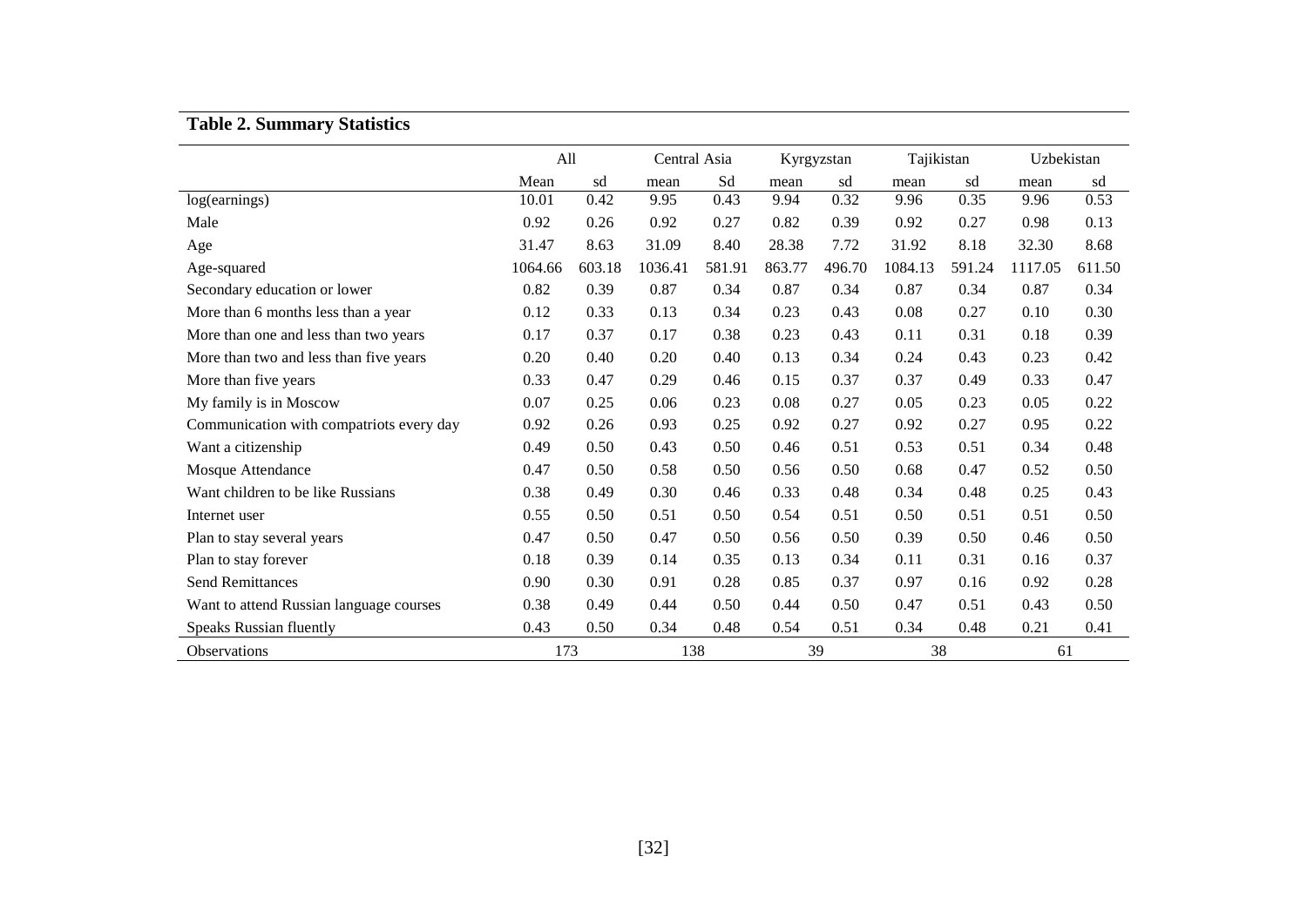| Dependent variable: log(earnings)           | All                   |        | Central Asia          |        | Kyrgyzstan            | Tajikistan            |       | Uzbekistan            |        |
|---------------------------------------------|-----------------------|--------|-----------------------|--------|-----------------------|-----------------------|-------|-----------------------|--------|
| Male                                        | 0.3133<br>(0.1009)    | ***    | 0.2125<br>(0.1148)    | $\ast$ | 0.3118<br>(0.2842)    | 0.1993<br>(0.2485)    |       | 0.5754<br>(0.4645)    |        |
| Age                                         | 0.0164<br>(0.0262)    |        | 0.0321<br>(0.0281)    |        | $-0.0283$<br>(0.0635) | 0.0794<br>(0.0496)    |       | 0.0603<br>(0.0562)    |        |
| Age-squared                                 | $-0.0001$<br>(0.0004) |        | $-0.0003$<br>(0.0004) |        | 0.0003<br>(0.0010)    | $-0.0010$<br>(0.0007) |       | $-0.0005$<br>(0.0007) |        |
| Secondary education or lower                | $-0.1430$<br>(0.0751) | $\ast$ | $-0.0482$<br>(0.1048) |        | $-0.1388$<br>(0.2050) | $-0.0992$<br>(0.2108) |       | $-0.0458$<br>(0.2037) |        |
| More than 6 months less than a year         | 0.1521<br>(0.0854)    | $\ast$ | 0.1858<br>(0.0872)    | $***$  | 0.2510<br>(0.1961)    | 0.3487<br>(0.2090)    |       | 0.0686<br>(0.1927)    |        |
| More than one and less than two<br>years    | 0.0803<br>(0.0906)    |        | 0.1002<br>(0.0935)    |        | 0.1802<br>(0.1646)    | $-0.0788$<br>(0.2175) |       | 0.2355<br>(0.1763)    |        |
| More than two and less than five<br>years   | 0.0602<br>(0.1041)    |        | 0.0707<br>(0.1142)    |        | 0.3047<br>(0.2092)    | 0.1934<br>(0.1773)    |       | $-0.0076$<br>(0.2632) |        |
| More than five years                        | 0.0657<br>(0.0824)    |        | 0.0524<br>(0.0856)    |        | 0.4324<br>(0.2580)    | 0.1894<br>(0.1435)    |       | $-0.1377$<br>(0.2174) |        |
| My family is in Moscow                      | 0.3195<br>(0.1216)    | ***    | 0.3516<br>(0.1489)    | **     | 0.0674<br>(0.3167)    | $-0.5807$<br>(0.3773) |       | 0.7043<br>(0.2123)    | ***    |
| Communication with compatriots<br>every day | $-0.1477$<br>(0.0577) | $***$  | $-0.2213$<br>(0.0903) | $***$  | $-0.3082$<br>(0.2292) | $-0.6128$<br>(0.2151) | $***$ | $-0.3163$<br>(0.1938) |        |
| Want a citizenship                          | 0.1564<br>(0.0859)    | $\ast$ | 0.1664<br>(0.0948)    | $\ast$ | $-0.0378$<br>(0.1659) | 0.5250<br>(0.2041)    | $***$ | 0.1816<br>(0.2446)    |        |
| Mosque Attendance                           | 0.0760<br>(0.0796)    |        | 0.1376<br>(0.0880)    |        | 0.1586<br>(0.2551)    | $-0.0127$<br>(0.1338) |       | 0.1703<br>(0.1810)    |        |
| Want children to be like Russians           | $-0.1969$<br>(0.0787) | $***$  | $-0.2067$<br>(0.0823) | **     | 0.0858<br>(0.2198)    | $-0.4777$<br>(0.1745) | $***$ | $-0.2422$<br>(0.2445) |        |
| Internet user                               | 0.1381                | $***$  | 0.1429                | **     | $-0.1504$             | 0.0423                |       | 0.2641                | $\ast$ |

### **Table 3. Ordinary Least Squares Regression Results**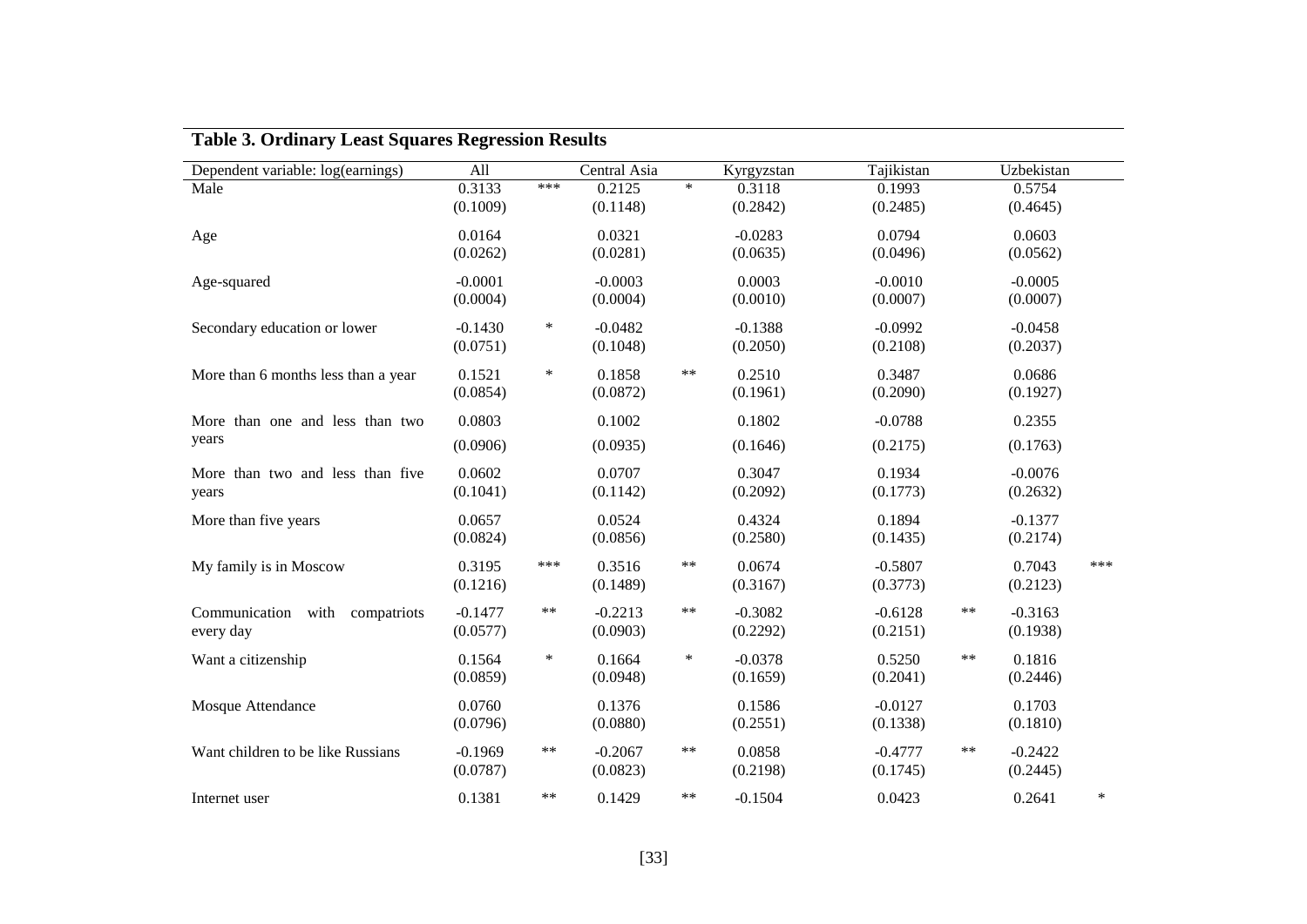|                                 | (0.0592)  |        | (0.0703)  |     | (0.1813)  |     | (0.1314)  |       | (0.1338)  |       |
|---------------------------------|-----------|--------|-----------|-----|-----------|-----|-----------|-------|-----------|-------|
| Plan to stay several years      | 0.0519    |        | 0.0784    |     | $-0.1172$ |     | 0.2496    |       | 0.1068    |       |
|                                 | (0.0648)  |        | (0.0685)  |     | (0.1545)  |     | (0.1672)  |       | (0.1571)  |       |
| Plan to stay forever            | 0.0623    |        | 0.0944    |     | 0.0049    |     | 0.4300    |       | 0.0565    |       |
|                                 | (0.0764)  |        | (0.0921)  |     | (0.2200)  |     | (0.2762)  |       | (0.3365)  |       |
| <b>Send Remittances</b>         | 0.3741    | ***    | 0.4170    | *** | 0.2692    |     | $-0.1748$ |       | 0.4921    | $***$ |
|                                 | (0.0884)  |        | (0.0935)  |     | (0.1944)  |     | (0.2736)  |       | (0.2107)  |       |
| Want to attend Russian language | $-0.1085$ | $\ast$ | $-0.0807$ |     | $-0.1076$ |     | $-0.3648$ | $***$ | $-0.0444$ |       |
| courses                         | (0.0567)  |        | (0.0637)  |     | (0.1699)  |     | (0.1659)  |       | (0.1315)  |       |
| <b>Speaks Russian fluently</b>  | 0.1571    | ∗      | 0.1583    |     | 0.1682    |     | 0.0527    |       | 0.4891    |       |
|                                 | (0.0881)  |        | (0.0976)  |     | (0.2867)  |     | (0.1612)  |       | (0.3695)  |       |
| Constant                        | 8.9690    | ***    | 8.6229    | *** | 10.1923   | *** | 8.9050    | ***   | 7.4996    | ***   |
|                                 | (0.5144)  |        | (0.5809)  |     | (1.1605)  |     | (1.0361)  |       | (1.3018)  |       |
| <b>Observations</b>             | 173       |        | 138       |     | 39        |     | 38        |       | 61        |       |
| $R^2$                           | 0.272     |        | 0.281     |     | 0.526     |     | 0.699     |       | 0.378     |       |

Robust standard errors in parentheses

\* p<.10, \*\* p<.05, \*\*\* p<.01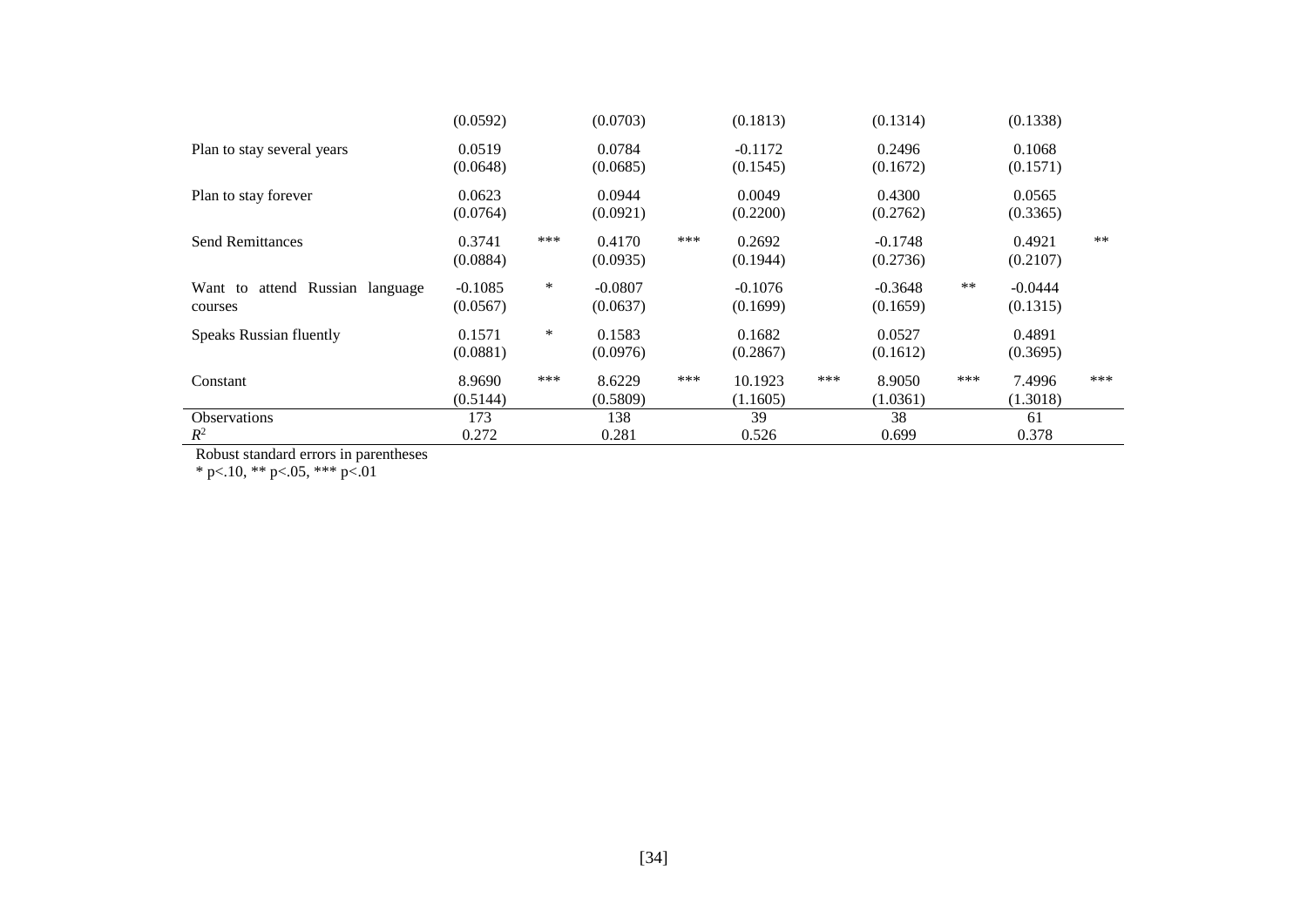| Dependent variable                          | Mosque                |        | Communicate           |       | Remit                 |        | Speaks                |        | Want Russian          |        | Children be           |        | Want                  |  |
|---------------------------------------------|-----------------------|--------|-----------------------|-------|-----------------------|--------|-----------------------|--------|-----------------------|--------|-----------------------|--------|-----------------------|--|
| Independent variables                       | Attendance            |        | w.Compatriots         |       |                       |        | Rus.Fluently          |        | courses               |        | like Russians         |        | Citizenship           |  |
| Male                                        | 0.2561<br>(0.1244)    | $**$   |                       |       | 0.0122<br>(0.0333)    |        | $-0.2336$<br>(0.1098) | $**$   | $-0.0036$<br>(0.1291) |        | 0.1420<br>(0.0856)    | $\ast$ | $-0.0144$<br>(0.0750) |  |
| Communication with<br>Compatriots every day | 0.2995<br>(0.1190)    | $***$  |                       |       | 0.0106<br>(0.0488)    |        | $-0.1018$<br>(0.1333) |        | 0.0494<br>(0.1483)    |        | $-0.0431$<br>(0.0720) |        | $-0.0045$<br>(0.0838) |  |
| Age                                         | 0.0156<br>(0.0298)    |        | 0.0394<br>(0.0164)    | **    | $-0.0495$<br>(0.0179) | ***    | 0.0205<br>(0.0248)    |        | 0.0068<br>(0.0328)    |        | 0.0011<br>(0.0217)    |        | 0.0027<br>(0.0165)    |  |
| Age-squared                                 | $-0.0003$<br>(0.0004) |        | $-0.0005$<br>(0.0002) | $***$ | 0.0009<br>(0.0003)    | ***    | $-0.0003$<br>(0.0003) |        | $-0.0002$<br>(0.0005) |        | 0.0002<br>(0.0003)    |        | $-0.0002$<br>(0.0002) |  |
| Secondary Education or lower                | 0.2369<br>(0.0844)    | ***    | $-0.0210$<br>(0.0463) |       | $-0.0262$<br>(0.0315) |        | $-0.1686$<br>(0.0707) | $***$  | $-0.1604$<br>(0.0945) | $\ast$ | $-0.0310$<br>(0.0730) |        | 0.1046<br>(0.0706)    |  |
| More than 6 months less than a<br>year      | 0.1899<br>(0.0994)    | $\ast$ | $-0.0454$<br>(0.0594) |       | 0.0136<br>(0.0551)    |        | 0.0113<br>(0.0949)    |        | $-0.0171$<br>(0.1235) |        | 0.1086<br>(0.0722)    |        | $-0.0702$<br>(0.0758) |  |
| More than one and less than two<br>years    | 0.2813<br>(0.1045)    | ***    | $-0.0032$<br>(0.0649) |       | 0.0903<br>(0.0502)    | $\ast$ | 0.0516<br>(0.0904)    |        | $-0.0111$<br>(0.1137) |        | 0.1562<br>(0.0679)    | $***$  | $-0.0455$<br>(0.0706) |  |
| More than two and less than five<br>years   | 0.2098<br>(0.1005)    | $***$  | 0.0699<br>(0.0719)    |       | 0.0660<br>(0.0534)    |        | 0.0926<br>(0.0837)    |        | $-0.1289$<br>(0.1060) |        | 0.1031<br>(0.0764)    |        | $-0.0150$<br>(0.0611) |  |
| More than five years                        | 0.3064<br>(0.0919)    | ***    | $-0.0466$<br>(0.0613) |       | 0.0256<br>(0.0443)    |        | 0.0597<br>(0.0905)    |        | $-0.0136$<br>(0.1068) |        | 0.0648<br>(0.0767)    |        | $-0.0305$<br>(0.0653) |  |
| My family is in Moscow                      | 0.5045<br>(0.1583)    | ***    | $-0.0245$<br>(0.0711) |       | $-0.2451$<br>(0.0554) | ***    | 0.2604<br>(0.1463)    | $\ast$ | $-0.0187$<br>(0.1614) |        | 0.2092<br>(0.0709)    | ***    | $-0.0977$<br>(0.1102) |  |
| Want a citizenship                          | $-0.0434$<br>(0.1020) |        | $-0.0469$<br>(0.0487) |       | 0.2394<br>(0.0681)    | ***    | 0.0232<br>(0.0978)    |        | 0.3503<br>(0.0951)    | ***    | 0.5043<br>(0.0331)    | ***    |                       |  |

# **Table 4. Probit Results, Marginal Effects**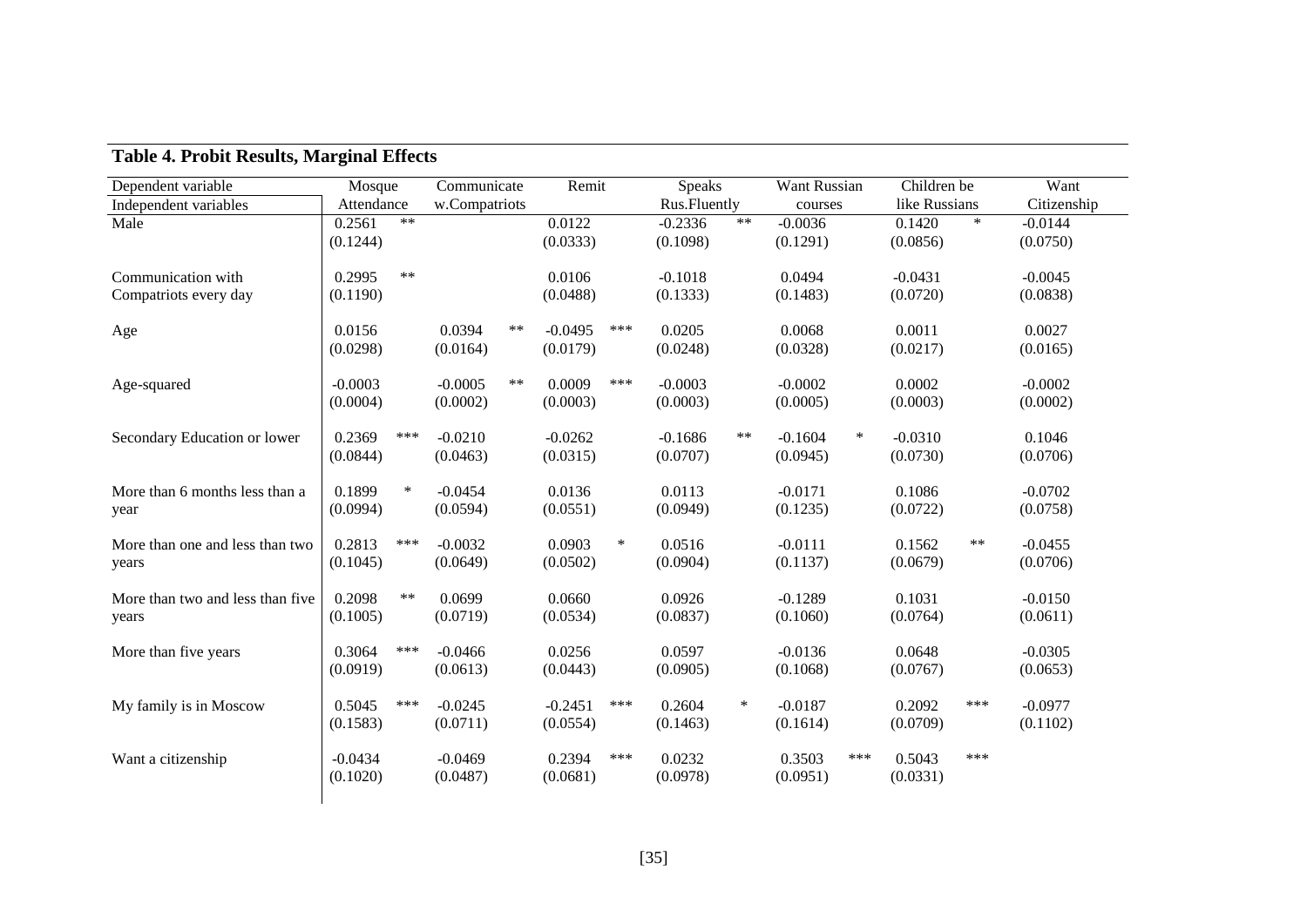| Want children to be like<br><b>Russians</b> | $-0.0924$<br>(0.0998) |     | $-0.0266$<br>(0.0471) |     | $-0.3289$<br>(0.0891) | ***    | 0.0708<br>(0.0911)    |       | $-0.0912$<br>(0.1094) |        |                       |     | 0.5194<br>(0.0534)    | ***  |
|---------------------------------------------|-----------------------|-----|-----------------------|-----|-----------------------|--------|-----------------------|-------|-----------------------|--------|-----------------------|-----|-----------------------|------|
| Internet user                               | 0.1039<br>(0.0746)    |     | 0.0828<br>(0.0445)    | ∗   | $-0.1480$<br>(0.0425) | ***    | 0.1553<br>(0.0598)    | ***   | $-0.0460$<br>(0.0775) |        | 0.1371<br>(0.0427)    | *** | 0.0300<br>(0.0409)    |      |
| Plan to stay several years                  | 0.0265<br>(0.0715)    |     | 0.0674<br>(0.0485)    |     | $-0.0813$<br>(0.0419) | $\ast$ | 0.2333<br>(0.0560)    | ***   | 0.1038<br>(0.0763)    |        | $-0.0303$<br>(0.0482) |     | 0.0148<br>(0.0490)    |      |
| Plan to stay forever                        | 0.0617<br>(0.1027)    |     | 0.0121<br>(0.0537)    |     | $-0.0866$<br>(0.0410) | $***$  | 0.2311<br>(0.0752)    | ***   | $-0.1135$<br>(0.1118) |        | $-0.0406$<br>(0.0528) |     | 0.2510<br>(0.0671)    | ***  |
| <b>Send Remittances</b>                     | 0.4037<br>(0.1534)    | *** | $-0.0168$<br>(0.0794) |     |                       |        | 0.1013<br>(0.1034)    |       | 0.1173<br>(0.1267)    |        | $-0.1720$<br>(0.0623) | *** | 0.2115<br>(0.0901)    | $**$ |
| Want to attend Russian language<br>courses  | 0.0446<br>(0.0757)    |     | $-0.0102$<br>(0.0361) |     | 0.0034<br>(0.0263)    |        | $-0.1711$<br>(0.0605) | ***   |                       |        | $-0.0505$<br>(0.0510) |     | 0.1292<br>(0.0400)    | ***  |
| <b>Speaks Russian fluently</b>              | $-0.3737$<br>(0.0666) | *** | $-0.0517$<br>(0.0405) |     | 0.0157<br>(0.0280)    |        |                       |       | $-0.2603$<br>(0.0870) | ***    | $-0.0015$<br>(0.0604) |     | 0.0358<br>(0.0620)    |      |
| logwage                                     | 0.1062<br>(0.0702)    |     | $-0.0970$<br>(0.0352) | *** | 0.1719<br>(0.0460)    | ***    | 0.1141<br>(0.0581)    | $***$ | $-0.1927$<br>(0.0997) | $\ast$ | $-0.1722$<br>(0.0507) | *** | 0.0674<br>(0.0455)    |      |
| Mosque Attendance                           |                       |     | 0.0674<br>(0.0413)    |     | 0.1208<br>(0.0366)    | ***    | $-0.2521$<br>(0.0474) | ***   | 0.0280<br>(0.0823)    |        | $-0.0657$<br>(0.0441) |     | $-0.0239$<br>(0.0412) |      |
| Observations                                | 173                   |     | 173                   |     | 173                   |        | 173                   |       | 173                   |        | 173                   |     | 173                   |      |

Robust standard errors in parentheses

 $*$  p $< 10$ ,  $**$  p $< 05$ ,  $**$  p $< 01$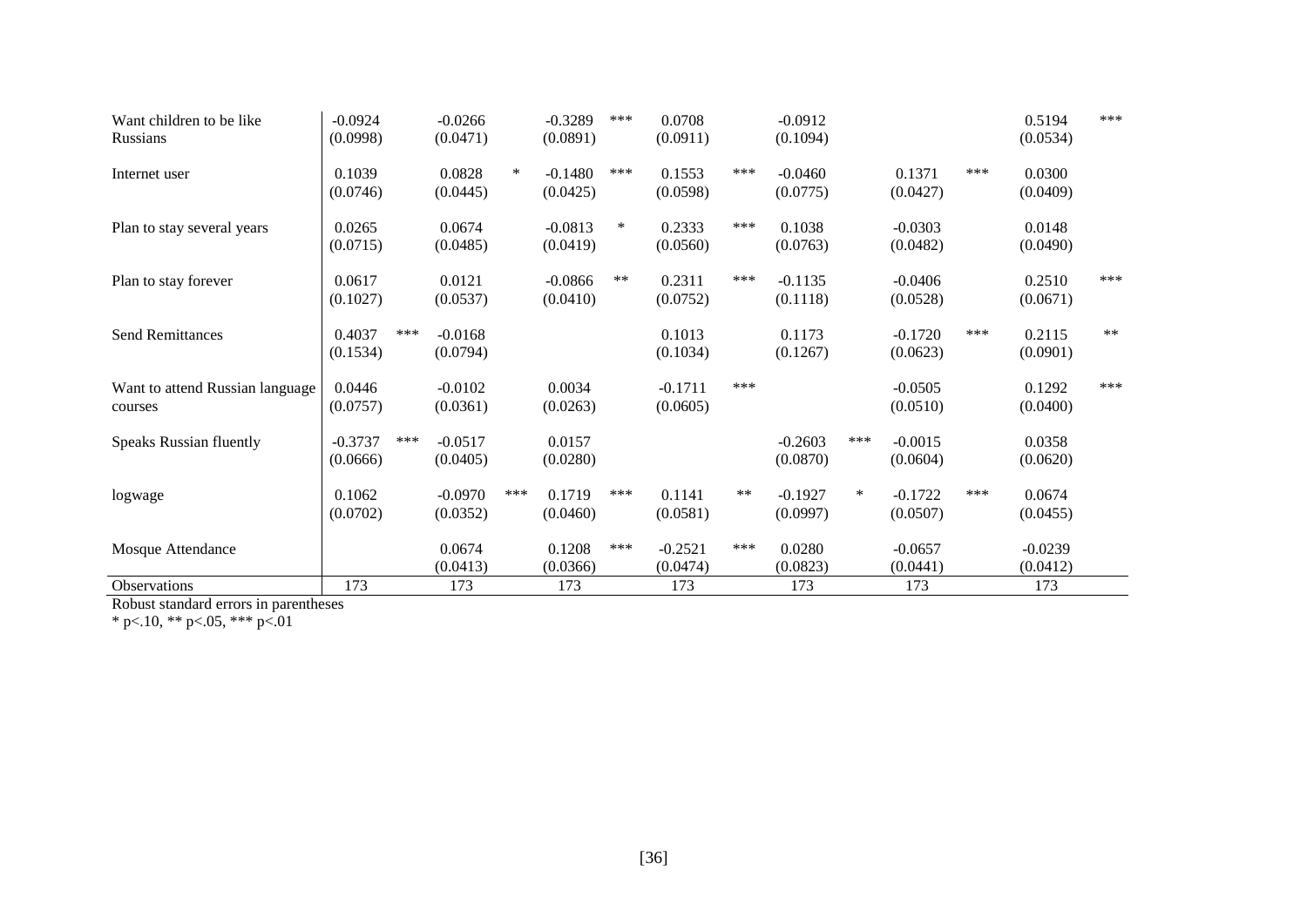#### **APPENDIX**

As discussed in the body of the paper, after accounting for missing data our survey of 401 individuals is reduced to a sample of 173 migrants. Of these 138 are citizens of three Central Asian countries: 39 citizens of Kyrgyzstan, 38 of Tajikistan and 61 of Uzbekistan. These are portrayed in Table 2 of the paper.

The table below provides the summary statistics on the excluded 228 observations. We found only four variables differ in means between the excluded observations sample and the included observations sample)at 0.05 level: 'More than one and less than two years', 'Want children to be like Russians', 'Send Remittances', 'Speaks (Russian) freely'. Other variables do not differ in their means.

| <b>Appendix Table: Missing Data Sample</b> |        |        |              |        |        |            |        |            |            |        |  |  |  |
|--------------------------------------------|--------|--------|--------------|--------|--------|------------|--------|------------|------------|--------|--|--|--|
|                                            |        | All    | Central Asia |        |        | Kyrgyzstan |        | Tajikistan | Uzbekistan |        |  |  |  |
|                                            | mean   | sd     | mean         | sd     | mean   | sd         | mean   | sd         | mean       | sd     |  |  |  |
| logwage                                    | 9.93   | 0.45   | 9.91         | 0.47   | 9.94   | 0.25       | 9.97   | 0.28       | 9.85       | 0.62   |  |  |  |
| Male Gender                                | 0.88   | 0.32   | 0.88         | 0.33   | 0.79   | 0.41       | 0.92   | 0.28       | 0.90       | 0.30   |  |  |  |
| age                                        | 30.11  | 8.93   | 30.34        | 9.14   | 28.85  | 8.84       | 30.14  | 8.12       | 31.33      | 9.87   |  |  |  |
| age2                                       | 986.32 | 608.45 | 1003.77      | 623.92 | 908.77 | 567.96     | 973.02 | 572.72     | 1077.99    | 681.02 |  |  |  |
| Secondary and lower                        | 0.88   | 0.32   | 0.88         | 0.32   | 0.85   | 0.36       | 0.93   | 0.25       | 0.87       | 0.34   |  |  |  |
| More than 6 months less                    | 0.11   | 0.31   | 0.11         | 0.31   | 0.19   | 0.40       | 0.05   | 0.22       | 0.10       | 0.30   |  |  |  |
| than a year                                |        |        |              |        |        |            |        |            |            |        |  |  |  |
| More than one and less than                | 0.08   | 0.27   | 0.07         | 0.26   | 0.13   | 0.34       | 0.03   | 0.18       | 0.07       | 0.25   |  |  |  |
| two years                                  |        |        |              |        |        |            |        |            |            |        |  |  |  |
| More than two and less than                | 0.16   | 0.37   | 0.16         | 0.37   | 0.15   | 0.36       | 0.14   | 0.35       | 0.19       | 0.39   |  |  |  |
| five years                                 |        |        |              |        |        |            |        |            |            |        |  |  |  |
| More than five years                       | 0.25   | 0.43   | 0.25         | 0.44   | 0.10   | 0.30       | 0.39   | 0.49       | 0.25       | 0.44   |  |  |  |
| My family is in Moscow                     | 0.04   | 0.18   | 0.03         | 0.17   | 0.00   | 0.00       | 0.05   | 0.22       | 0.03       | 0.18   |  |  |  |
| Communication<br>with                      | 0.90   | 0.30   | 0.89         | 0.31   | 0.83   | 0.38       | 0.93   | 0.25       | 0.90       | 0.30   |  |  |  |
| Compatriots every day                      |        |        |              |        |        |            |        |            |            |        |  |  |  |
| Want a citizenship                         | 0.42   | 0.49   | 0.37         | 0.48   | 0.38   | 0.49       | 0.54   | 0.50       | 0.25       | 0.44   |  |  |  |
| Mosque Attendance                          | 0.32   | 0.47   | 0.35         | 0.48   | 0.33   | 0.47       | 0.44   | 0.50       | 0.30       | 0.46   |  |  |  |
| Want children to be like                   | 0.25   | 0.43   | 0.21         | 0.41   | 0.21   | 0.41       | 0.31   | 0.46       | 0.15       | 0.36   |  |  |  |
| <b>Russians</b>                            |        |        |              |        |        |            |        |            |            |        |  |  |  |
| Internet                                   | 0.46   | 0.50   | 0.43         | 0.50   | 0.40   | 0.50       | 0.42   | 0.50       | 0.44       | 0.50   |  |  |  |
| Plan to stay several years                 | 0.31   | 0.46   | 0.32         | 0.47   | 0.40   | 0.50       | 0.19   | 0.39       | 0.35       | 0.48   |  |  |  |
| Plan to stay foreover                      | 0.11   | 0.32   | 0.08         | 0.28   | 0.06   | 0.24       | 0.15   | 0.36       | 0.05       | 0.23   |  |  |  |
| <b>Send Remittances</b>                    | 0.60   | 0.49   | 0.61         | 0.49   | 0.58   | 0.50       | 0.59   | 0.50       | 0.64       | 0.48   |  |  |  |
| Russian<br>Want to<br>attend               | 0.41   | 0.49   | 0.45         | 0.50   | 0.44   | 0.50       | 0.59   | 0.50       | 0.35       | 0.48   |  |  |  |
| Courses                                    |        |        |              |        |        |            |        |            |            |        |  |  |  |
| <b>Speaks Freely</b>                       | 0.27   | 0.45   | 0.26         | 0.44   | 0.25   | 0.44       | 0.25   | 0.44       | 0.26       | 0.44   |  |  |  |
| Observations                               | 228    |        | 202          |        | 52     |            | 59     |            | 91         |        |  |  |  |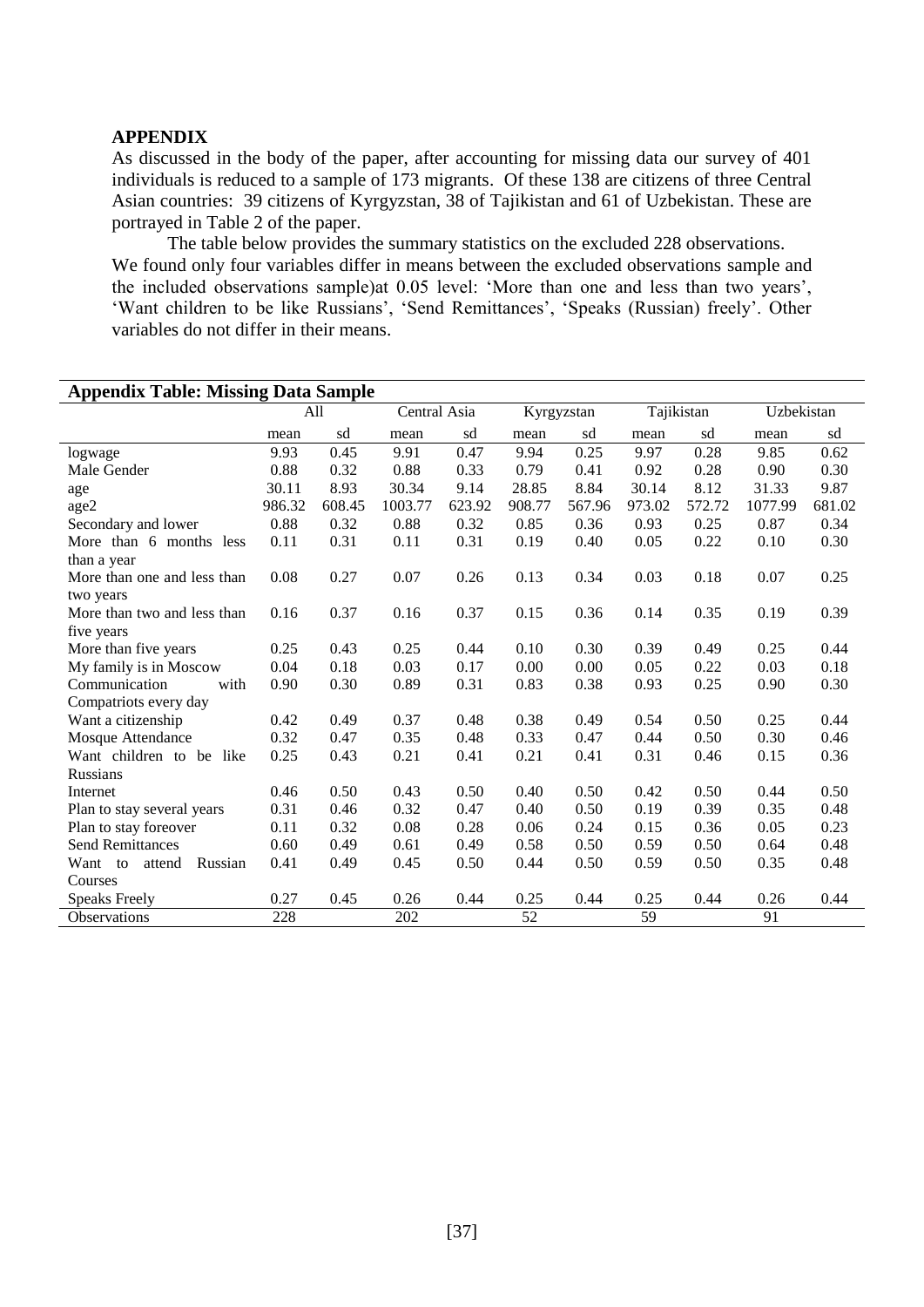In the body of the paper we examine samples which include both male and female migrants. Women consist of eight percent of the All and Central Asian samples. For comparison, Below we present the OLS and probit results on the male only sample. Comparing the coefficient estimates of the combined male and female sample to the male sample, we find the coefficient estimates of the variable 'Secondary education or lower' increased in significance from the .10 to the .05 level in the male sample which implies that it is mainly men who have lower level of education (i.e. excluding women reduces the variation). In contrast, the coefficient of variable 'My family is in Moscow' is reduced in significance from the .01 to the .05 level, implying that women in Moscow are accompanied by their husbands and children. Similarly, the variable 'Want to attend Russian language courses' also lost its significance in Male sample. We think this is because migrant women have more time than their husbands that they can spend on learning the Russian language. Other variables did not change in significance and their signs remained the same. Therefore, because of space limitations we report only the results including women.

| Appendix Table: Ordinary Least Squares Regression Results, Male Sample |                       |        |                       |       |                       |                       |        |                       |     |  |  |  |  |
|------------------------------------------------------------------------|-----------------------|--------|-----------------------|-------|-----------------------|-----------------------|--------|-----------------------|-----|--|--|--|--|
| Dependent variable: log(earnings)                                      | All                   |        | Central Asia          |       | Kyrgyzstan            | Tajikistan            |        | Uzbekistan            |     |  |  |  |  |
| Age                                                                    | 0.0177<br>(0.0270)    |        | 0.0357<br>(0.0285)    |       | $-0.0669$<br>(0.0582) | 0.0833<br>(0.0504)    |        | 0.0603<br>(0.0557)    |     |  |  |  |  |
| Age-squared                                                            | $-0.0001$<br>(0.0004) |        | $-0.0004$<br>(0.0004) |       | 0.0010<br>(0.0009)    | $-0.0011$<br>(0.0007) |        | $-0.0005$<br>(0.0007) |     |  |  |  |  |
| Secondary Education or lower                                           | $-0.1672$<br>(0.0822) | $***$  | $-0.0990$<br>(0.1231) |       | 0.2732<br>(0.2338)    | $-0.1683$<br>(0.2302) |        | $-0.0458$<br>(0.2021) |     |  |  |  |  |
| More than 6 months less than a year                                    | 0.1472<br>(0.0831)    | $\ast$ | 0.1822<br>(0.0868)    | $***$ | 0.0511<br>(0.1420)    | 0.0864<br>(0.1893)    |        | 0.0686<br>(0.1911)    |     |  |  |  |  |
| More than one and less than two years                                  | 0.0377<br>(0.0946)    |        | 0.0626<br>(0.0975)    |       | 0.1438<br>(0.1381)    | $-0.1075$<br>(0.2501) |        | 0.2355<br>(0.1748)    |     |  |  |  |  |
| More than two and less than five years                                 | 0.0405<br>(0.1081)    |        | 0.0421<br>(0.1227)    |       | 0.1248<br>(0.2075)    | 0.1875<br>(0.1757)    |        | $-0.0076$<br>(0.2610) |     |  |  |  |  |
| More than five years                                                   | 0.0500<br>(0.0850)    |        | 0.0228<br>(0.0899)    |       | 0.3512<br>(0.2134)    | 0.1667<br>(0.1557)    |        | $-0.1377$<br>(0.2156) |     |  |  |  |  |
| My family is in Moscow                                                 | 0.3182<br>(0.1422)    | $***$  | 0.3812<br>(0.1757)    | $***$ | $-0.2030$<br>(0.2953) | $-0.7581$<br>(0.3645) | $\ast$ | 0.7043<br>(0.2106)    | *** |  |  |  |  |
| Communication with Compatriots every                                   | $-0.1470$             | $***$  | $-0.2216$             | $***$ | $-0.3464$             | $-0.5967$             | $***$  | $-0.3163$             |     |  |  |  |  |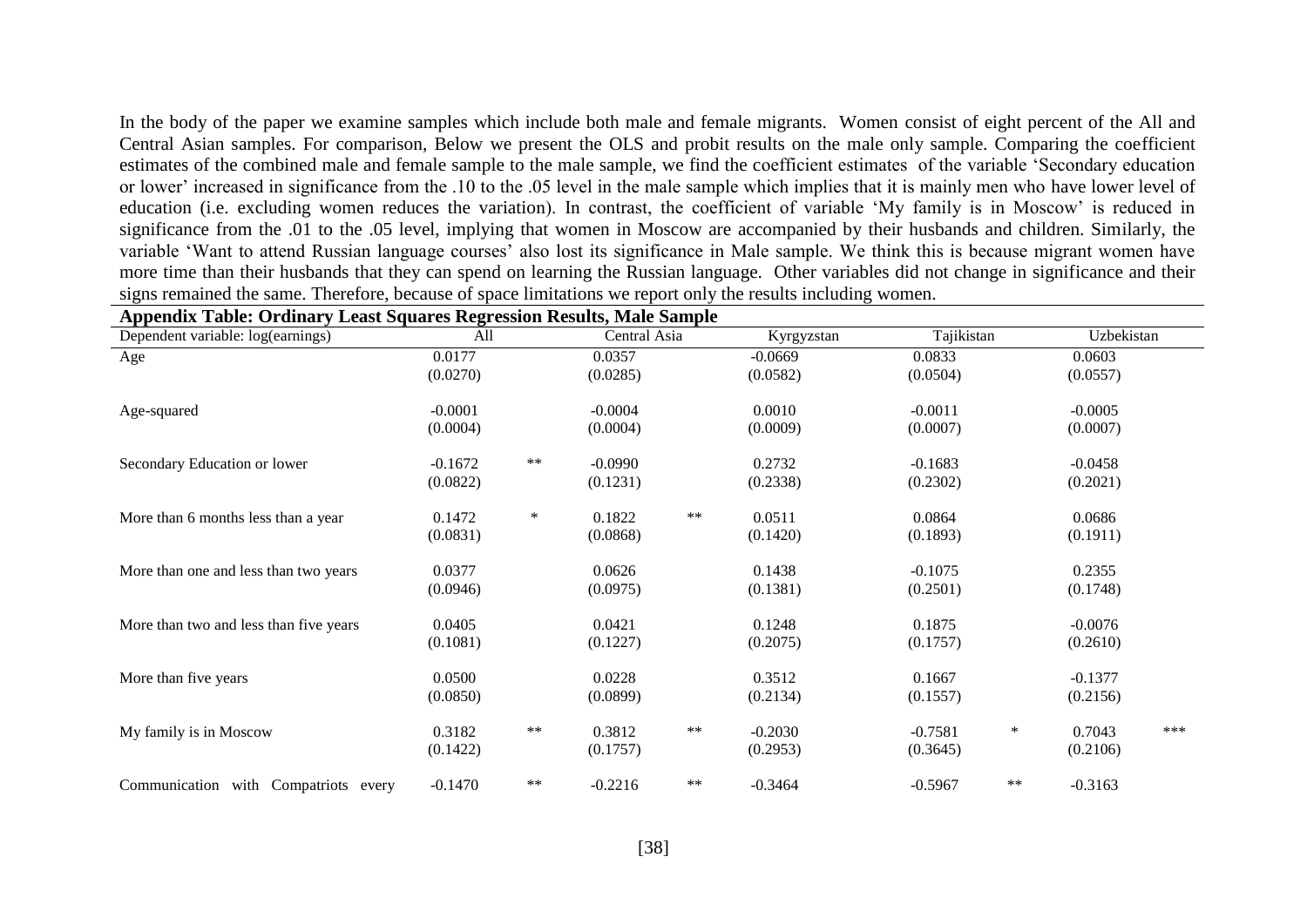| day                                     |           |        |           |        |           |     |           |       |           |        |
|-----------------------------------------|-----------|--------|-----------|--------|-----------|-----|-----------|-------|-----------|--------|
|                                         | (0.0572)  |        | (0.0901)  |        | (0.2251)  |     | (0.2306)  |       | (0.1922)  |        |
| Want a citizenship                      | 0.1684    | $\ast$ | 0.1876    | $\ast$ | $-0.2861$ |     | 0.5231    | $***$ | 0.1816    |        |
|                                         | (0.0887)  |        | (0.0995)  |        | (0.1937)  |     | (0.2139)  |       | (0.2426)  |        |
| Mosque Attendance                       | 0.0776    |        | 0.1470    |        | $-0.0479$ |     | $-0.0081$ |       | 0.1703    |        |
|                                         | (0.0833)  |        | (0.0910)  |        | (0.2335)  |     | (0.1239)  |       | (0.1795)  |        |
| Want children to be like Russians       | $-0.2065$ | $***$  | $-0.2364$ | ***    | $-0.0508$ |     | $-0.4308$ | $***$ | $-0.2422$ |        |
|                                         | (0.0813)  |        | (0.0854)  |        | (0.2075)  |     | (0.1791)  |       | (0.2425)  |        |
| Internet user                           | 0.1243    | $***$  | 0.1184    |        | $-0.1863$ |     | $-0.0292$ |       | 0.2641    | $\ast$ |
|                                         | (0.0618)  |        | (0.0731)  |        | (0.1841)  |     | (0.1487)  |       | (0.1327)  |        |
| Plan to stay several years              | 0.0430    |        | 0.0696    |        | $-0.1857$ |     | 0.2839    |       | 0.1068    |        |
|                                         | (0.0677)  |        | (0.0723)  |        | (0.1187)  |     | (0.1812)  |       | (0.1558)  |        |
| Plan to stay forever                    | 0.0544    |        | 0.0705    |        | 0.0072    |     | 0.6635    | $**$  | 0.0565    |        |
|                                         | (0.0802)  |        | (0.0971)  |        | (0.1513)  |     | (0.2882)  |       | (0.3338)  |        |
| <b>Send Remittances</b>                 | 0.3432    | ***    | 0.3651    | ***    | $-0.3256$ |     | $-0.1374$ |       | 0.4921    | $***$  |
|                                         | (0.0993)  |        | (0.1075)  |        | (0.1975)  |     | (0.2657)  |       | (0.2089)  |        |
| Want to attend Russian language courses | $-0.0924$ |        | $-0.0592$ |        | 0.0068    |     | $-0.3815$ | $***$ | $-0.0444$ |        |
|                                         | (0.0597)  |        | (0.0674)  |        | (0.1504)  |     | (0.1702)  |       | (0.1304)  |        |
| <b>Speaks Russian fluently</b>          | 0.1597    | $\ast$ | 0.1591    |        | $-0.0019$ |     | 0.0314    |       | 0.4891    |        |
|                                         | (0.0926)  |        | (0.1048)  |        | (0.2590)  |     | (0.1801)  |       | (0.3665)  |        |
| Constant                                | 9.3141    | ***    | 8.8853    | ***    | 11.6353   | *** | 9.0995    | ***   | 8.0750    | ***    |
|                                         | (0.5081)  |        | (0.5751)  |        | (0.9110)  |     | (1.0172)  |       | (1.0880)  |        |
| Observations                            | 160       |        | 127       |        | 32        |     | 35        |       | 60        |        |
| $R^2$                                   | 0.226     |        | 0.228     |        | 0.612     |     | 0.674     |       | 0.376     |        |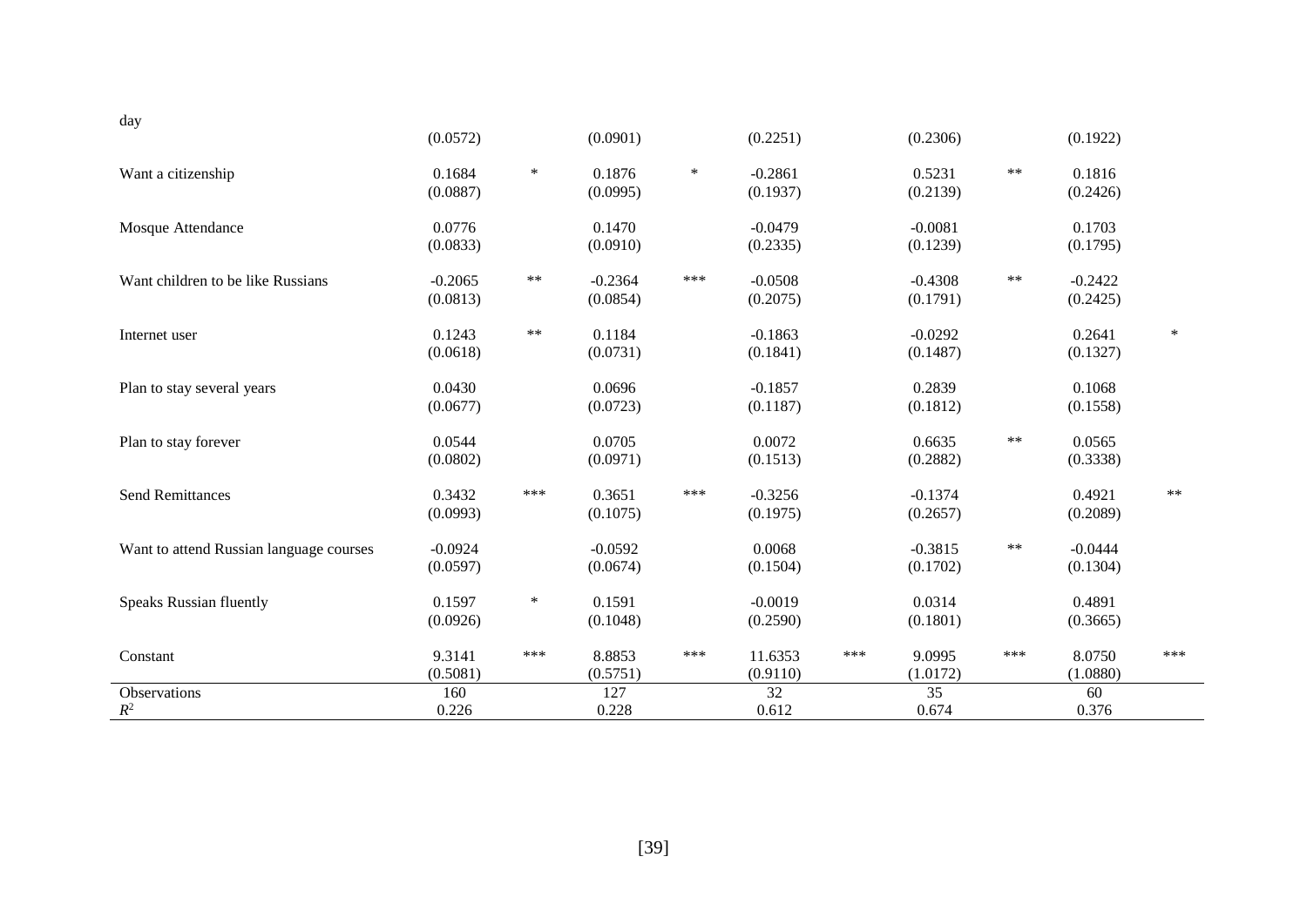| Dependent variable             | Remit<br>Mosque<br>Communicate |            |               | Speaks |           | Want Russian courses | Children be  | Want   |               |               |       |             |        |
|--------------------------------|--------------------------------|------------|---------------|--------|-----------|----------------------|--------------|--------|---------------|---------------|-------|-------------|--------|
| Independent variables          | Attendance                     |            | w.Compatriots |        |           |                      | Rus.Fluently |        |               | like Russians |       | Citizenship |        |
| Communication<br>with          | 0.2706                         | $**$       |               |        | 0.0570    |                      | $-0.0965$    |        | 0.0490        | $-0.0440$     |       | $-0.0312$   |        |
| Compatriots every day          | (0.1165)                       |            |               |        | (0.0523)  |                      | (0.1345)     |        | (0.1443)      | (0.0741)      |       | (0.0865)    |        |
| Age                            | 0.0247                         |            | 0.0413        | $***$  | $-0.0615$ | $**$                 | 0.0228       |        | 0.0057        | 0.0038        |       | 0.0006      |        |
|                                | (0.0315)                       |            | (0.0167)      |        | (0.0263)  |                      | (0.0260)     |        | (0.0332)      | (0.0225)      |       | (0.0163)    |        |
| Age-squared                    | $-0.0005$                      |            | $-0.0005$     | $***$  | 0.0012    | ***                  | $-0.0003$    |        | $-0.0001$     | 0.0001        |       | $-0.0001$   |        |
|                                | (0.0004)                       |            | (0.0002)      |        | (0.0005)  |                      | (0.0004)     |        | (0.0005)      | (0.0003)      |       | (0.0002)    |        |
| Secondary Education or lower   | 0.2654                         | ***        | $-0.0174$     |        | 0.0024    |                      | $-0.1597$    | $**$   | $-0.1346$     | $-0.0783$     |       | 0.1331      | $\ast$ |
|                                | (0.0891)                       |            | (0.0499)      |        | (0.0331)  |                      | (0.0753)     |        | (0.1029)      | (0.0809)      |       | (0.0790)    |        |
| More than 6 months less than   | 0.2224                         | $***$      | $-0.0482$     |        | $-0.1829$ | $\ast$               | 0.0458       |        | $-0.0262$     | 0.1529        | $***$ | $-0.1346$   | ∗      |
| a year                         | (0.1046)                       |            | (0.0644)      |        | (0.0999)  |                      | (0.0972)     |        | (0.1302)      | (0.0723)      |       | (0.0779)    |        |
| More than one and less than    | 0.2407                         | $\ast\ast$ | $-0.0143$     |        | $-0.1167$ |                      | 0.0261       |        | $-0.0372$     | 0.1626        | $***$ | $-0.0228$   |        |
| two years                      | (0.1109)                       |            | (0.0678)      |        | (0.0911)  |                      | (0.0962)     |        | (0.1166)      | (0.0664)      |       | (0.0714)    |        |
| More than two and less than    | 0.2259                         | $***$      | 0.0714        |        | $-0.1510$ | $\ast$               | 0.0790       |        | $-0.1278$     | 0.0861        |       | $-0.0125$   |        |
| five years                     | (0.1054)                       |            | (0.0762)      |        | (0.0824)  |                      | (0.0898)     |        | (0.1088)      | (0.0759)      |       | (0.0606)    |        |
| More than five years           | 0.3154                         | ***        | $-0.0471$     |        | $-0.2429$ | $\ast$               | 0.0558       |        | $-0.0343$     | 0.0648        |       | $-0.0169$   |        |
|                                | (0.0958)                       |            | (0.0642)      |        | (0.1317)  |                      | (0.0944)     |        | (0.1092)      | (0.0784)      |       | (0.0665)    |        |
| My family is in Moscow         | 0.4522                         | ***        | $-0.0349$     |        | $-0.4239$ | ***                  | 0.2735       | $\ast$ | 0.0442        | 0.1908        | **    | $-0.0817$   |        |
|                                | (0.1628)                       |            | (0.0769)      |        | (0.1491)  |                      | (0.1470)     |        | (0.1656)      | (0.0910)      |       | (0.1072)    |        |
| Want a citizenship             | $-0.0831$                      |            | $-0.0535$     |        | 0.0492    |                      | 0.0148       |        | 0.3418<br>*** | 0.5129        | ***   |             |        |
|                                | (0.1041)                       |            | (0.0524)      |        | (0.1003)  |                      | (0.1069)     |        | (0.1012)      | (0.0415)      |       |             |        |
| Want children to<br>like<br>be | $-0.0657$                      |            | $-0.0212$     |        | $-0.2613$ | ***                  | 0.0797       |        | $-0.0580$     |               |       | 0.5180      | ***    |
| Russians                       | (0.1010)                       |            | (0.0510)      |        | (0.0518)  |                      | (0.0974)     |        | (0.1157)      |               |       | (0.0521)    |        |
| Internet user                  | 0.1111                         |            | 0.0808        |        | $-0.2853$ | ***                  | 0.1761       | ***    | $-0.0138$     | 0.1378        | ***   | 0.0124      |        |
|                                | (0.0792)                       |            | (0.0491)      |        | (0.1074)  |                      | (0.0625)     |        | (0.0798)      | (0.0443)      |       | (0.0431)    |        |